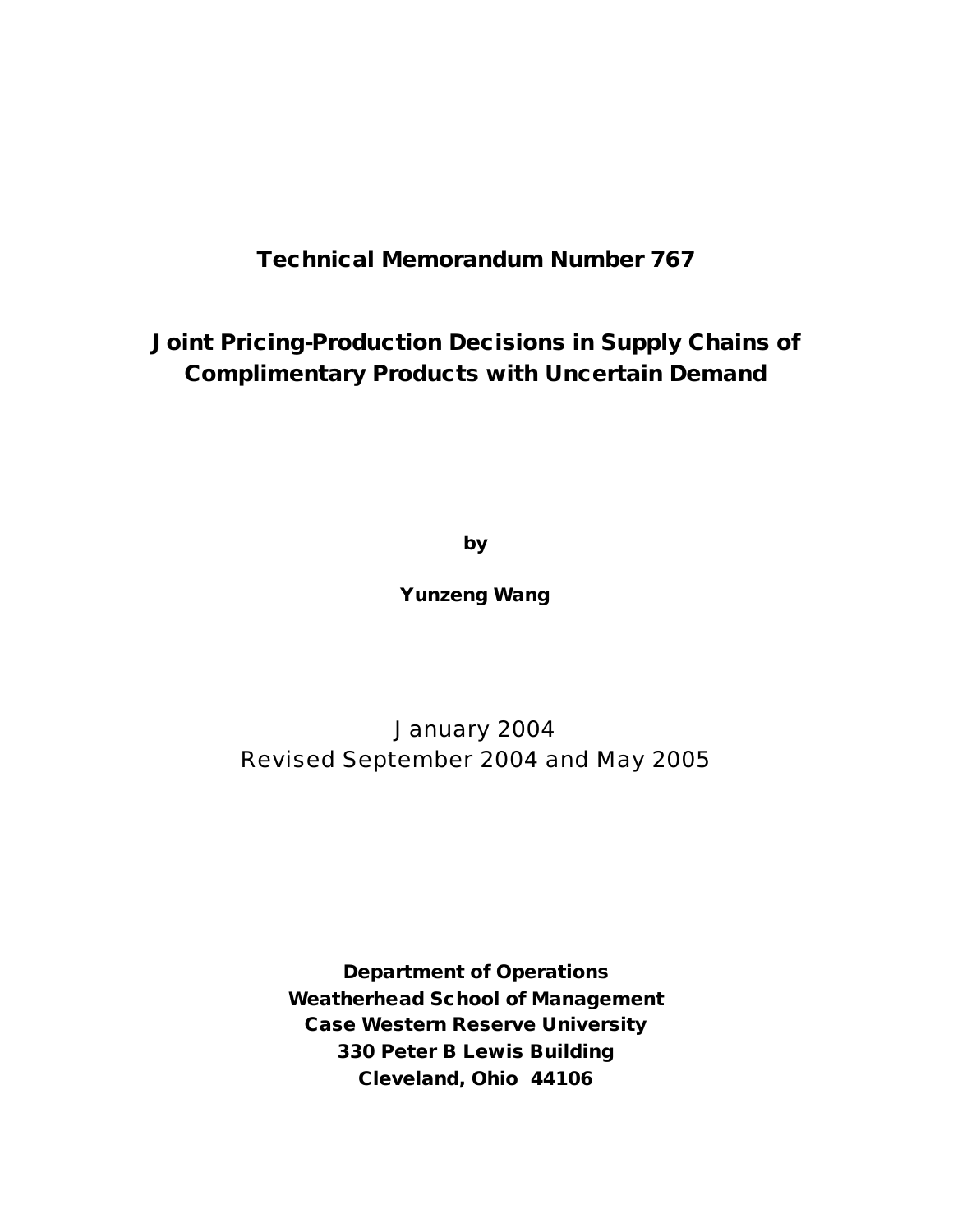# **Joint Pricing-Production Decisions in Supply Chains of Complementary Products with Uncertain Demand**

Yunzeng  $Wang<sup>1</sup>$ 

Weatherhead School of Management, Case Western Reserve University Cleveland, OH 44106 e-mail: yunzeng.wang@case.edu

> January 2004 Revised September 2004, and May 2005

**Abstract:** Consider *n* manufacturers, each producing a different product and selling it to a market, either directly or through a common retailer. The *n* products are perfectly complementary, in the sense that they are always sold and consumed jointly or in sets of one unit of each. Demand for the products during a selling season is both price-sensitive and uncertain. Each of the *n* manufacturers faces the problem of choosing a production quantity and a selling price for his product. Two settings are considered, regarding the decision sequence of the *n* manufacturers: they are either simultaneous or sequential. The retailer, when present, employs a consignment-sales contract with revenue-sharing to bind her relationship with the manufacturers and to extract profit for herself. Using a multiplicative demand model in this paper, we fully characterize individual firms' decisions in equilibria, under each of the two game settings, and derive closed-form performance measures, both for the channel and for individual channel members. These closed-form solutions allow us to explore the effects of channel structure and parameters on firms' decisions and performance that lead to conclusions of managerial interest.

 $\overline{a}$ 

 $<sup>1</sup>$  The author wishes to thank an anonymous Associate Editor and two referees for numerous suggestions</sup> that greatly improved the paper. He is grateful to Li Jiang, Fernando Bernstein and seminar participants at Fuqua School of Business of Duke University, School of Business and Economics of Wilfrid Laurier University and Graduate School of Management of University of California at Irvine, for useful comments.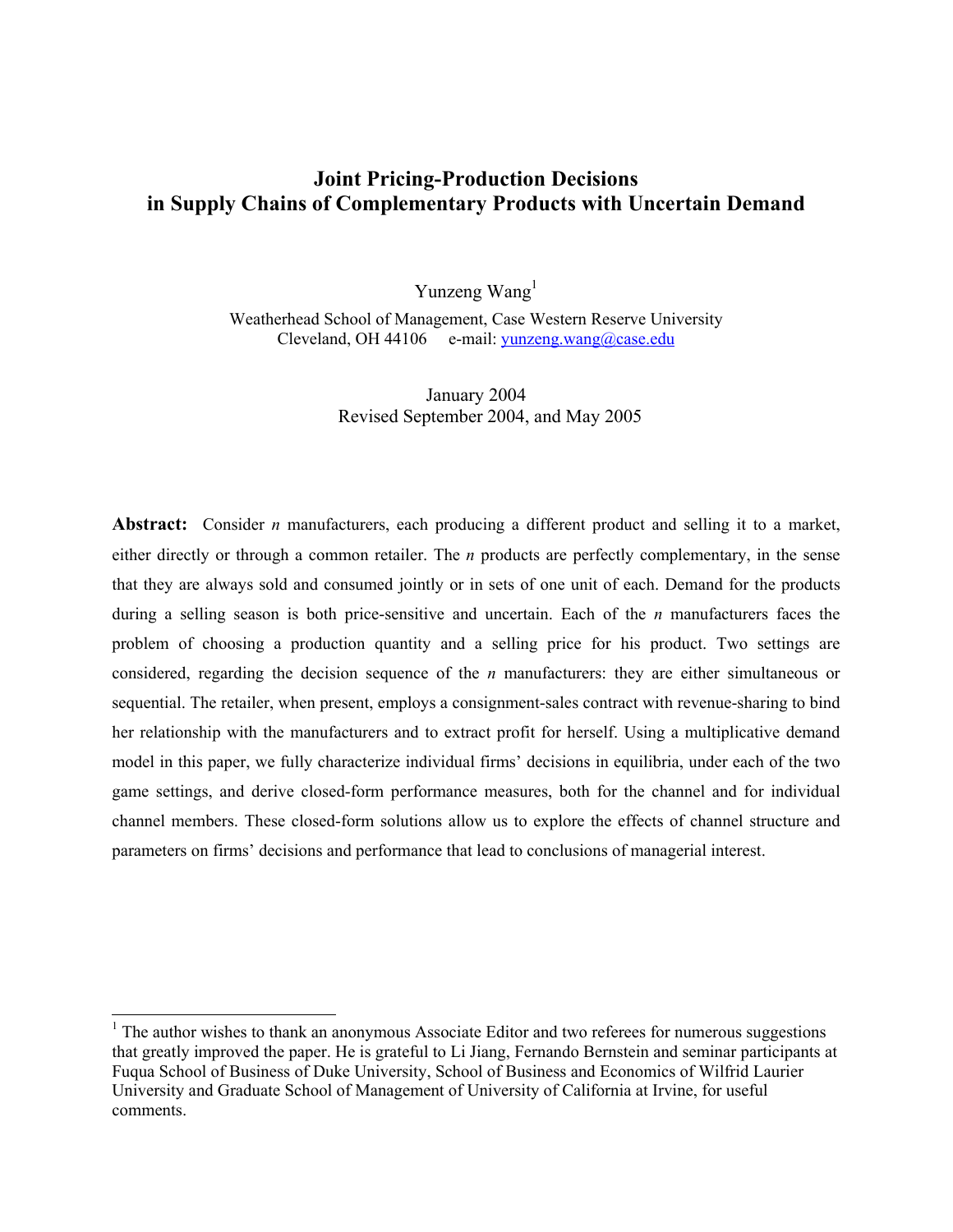## **1. Introduction**

We study the production and pricing decisions of multiple manufacturers/suppliers, who produce and sell to a market a set of complementary products. (We will use manufacturers and suppliers interchangeably, throughout the paper.) There are numerous examples that can motivate such a model setting. For example, Amazon.com has an online marketplace where anyone can list for sale a variety of items (books, CDs, electronics, tools & hardware, kitchen & house-ware, etc.). There, one often finds complementary products (e.g., monitors and keyboards needed to assemble personal computers) listed by different sellers. In retail stores, some products are almost always sold and consumed jointly according to some proportion (e.g., solder and flux for plumbing; mascarpone cream and savoiardi biscuit used to make Tiramisú; bricks, wood and other building materials for home-building, etc.), and are produced and delivered by different manufacturers. In assembly systems (e.g., computers, automobiles and aircrafts, etc.), complete sets of components or modules, supplied by various manufacturers, are needed to put units together. See Gerchak and Wang (2004) and Granot and Yin (2004c) for more industry examples of decentralized assembly supply chains. Under these situations, demand for sets of the complementary products is influenced by the total price of all products, and their sales are constrained by the product(s) with the least stocking quantity. Consequently, in choosing his own production quantity and price, one manufacturer will have to contemplate what other manufacturers do. In addition, when a retailer is involved in the channel, the retailer will design a contract to maximize her own profit, in anticipating manufacturers' behavior.

 The purpose of this paper is to analyze the strategic decisions of firms providing complementary products, and their implications to supply chain/channel performance and to individual firms' performance. (We use channel and supply chain interchangeably.) We consider the following model settings. There are *n* manufacturers, each producing a different product at a constant marginal cost and selling it to a market, either directly or through a common retailer. The *n* products are *perfectly* complementary to each other, in the sense that they are always purchased and consumed jointly or in set of, without loss of generality, one unit of each. (Of course, complementarity of products in reality is rarely perfect; we make this assumption, together with several others to be made later, so as to have an analytically tractable model and to gain sharper insights into the problem. We will discuss limitations and applicability of our insights gained under these assumptions and their possible extensions.) Demand for sets of the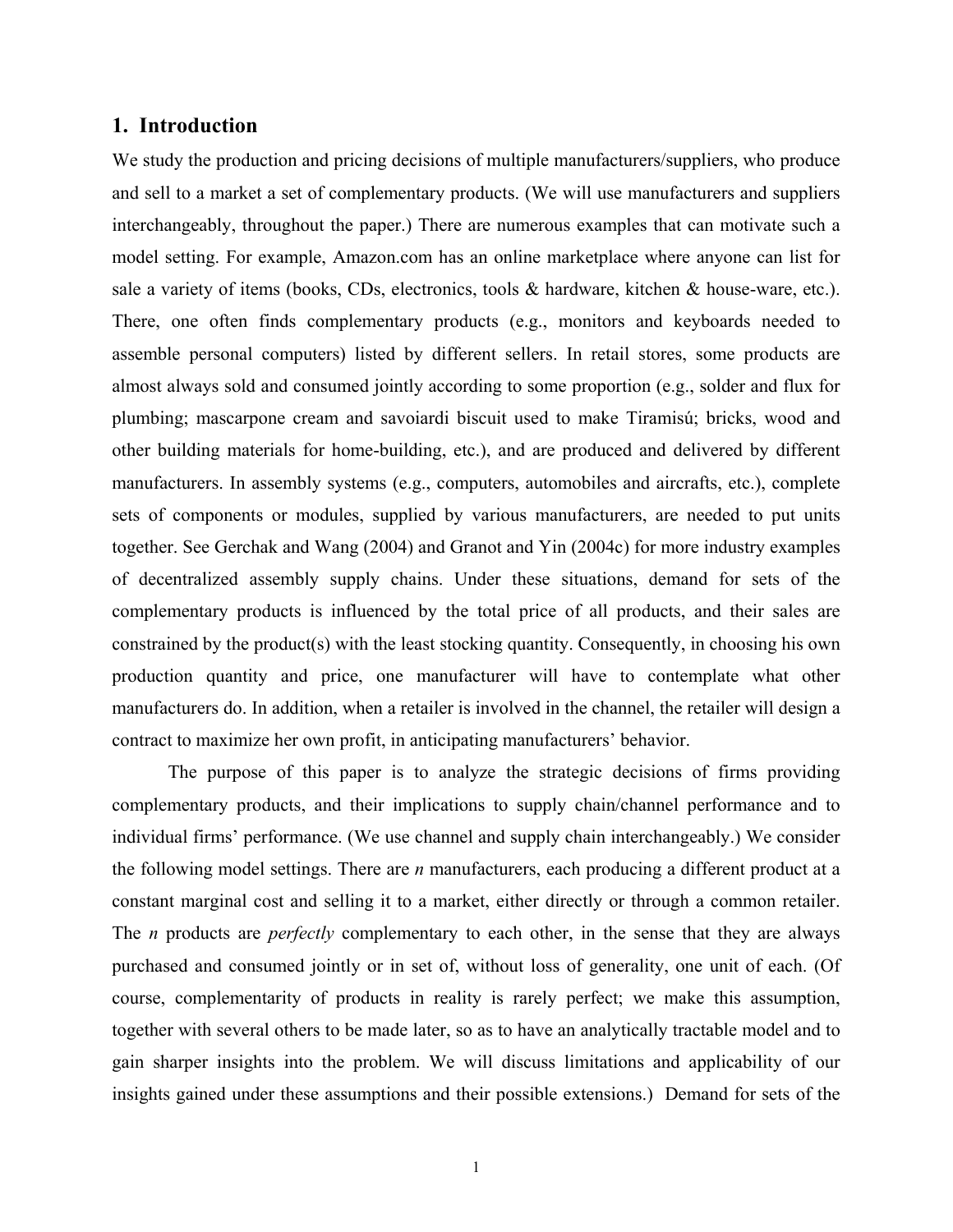products during a selling season is price-sensitive, and is subject to uncertainty. The manufacturers each face the problem of choosing a production quantity and a selling price for their individual products. These decisions have to be made before the start of the selling season or before observing the realized demand. We explore and compare two settings with respect to the sequence of decisions of different manufacturers. In the first setting, all the *n* manufacturers make their decisions simultaneously; and in the second, they make decisions sequentially: without loss of generality, manufacturer #1 goes first, manufacturer #2 second, and so on, manufacturer #*n* goes last.

 When the channel involves a retailer, the retailer offers the manufacturers a consignmentsales contract with revenue sharing. Under such a contract, the retailer provides the manufacturers with a market medium (e.g., the physical shelf-space in a retail store or the Internet marketplace of Amazon.com, etc.) for selling their products, and allows the manufacturers to choose delivery quantities and retail prices for their products. She then charges the manufacturers a pre-determined percentage of the selling price on each unit of their products actually sold. Consignment-sales contract of this type is used for e-business on the Internet (e.g., Amazon.com's marketplace), as well as under traditional retail store settings (c.f., Bolen 1978). Wang et al. (2004) study this contract in the context of a single supplier and retailer channel.

 To capture the price-sensitivity and uncertainty of demand, we employ a deterministic, iso-price-elastic demand model multiplied by a random factor with general probability distribution. This demand function is one of a few models that have been adopted in the literature on studying joint pricing-production decisions for centralized systems (e.g., Karlin and Carr 1962, Petruzzi and Dada 1999 and references therein) and for decentralized supply chains (e.g., Emmons and Gilbert 1998 and Wang et al. 2004).

Our key contributions in this paper include to show that there exists a unique, Paretooptimal equilibrium solution for each of the two *n*-manufacturer production-pricing games (i.e., the simultaneous-decision game and the sequential-decision game), and there exits a unique, closed-form solution for the retailer's optimal contract for each of the two games. Second, we derive closed-form performance measures for the decentralized channels and for individual firms in the channels. These closed-form solutions and performance measures then allow us to gain insights into how channel structure and parameters affect firms' decisions and performances. Specifically, we show that under each of the two settings, the equilibrium product price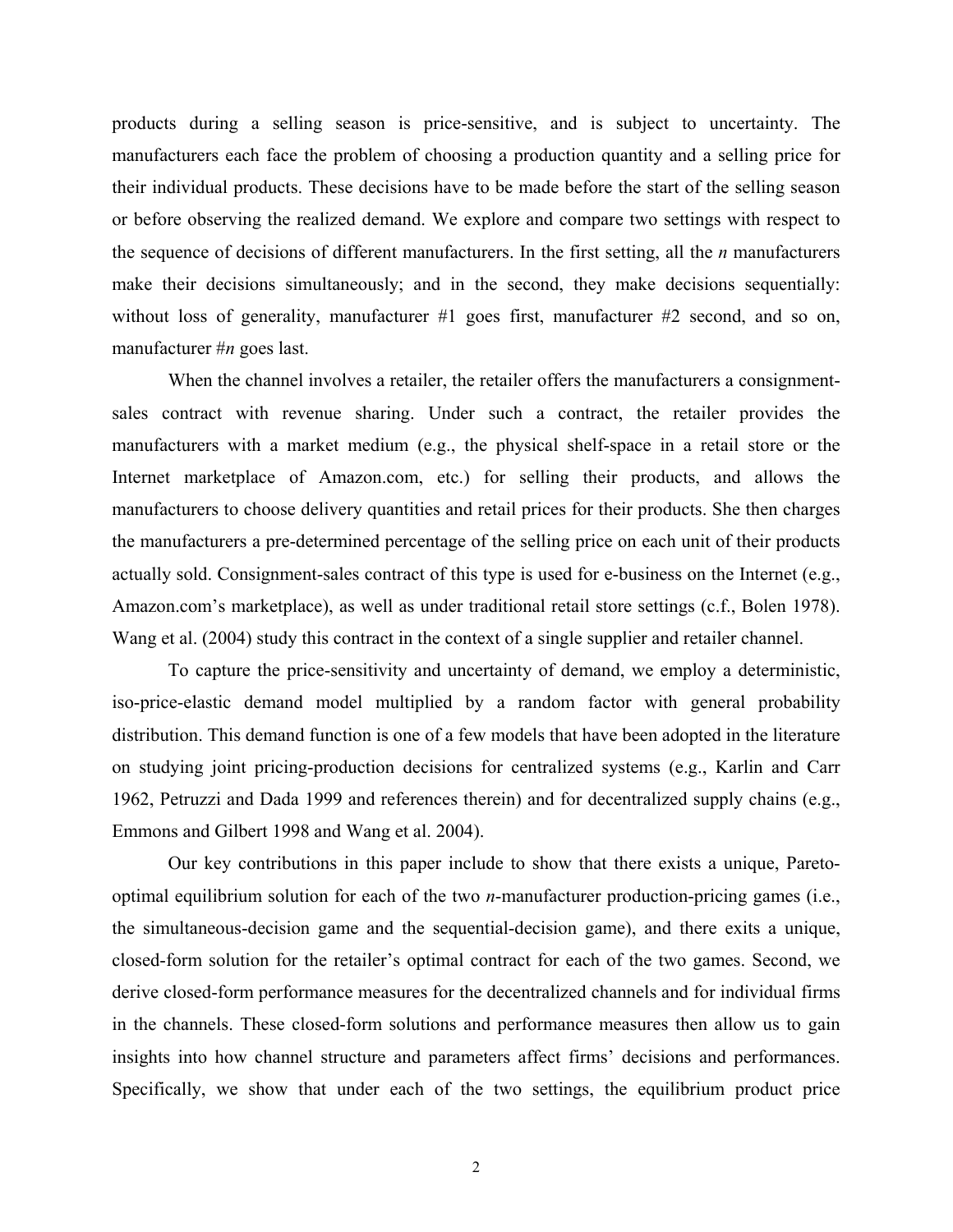(production quantity) is always higher (lower) than the centralized optimal price (production quantity), resulting in a channel profit that is lower than the centralized profit. The performance of decentralized channels improves as the retailer's share of channel cost increases and/or as the number of manufacturers *n* decreases. On the performance of individual firms, we find that in each of the two channels, retailer's net profit improves as her share of channel cost increases and/or as the number of manufacturers *n* decreases. Furthermore, retailer's profit measured as a share of the total channel profit can never be below  $1/(n+1)$ . When the channel does not involve a retailer, every manufacturer's profit always decreases as the number of manufacturers increases. If the channel involves a retailer, however, a manufacturer's profit can either increase or decrease as the number of manufacturers increases or as the retailer's cost share increases.

Concerning the relative profitability of different manufacturers, the results vary with the game settings: Under the simultaneous-decision setting, the *n* manufacturers each always make the same amount of profit, even though they may have different production costs. Under the sequential-decision setting, on the other hand, each manufacturer in general makes a different profit that depends on nothing but the 'position' a manufacturer takes in the overall sequence by which all manufacturers make their decisions. We find that keeping the total production cost as a constant, how to allocate it among the manufactures has no effect either on the channel performance or on individual firms' performance.

Comparing the performance of the two game settings, we show that when switching manufacturers' decision sequence from simultaneous to sequential, overall channel profit always improves, with or without a retailer's involvement; retailer's profit, when relevant, always improves as well. For manufacturers, it depends on whether the channel involves a retailer: Without a retailer, each and every manufacturer's profit improves; with a retailer, however, any of the *n* manufacturers can be either better off or worse off, depending on system parameters. The price-elasticity of demand plays a major role when comparing performances of the two game settings.

This research contributes to the literature on joint production-pricing decision problems under uncertainty. In the classic newsvendor setting of centralized decision-making, Whitin (1955), Mills (1959, 1962) and Karlin and Carr (1962) are the earliest researchers who formulate and solve such problems. Petruzzi and Dada (1999) provide an excellent review and extensions to problems under newsvendor settings. Federgruen and Heching (1999), Chen and Simchi-Levi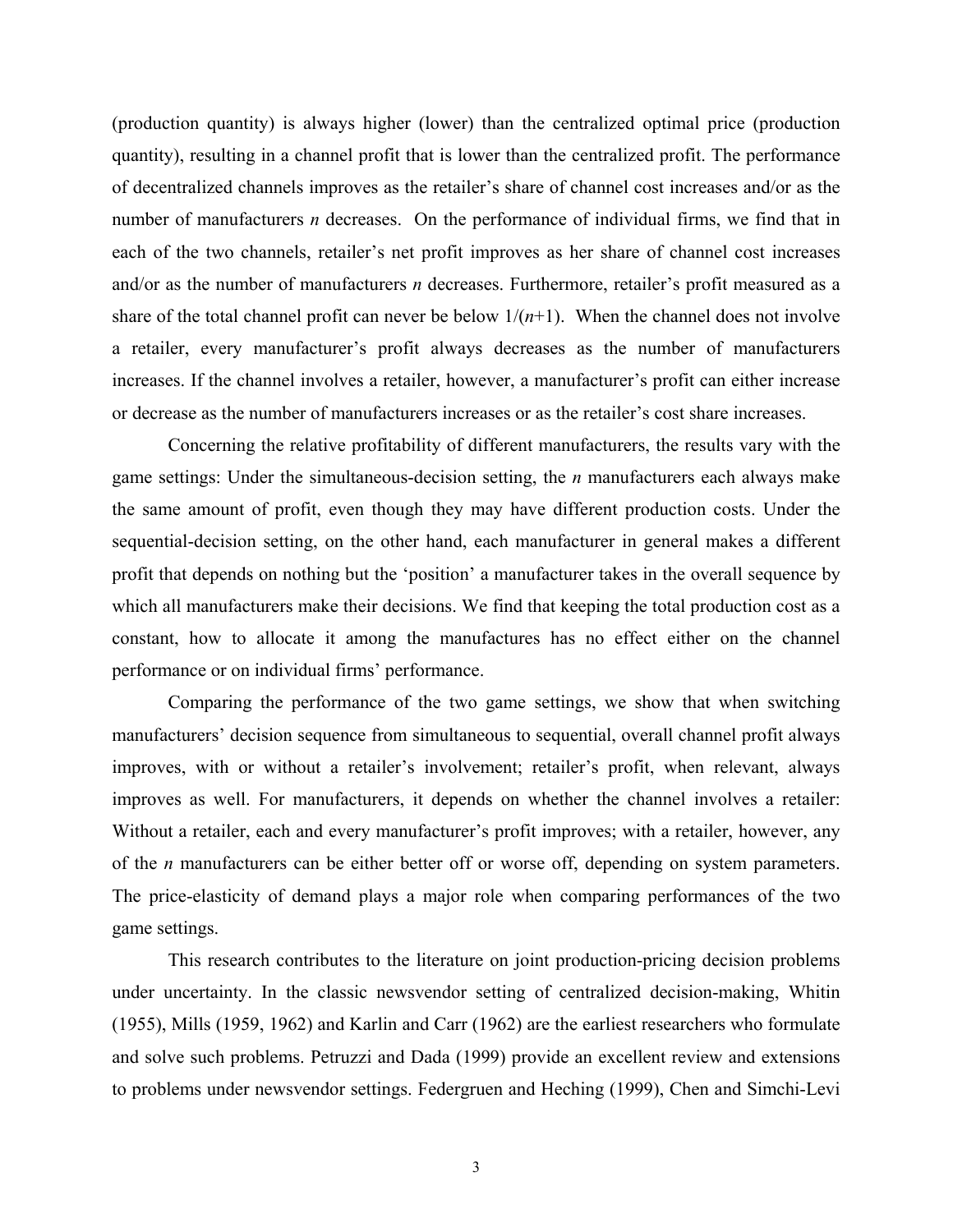(2004a, b) study production-pricing problems for multi-period settings. Yano and Gilbert (2004) provide a comprehensive review that covers a much broader range of production-pricing decision problems.

Extending the newsvendor framework to decentralized supply chains, Emmons and Gilbert (1998) and Granot and Yin (2003) consider a setting where a supplier wholesales a product to a retailer who makes pricing-procurement decisions. Both papers explore how the supplier can improve channel performance by using an inventory-return policy for items overstocked by the retailer. Taylor (2003), Granot and Yin (2004a,b) study the effect of postponement of retail price or order quantity decisions on channel performance. Other recent papers dealing with joint production-pricing decisions of supply chain settings include Bernstein and Federgruen (2003, 2005), Ray et al. (2004), etc.

Wang et al. (2004) consider a supply chain structure where a downstream retailer offers a consignment-sales contract with revenue sharing to a supplier who then makes productionpricing decisions. Using a multiplicative and iso-price-elastic demand model, they derive equilibrium solution for the channel and closed-form performance measures. Research in the current paper extends the analyses of Wang et al. to systems with multiple suppliers of complementary products. In particular, while in Wang et al. (2004) the retailer plays a game against a single supplier who chooses his production quantity and product price, in this paper the retailer plays the game against multiple suppliers who in turn play an *imbedded* game, either simultaneously or sequentially, against each other in choosing their individual production quantities and prices.

The complementary products in our model can be viewed as a set of different components from which a final product is assembled. As such, our supply chain setting relates directly to decentralized assembly systems. Research on contracting and coordination of such systems include Gerchak and Wang (2004), Granot and Yin (2004c), Bernstein and DeCroix (2004a, b), Tomlin (2003), Wang and Gerchak (2003), Gurnani and Gerchak (1998) and Zhang (2004). A key difference from the current paper is that all models in those papers assume that the product's market demand, while uncertain, is not influenced by the selling price. Thus, all those models do not consider product pricing as part of the decision. Carr and Karmarkar (2005) consider decentralized assembly systems with price-sensitive, but deterministic demand.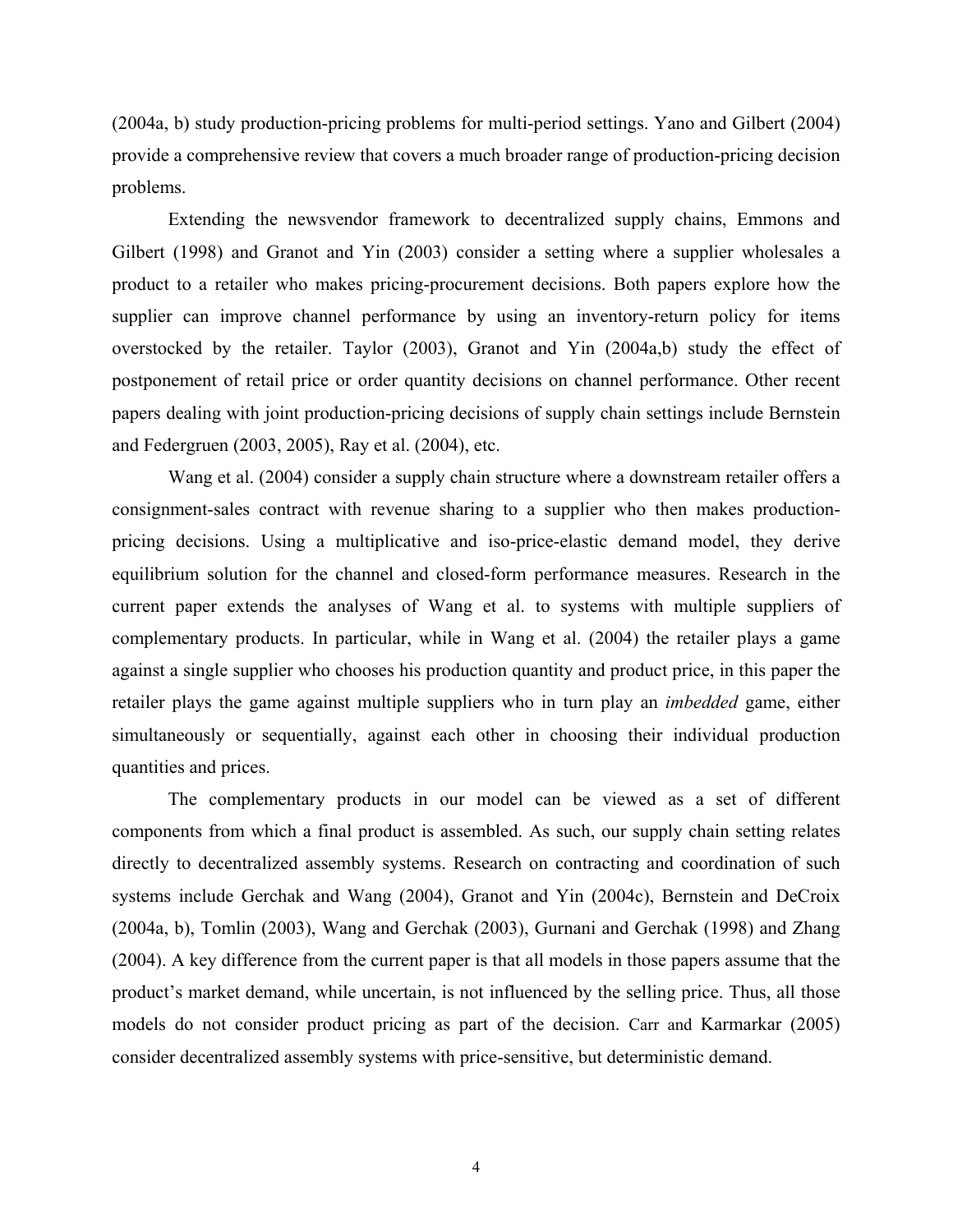Finally, this research complements the literature of Marketing and Economics that studies channel structure, competition and performance for *substitutable* products, e.g., Seade (1980), Choi (1991), Tyagi (1999) and references therein. Some of our findings here for complementary products naturally mirror those for substitutables. For example, competition leads to high price and low demand for complementary products vs. to low price and high demand for substitutables. Some other properties derived here, however, are not comparable with those for substitutables, as one will see from our discussions in Section 5.

The paper proceeds as follows. Section 2 details the model assumptions and derives the centralized decisions. Sections 3 and 4 analyze equilibrium decisions for the simultaneousdecision model and for the sequential-decision model, respectively. Section 5 characterizes the effects of channel structure and parameters on performance, and compares the two model settings. Section 6 concludes the paper with discussions about model limitations and possible extensions. All mathematical proofs are placed in an Appendix.

## **2. Model assumptions and Centralized Decision**

Consider *n* suppliers each producing a different product and selling it through a common retailer to the market. The *n* products are perfectly complementary to each other, in the sense that they are always sold and consumed jointly or in set of, without loss of generality, one unit of each. One can also think of the products as *n* different components or sub-modules from which a final product is then assembled and sold at the retailer.

Let  $p_i$  be the selling price of product *i*,  $i = 1, ..., n$ , and define  $P = \sum_{i=1}^{n} p_i$  as the total price for one set of the *n* products. Since the products are always consumed jointly, demand for sets of them during a selling season, denoted by  $D$ , depends on the total price  $P$ , and furthermore, can be uncertain. We use the following multiplicative functional-form to capture price-sensitivity and uncertainty of the demand:

$$
D(P) = y(P) \cdot \varepsilon \,,\tag{1}
$$

where  $y(P)$  is a deterministic and decreasing function of price P, and  $\varepsilon$  is a random factor with general CDF  $F(\cdot)$ , PDF  $f(\cdot)$  and a mean value of  $\mu$ . Assume that  $f(\cdot)$  has a support on [*A*, *B*] with  $B > A > 0$  and so  $\mu > 0$ . Define  $h(x) = f(x)/[1 - F(x)]$  as the failure rate of the distribution function. We further let  $y(P)$  take the form of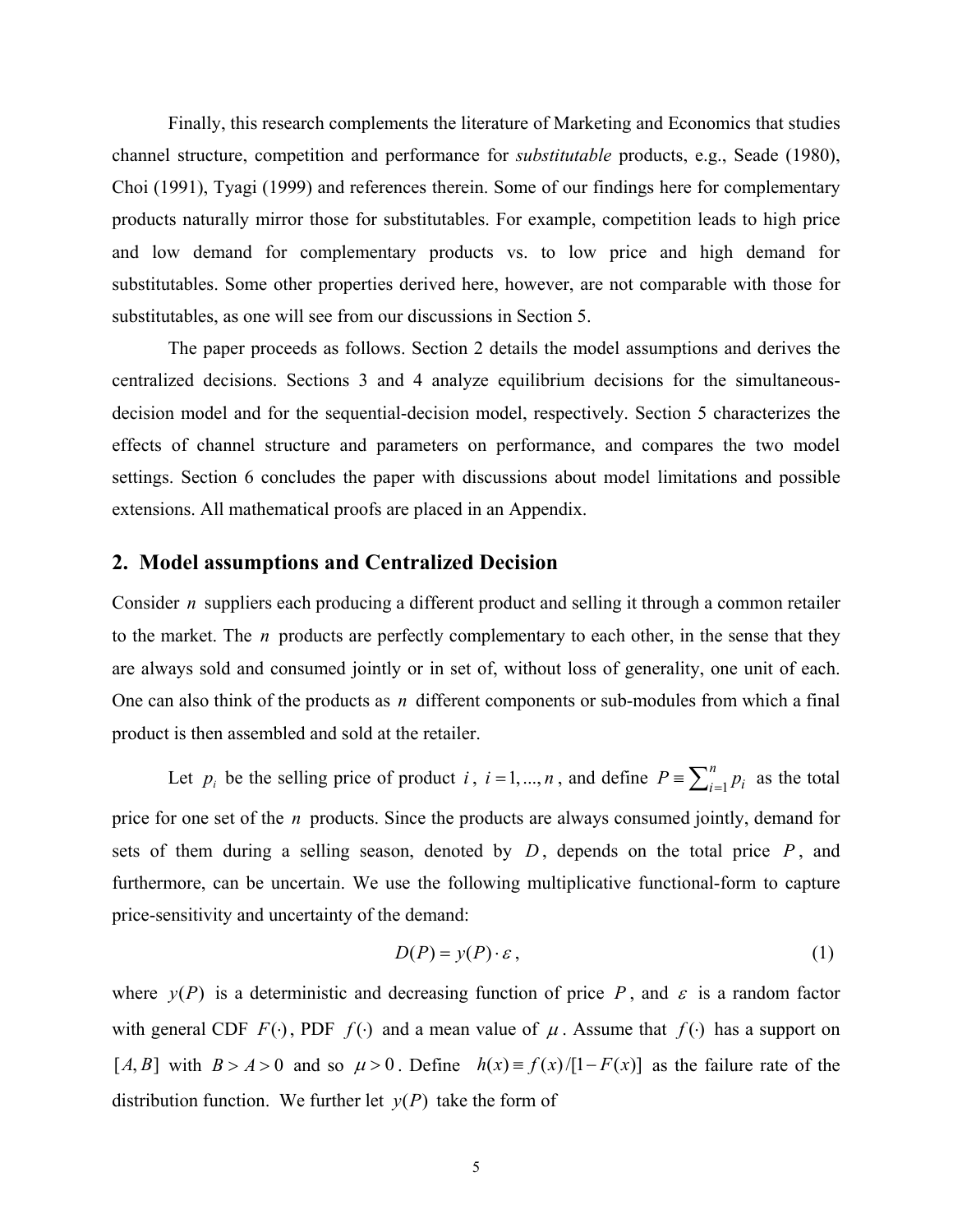$$
y(P) = aP^{-b}
$$
 where  $a > 0, b > 1.$  (2)

The above demand function form is one of a few models that have often been adopted by the literature studying joint production-pricing decisions; see Petruzzi and Dada (1999) for a review and extensions. In this formulation, the parameter *b* is the price-elasticity index of (expected) demand. The larger the *b* value, the more sensitive the demand is to a change in price. Products with a price-elasticity index greater than 1 are defined as being price-elastic, and as inelastic otherwise. We focus on price-elastic products and thus assume initially that  $b > 1$ . In our later-on analyses of decentralized decisions, we may put additional restrictions on the range for *b* in order to guarantee the existence of equilibria.

Product *i*,  $i = 1, ..., n$ , is produced at a constant marginal-cost of  $\mathcal{S}c_i$ , and there is a unit cost of \$ $c_0$  incurred at the retail stage for handling one set of the *n* products. Define  $C = \sum_{i=1}^{n} c_i$ as the total *production* cost of the *n* products, and  $\alpha = \frac{c_0}{a}$  $\overline{0}$ *c*  $\alpha = \frac{c_0}{C + c_0}$ ,  $0 \le \alpha \le 1$ , as the share of the total *channel* cost  $C + c_0$  that is incurred at the retail stage. For simplicity, we assume that any unsold product at the end of the season neither has any salvage value nor bears any disposal cost. Similarly, in case of shortages, unsatisfied demand carries no penalty beyond the loss of revenue.

The problem is to choose a production quantity  $q_i$  and a selling price  $p_i$  for each product  $i, i = 1, \ldots, n$ . These decisions have to be made before observing the realized demand. In Sections 3 and 4, we will specify the contract that binds the relationships of the independent firms and their individual decisions. In the following, however, we consider the scenario where these decisions are made in a centralized fashion, which will serve as a benchmark for the decentralized decision-making cases.

For a centralized system with a single decision-maker, it is obvious that one should choose to produce the same quantity for all the *n* products, i.e.,  $q_1 = q_2 = ... = q_n \equiv q$ . This is simply due to the perfect complementarity of the products or due to the fact that unmatched products cannot be sold. On decisions for individual prices  $\{p_i\}$ , since the final demand depend on nothing but the total price  $P = \sum_{i=1}^{n} p_i$ , it suffices to choose a value for P itself, instead of for each individual  $p_i$ . Let  $\Pi_c(P,q)$  denote the expected profit of the system. We have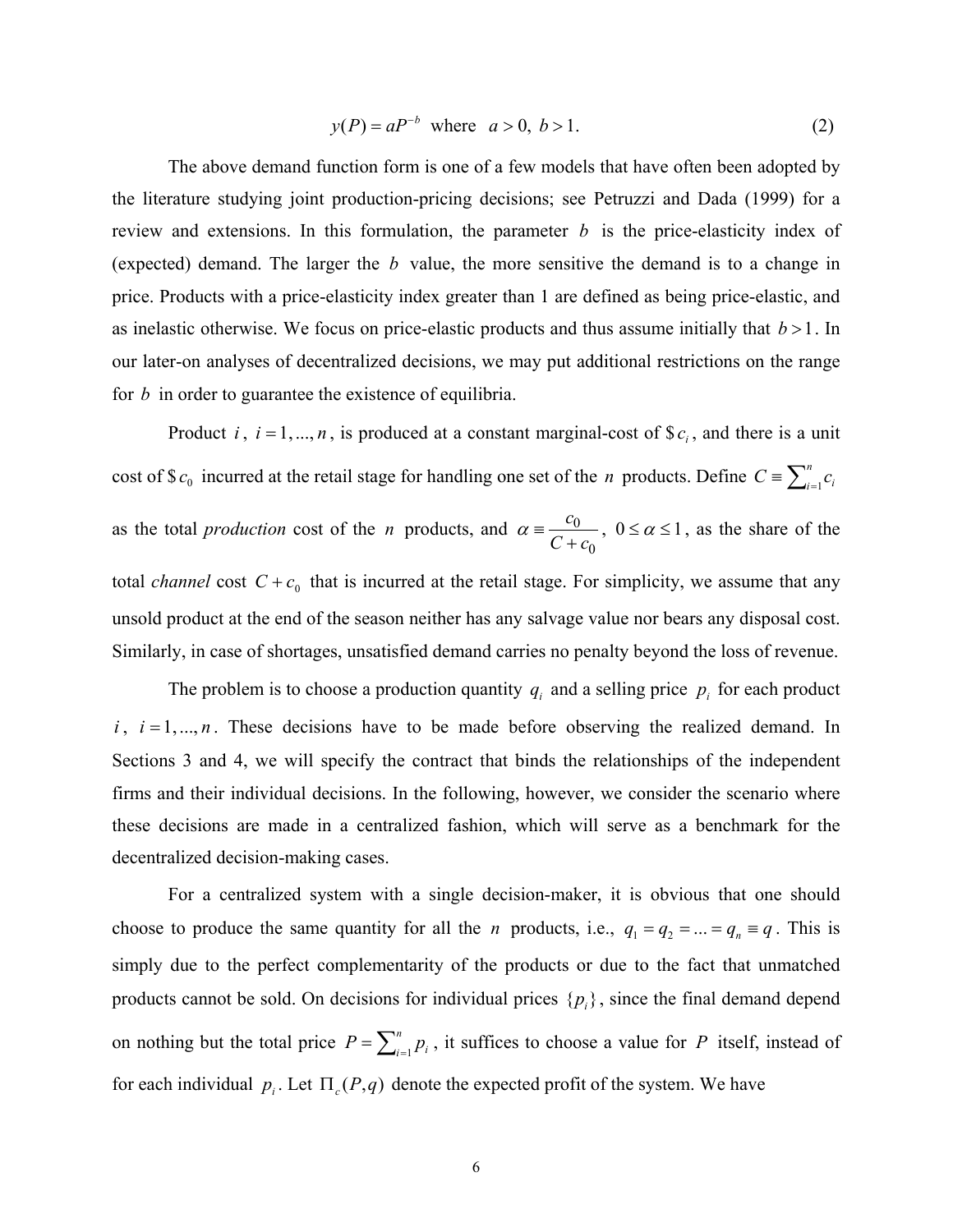$$
\Pi_c(P,q) = -(C + c_0)q + PE[\min\{q, D\}] = -(C + c_0)q + PE[\min\{q, y(P)\varepsilon\}].
$$
\n(3)

The rest of the analyses of this section can be found in Wang et al. (2004); we include them here for easy reference later in the paper. Following Petruzzi and Dada (1999), define  $z \equiv q/y(P)$ , and call it the 'stocking factor' of production. Then, the problem of choosing a price *P* and a production quantity *q* is equivalent to choosing a price *P* and a stocking factor *z*. Substituting  $q = zy(P)$  into (3), the objective function can be rewritten as

$$
\Pi_c(P, z) = y(P)\{P[z - \Lambda(z)] - (C + c_0)z\},\tag{4}
$$

where 
$$
\Lambda(z) = \int_{A}^{z} (z - x) f(x) dx > 0 \text{ for } A \le z \le B.
$$
 (5)

The optimal solution maximizing  $\Pi_c(P, z)$ , denoted by  $(P_c^*, z_c^*)$ , satisfies the following two first-order conditions, which are derived by substituting  $y(P) = aP^{-b}$  into (4) and then taking derivatives of  $\Pi_c(P,z)$  with respect to P and z, respectively:

$$
P_c^* = \frac{b(C + c_0)}{b - 1} \cdot \frac{z_c^*}{z_c^* - \Lambda(z_c^*)}
$$
 (6)

and 
$$
F(z_c^*) = \frac{z_c^* + (b-1)\Lambda(z_c^*)}{bz_c^*}.
$$
 (7)

Wang et al. (2004) show that when the distribution of  $\varepsilon$  in the demand function satisfies the Increasing Generalized Failure Rate (IGFR) condition (Lariviere and Porteus 2001), i.e.,  $d[ xh(x)]/dx = h(x) + xdh(x)/dx > 0$ , the first order conditions of (6)-(7) provide a unique solution to the problem of maximizing  $\Pi_c(P,z)$ . IGFR is a rather weak condition; it is obviously implied by the Increasing Failure Rate (IFR) condition, which is known to be satisfied by distributions like Normal and Uniform distributions, as well as the Gamma and Weibull families subject to parameter restrictions (Barlow and Proschan 1965). Lariviere (2004) provides excellent discussions on properties and applications of IGFR distributions.

Substituting  $(P_c^*, z_c^*)$  of (6)-(7) into (4), we obtain the optimal system profit as

$$
\Pi_c^* = \frac{a(C + c_0)}{b - 1} (P_c^*)^{-b} z_c^*.
$$
 (8)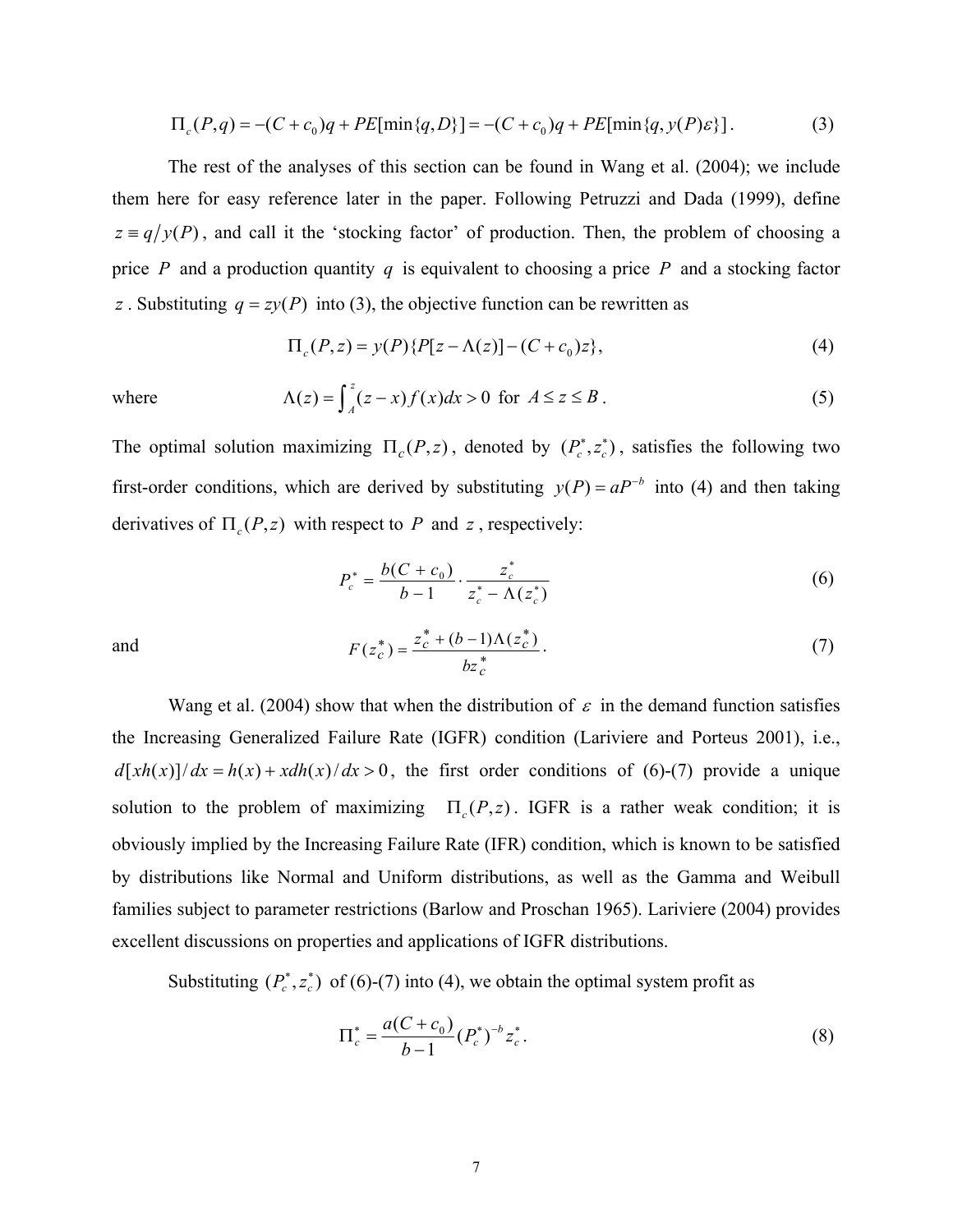# **3. Decentralized Channel I – Simultaneous Decisions of Suppliers**

In a decentralized channel, there are *n* independent suppliers, each producing one of the *n* products. The suppliers sell their products to the market through a common retailer under a consignment contract with revenue sharing. Under such a contract, each supplier  $i$ ,  $i = 1, ..., n$ , chooses a production quantity  $q_i$  and a selling price  $p_i$  for his own product; for each unit sold, the retailer keeps *r* share of the sales revenue  $p_i$  for herself and remits the rest, i.e.,  $(1 - r)p_i$ , to supplier *i*. The retailer is more powerful in the channel and decides unilaterally on the terms of the contract, i.e., the value of  $r$ ,  $0 \le r \le 1$ . We thus have a Stackelberg leader-followers' game: The retailer, acting as the leader, moves first to offer the contract, and the *n* suppliers, as followers, then simultaneously choose their individual production quantities and selling prices.

Notice that for a given revenue share *r* chosen by the retailer, the *n* suppliers' decisions constitute a gaming problem as well. This game, called the suppliers' sub-game, is imbedded in the overall retailer-suppliers' game. Furthermore, since each supplier has two decisions to make, namely, production quantity and retail price, the *n* suppliers' sub-game here could be played in three prescriptive settings: 1) they simultaneously choose their production quantities in first stage, and then simultaneously choose their prices in second stage; 2) they simultaneously choose their prices first, and then simultaneously choose their production quantities in second stage; and 3) they simultaneously choose their production quantities *and* prices all in one stage. It turns out that the suppliers' sub-game may or may not have the same equilibrium outcome(s) when played under each of the above three settings, and that it involves a different set of analyses for each setting. In this paper, we will assume that the first game setting is in place, namely, the suppliers simultaneously choose their production quantities in one stage, and then simultaneously choose their prices in second stage. Analyses for the other two settings and a comparison of the three shall be reported in the near future. See also Bernstein and Federgruen (2004) and Allon and Federgruen (2003), for related game setups and technical issues.

 We will also examine the channel when the suppliers sell their products directly to the market, i.e., without the involvement of a retailer. The solution to such a channel is a special case of the general retailer-suppliers' model, specializing on  $r = 0$  and  $\alpha = 0$ , and, hence, will be derived accordingly.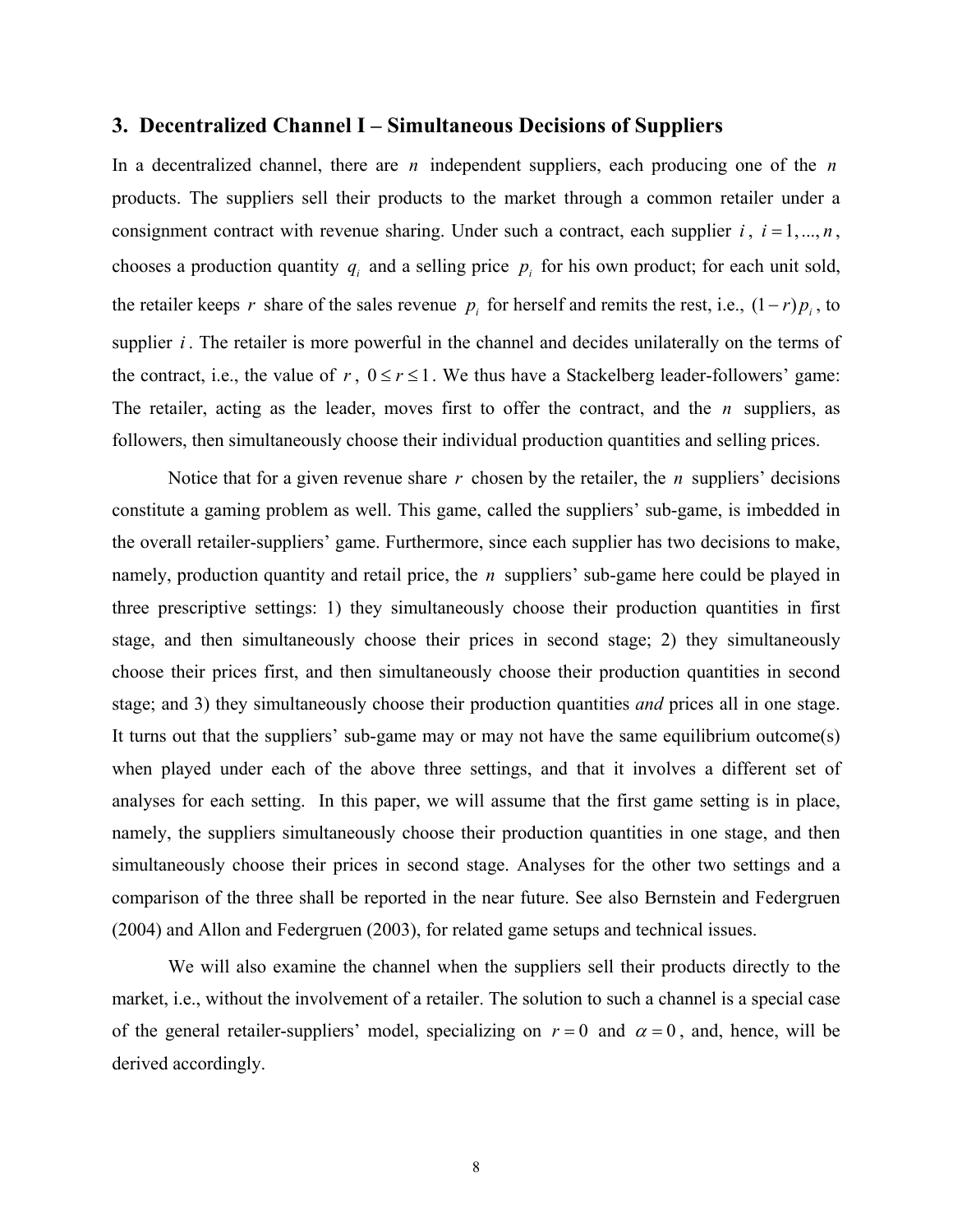#### **3.1. Suppliers' Sub-Gaming Problem**

For a given revenue share  $r$ ,  $0 \le r \le 1$ , chosen by the retailer, the *n* suppliers make decisions in two stages: In stage 1, they simultaneously choose their individual production quantities  ${q_i}$ and in stage 2, they then simultaneously choose their individual prices  $\{p_i\}$ . The following observation helps to streamline the analyses for this gaming problem:

**Key Observation:** *In any Nash equilibrium, the suppliers' production quantities are identical, that is,*  $q_1 = q_2 = ... = q_n = q$ .

The reason here is simple: Since the *n* products are perfectly complementary, one supplier can have a chance to sell a unit of his product *only if* that unit can be matched by all other suppliers' products. As a consequence, no supplier will produce more than any other supplier, and, hence, it has to be the case that all suppliers produce the same quantity in the end.

Define  $z_i = q_i/y(P)$  as supplier *i*'s stocking factor. Then, for any suppler *i*, choosing a production quantity  $q_i$  in the first stage is equivalent to choosing a stocking factor  $z_i$ . Furthermore, choosing an identical quantity  $q$  for all suppliers is equivalent to choosing an identical stocking factor *z*, i.e.,  $z_1 = z_2 = ... = z_n = z$ . Thus, the overall two-stage sub-game of suppliers can be solved naturally by following a backward induction procedure as follows: For *any* stocking factor *z* chosen in the first stage, we find the equilibrium prices  $\{p_i^*(z)\}$  of individual suppliers in the second stage; knowing  $\{p_i^*(z)\}\$ as the response functions of second stage, we then identify the equilibrium stocking factor  $z^*$  for first stage of the game.

# **3.1.1. The Equilibrium Prices**  $\{p_i^*(z)\}$  under any Given Stocking Factor  $z$

We first derive supplier *i* 's price response to any prices  $\{p_1, ..., p_{i-1}, p_{i+1}, ..., p_n\}$  of all other suppliers. Define  $P_{i} \equiv \sum_{i=1}^{n} p_{i} - p_{i} = P - p_{i}$  $P_{i} = \sum_{j=1}^{n} p_j - p_i = P - p_i$ . Supplier *i* 's expected profit can be written as

$$
\Pi_i(p_i | P_{-i}, z) = -c_i z y (p_i + P_{-i}) + (1 - r) p_i y (p_i + P_{-i}) E[\min\{z, \varepsilon\}]
$$
  
=  $y (p_i + P_{-i}) \{ (1 - r) p_i [z - \Lambda(z)] - c_i z \}.$  (9)

**Lemma 1.** For any prices  $\{p_1, ..., p_{i-1}, p_{i+1}, ..., p_n\}$  chosen by all other suppliers, supplier i 's *profit function*  $\Pi_i(p_i | P_{-i}, z)$  *is quasi-concave in his price*  $p_i$  *and has the unique maximizer:*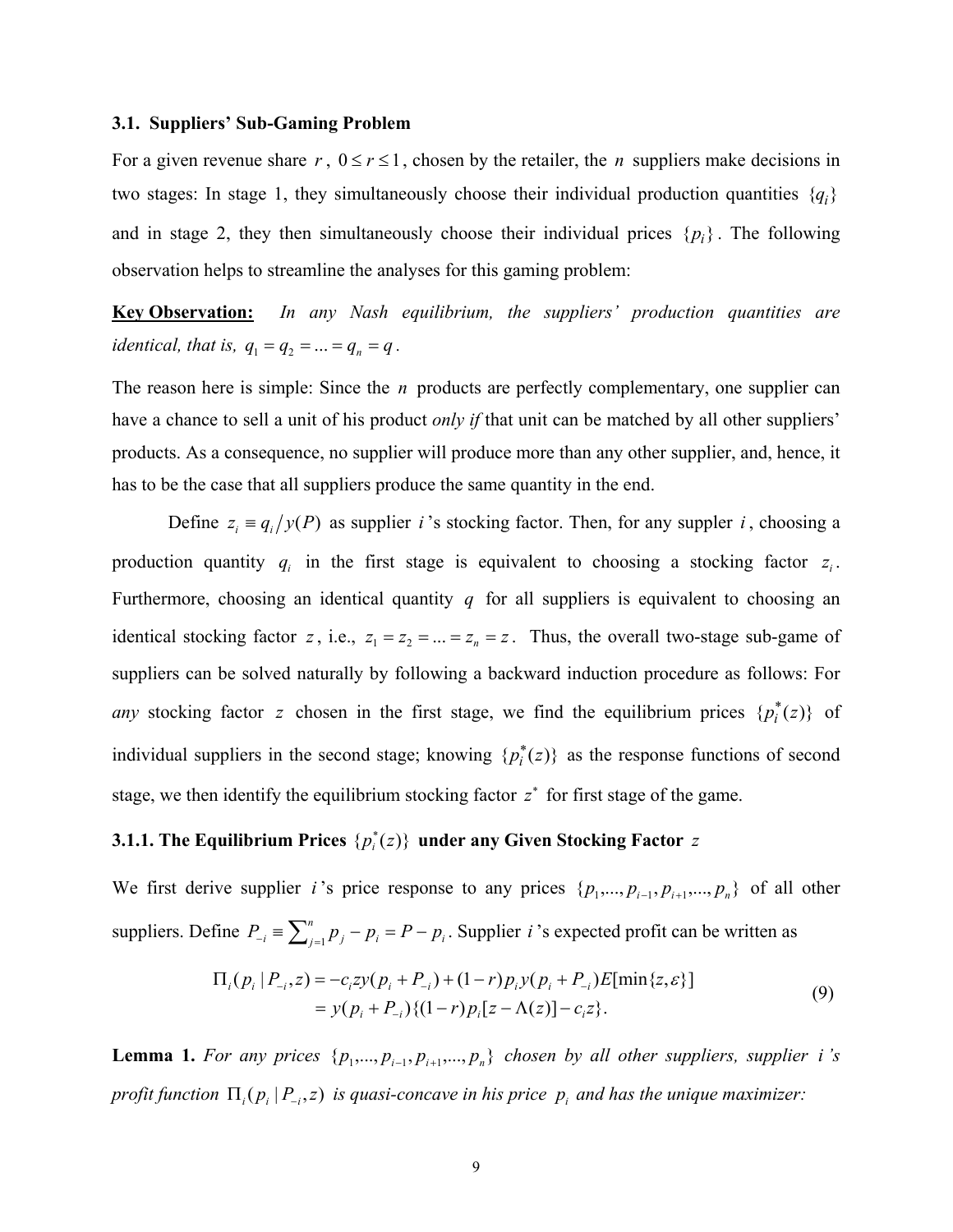$$
p_i^*(P_{-i}, z) = \frac{bc_i z}{(b-1)(1-r)[z-\Lambda(z)]} + \frac{P_{-i}}{b-1}, \quad i = 1, ..., n.
$$
 (10)

The pure-strategy equilibrium prices  $\{p_i^*(z)\}\$  of all suppliers, if any, are found by solving the *n* simultaneous equations given in (10). We have the following Theorem:

**Theorem 1.** *If b* > *n*, *then for any given stocking factor z, the n suppliers' pricing game has a unique Nash equilibrium that is given by* 

$$
p_i^*(z) = \frac{z}{[z - \Lambda(z)]} \cdot \frac{1}{(b - n)(1 - r)}[(b - n)c_i + C], \quad i = 1, ..., n.
$$
 (11)

We see from (11) that for  $b > n$ , each and every supplier's equilibrium price increases as the product price elasticity *b* decreases, which is rather intuitive. As  $b \rightarrow n$ , the equilibrium price of every supplier goes to infinity, as seen from (11) as well. If  $b < n$ , however, the pricing game, on the strategy space  $p_i(z) \ge c_i \ge 0$  for  $i = 1, ..., n$ , does not have a pure-strategy equilibrium. To see this, we know that any pure-strategy equilibrium must satisfy (11); if  $b < n$ , however, the total price, given in (12) below, becomes negative, which implies that  $p_i^*(z) < 0$  at least for some *i* .

From (11), a supplier's price also depends on, and increases with, the total number *n* of suppliers in the channel. This reflects the effect of competition among suppliers: Given that no one can sell more units of his product than anyone else, they each strive to increase their individual product prices so as to gain an advantage on sales revenue; the more the number of suppliers are in the channel, the more severe such a competition will be. As a consequence, when there are more suppliers competing in the channel, it requires a higher critical price elasticity  $b > n$  to contain their prices from exploding into infinity. The requirement of  $b > n$  here for an *n* -supplier's problem seems to be a natural generalization of the single Newsvendor's problem where it is required to have  $b > 1$ ; see Petruzzi and Dada (1999) and Wang et al. (2004).

The above model insights suggest that for complementary products exhibiting low price elasticity relative to the number of suppliers, decentralized or uncoordinated pricing decisions can be detrimental to the supply channel. In reality, price elasticity varies widely across different types of goods and services. For most consumer goods (e.g., food, tobacco, electricity, etc.), price elasticity tends to be between 0.5 and 1.5 (Gwartney and Stroup 1997). Goods that are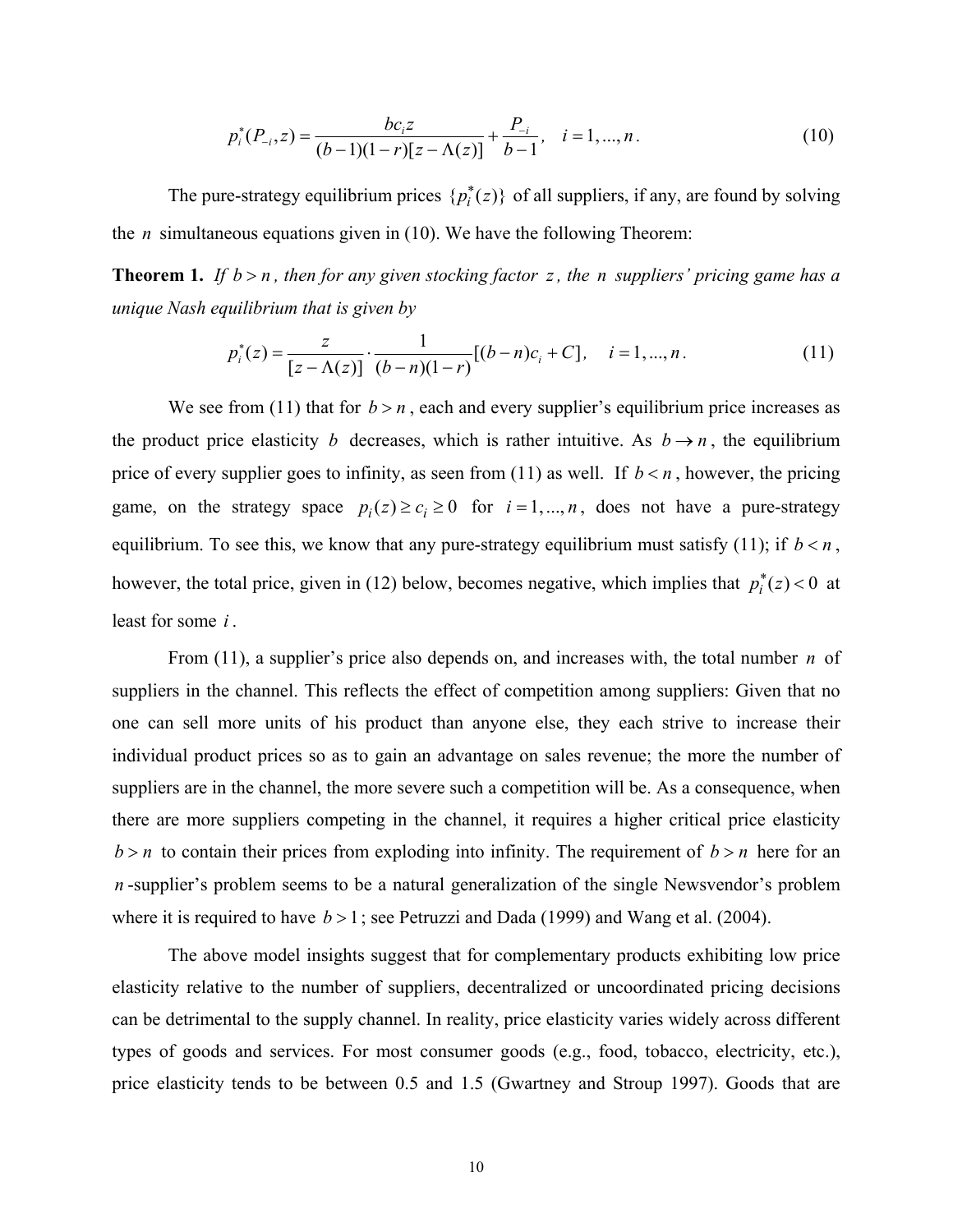luxuries (or non-essentials) or that have many competitive substitutes tend to have much higher elasticity values. For example, it is estimated that the elasticity for Chevrolet automobiles, which have many competing or substitutable vehicles of other brands, is 4.0 (Gwartney and Stroup 1997) and that for music products is 6.3 (Gast 2002).

The following additional properties of equilibrium prices follow directly from (11) and are rather intuitive:

**Corollary 1.** *In Equilibrium,*

- *1)* supplier *i* 's optimal price  $p_i^*(z)$  increases both in his own production cost  $c_i$  and in all *other suppliers' costs*  $c_j$ ,  $j \neq i$ ;
- *2)* supplier *i* chooses a price higher than supplier *j*, *i.e.*,  $p_i^*(z) > p_j^*(z)$ , *if and only if supplier i* has a higher production cost than supplier *j*, *i.e., iff*  $c_i > c_j$ ;
- *3)* each and every supplier i 's price  $p_i^*(z)$  and, hence, the total price P are decreasing in *their revenue share (1-r ) allocated by the retailer.*

In equilibrium, the total price for a set of the *n* products can be calculated from (11) as

$$
P^*(z) = \sum_{i=1}^n p_i^*(z) = \frac{z}{[z - \Lambda(z)]} \cdot \frac{bC}{(b - n)(1 - r)}.
$$
\n(12)

It is interesting to notice here that for any given total production cost *C* of all suppliers, the total products price  $P^*(z)$  is not affected by the allocation of *C* among the suppliers. This is due to the fact that the price differential of any two suppliers is proportional to the difference in their production cost, as seen from (11).

# **3.1.2. The Equilibrium Stocking Factor**  $z^*$

We know that in equilibrium the suppliers will equalize their individual stocking factors  $z_i$  on some common value *z* in the first stage of their game; and for any such *z*, we also know that in the second stage, each supplier will choose his own corresponding price  $p_i^*(z)$  according to (11). Towards finding the specific value(s) of *z* that the suppliers collectively will end up with in the first stage of their decisions, we characterize the optimal *z* each supplier *i* would prefer *individually*, so as to maximize his profit  $\Pi_i[p_i^*(z) | P_{-i}^*(z), z]$  $\Pi_i[p_i^*(z)|P_{-i}^*(z),z]$  of (9). The result is presented as follows: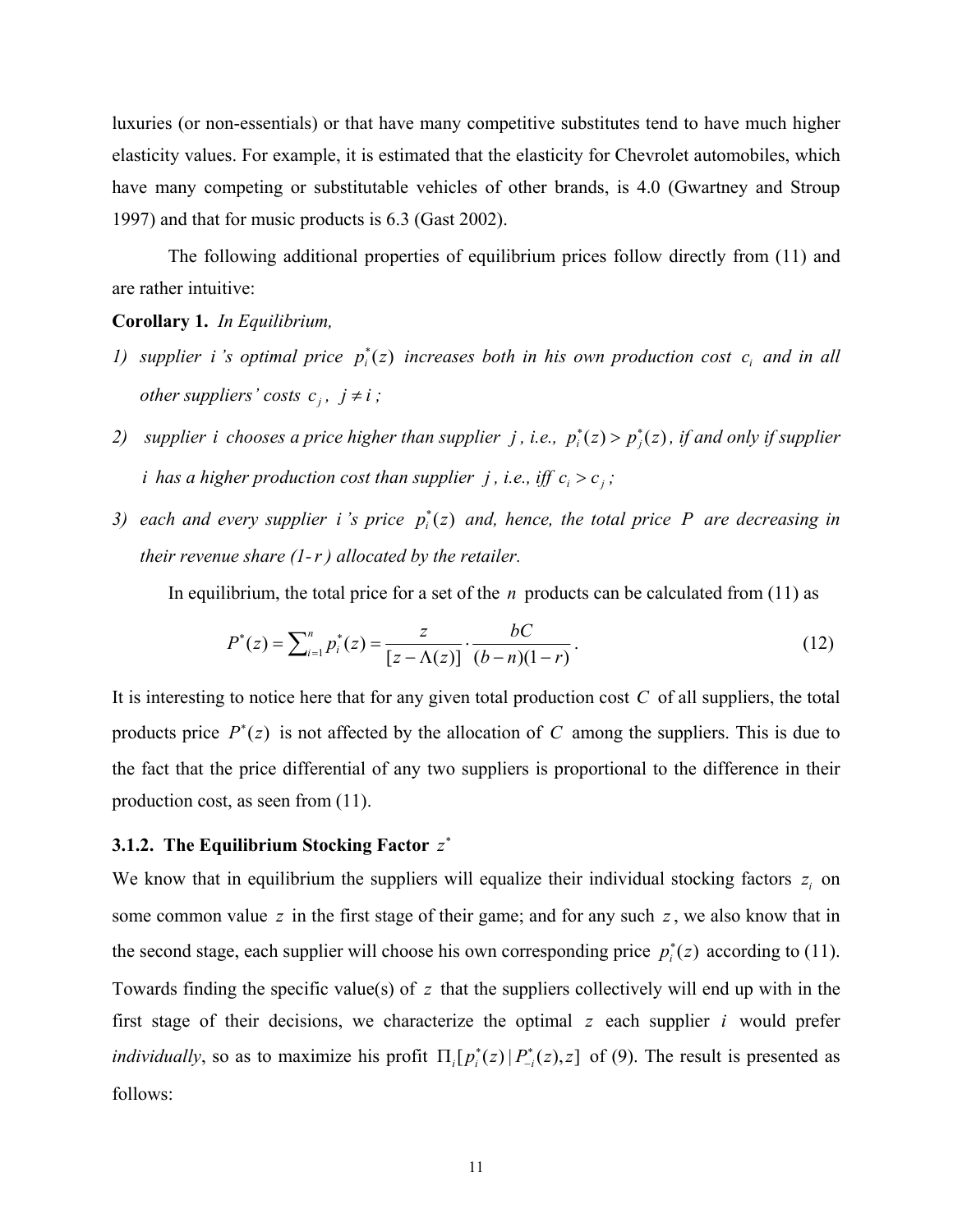**Lemma 2.** *If*  $d[xh(x)]/dx = h(x) + xdh(x)/dx > 0$ , then each supplier i's profit function  $\sum_{i} [ p_i^*(z) | P_{-i}^*(z), z ]$  $\Pi_i[p_i^*(z) | P_{-i}^*(z), z]$ ,  $i = 1, ..., n$ , is quasi-concave in z and reaches its maximum at  $z = z_c^*$  -- the *centralized stocking factor of (7).*

Since each supplier individually prefers  $z = z_c^*$ , it forms a Nash equilibrium for all suppliers each choosing  $z^* = z_c^*$  in the first stage and then choosing their individual, optimal prices  $p_i^*(z_c^*)$ ,  $i = 1, ..., n$ , in the second stage. However, there are other equilibria: for *any z* in the range of  $A \le z < z_c^*$ , all suppliers each choosing  $z^* = z$  in the first stage and then their individual, optimal prices  $p_i^*(z)$ ,  $i = 1, ..., n$ , in the second stage, form a Nash equilibrium. To see this, first notice that suppose suppliers choose different stocking factors  $\{z_i\}$  in the first stage, then in the second stage all suppliers will base their pricing decisions on the lowest stocking factor of all suppliers, namely,  $z = min_i \{ z_i \}$ . Thus, when all other suppliers choose a common *z* such that  $A \leq z < z_c^*$ , any supplier *i* would make himself worse-off by unilaterally choosing either a lower  $z_i < z$  value (due to the quasi-concavity of profit function) or a higher  $z_i > z$  value (due to the waste of his product units un-matched by other suppliers). On the other hand, for *any*  $z > z_c^*$ ,  $z^* = z$  cannot be an equilibrium, since any supplier *i* can benefit by unilaterally moving to  $z_c^*$ . We summarize these properties as follows:

**Theorem 2.** *For the n suppliers' simultaneous production-pricing game, if*   $d[ xh(x)]/dx = h(x) + xdh(x)/dx > 0$  *and*  $b > n$ , *then for any value of z such that*  $A \le z \le z_c^*$ , *it forms a Nash equilibrium for all suppliers each to choose the stocking factor z in the first stage and then their corresponding individual prices*  $p_i^*(z)$ ,  $i = 1, ..., n$ , *in the second stage. When*  $z = z_c^*$ , the corresponding equilibrium is Pareto optimal.

Notice from Lemma 2 that the Pareto optimality of  $z^* = z_c^*$  here is in a strict sense: among all the Nash equilibria, *each and every* supplier strictly prefers  $z^* = z_c^*$ . Due to such a strict and Pareto dominance, it is reasonable to predict  $z^* = z_c^*$  as the unique outcome of supplier's sub-game. For this reason, we will focus on this equilibrium for the rest of our analyses.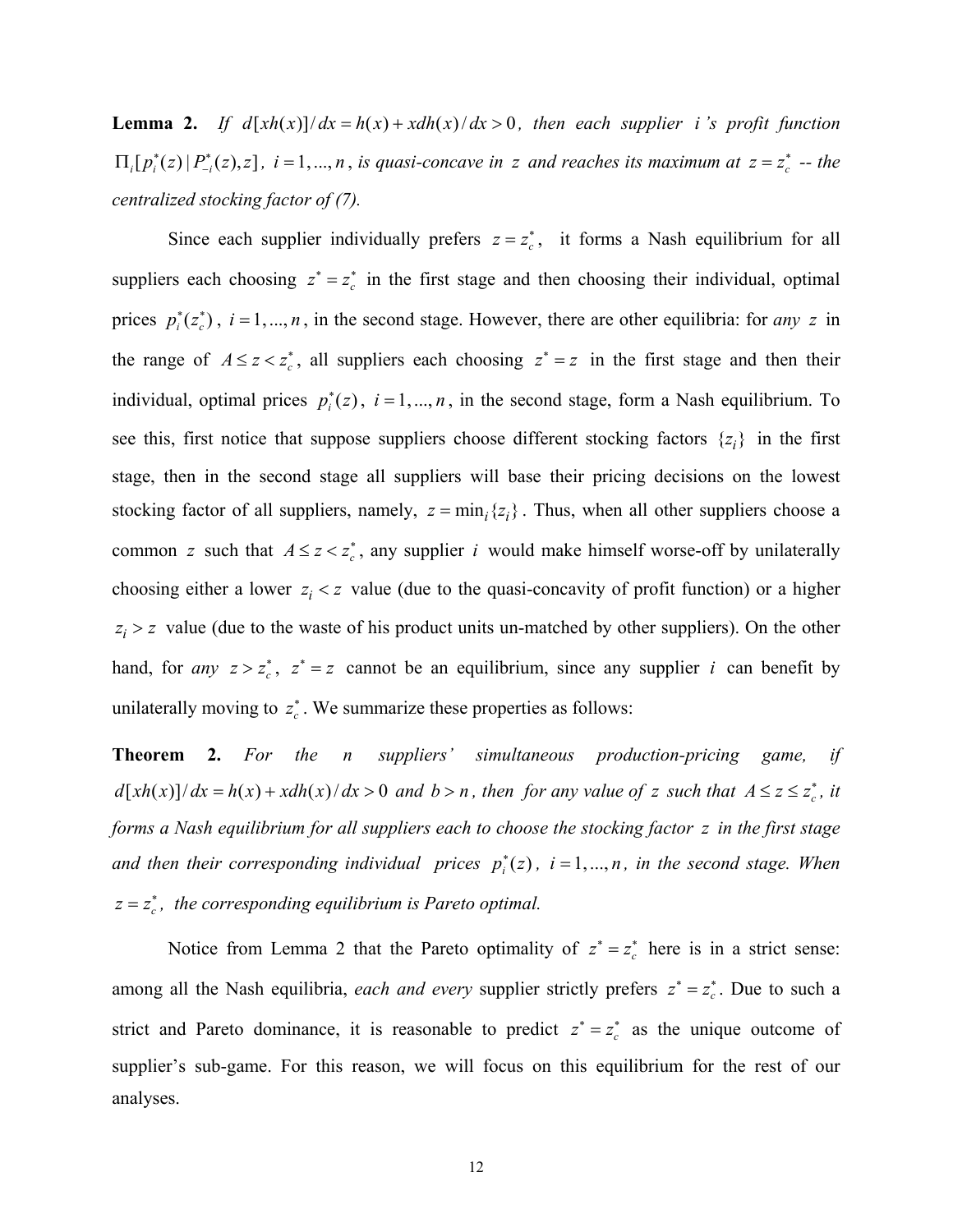Substituting  $z = z_c^*$  into (12), we have that in equilibrium the total price of the *n* products, as a function of *r* , is given by

$$
P^*(r) = \frac{z_c^*}{[z_c^* - \Lambda(z_c^*)]} \cdot \frac{bC}{(b - n)(1 - r)} = \frac{(b - 1)(1 - \alpha)}{(b - n)(1 - r)} \cdot P_c^*,
$$
\n(13)

where  $P_c^*$  is the centralized price of (6).

*Remarks:* The two-step procedure works well for solving the suppliers' productionpricing gaming problem. The key here is to introduce the stocking factor *z*. The stocking factor effectively scales out the effect of pricing on production decision(s). Consequently, while the equilibrium/optimal price(s) depend heavily on the channel structure and competition parameters, the optimal stocking factor(s) do not. Since the stocking factor here is chosen or defined based on the *specific*, multiplicative demand function form of  $(1) - (2)$ , however, whether such a 'methodology' can be usefully applied to, or generalized for, other settings remains to be explored.

#### **3.2. Retailer's Problem**

The retailer in the channel has the profit function of

$$
\Pi_0(r) = -c_0 q + rPE[\min\{q, D\}] = y(P)\{rP[z - \Lambda(z)] - c_0 z\},\tag{14}
$$

where for given *r*, *z* and *P* are chosen by the *n* suppliers according to  $z = z_c^*$  and  $P = P^*(r)$ of (13). Substituting  $z = z_c^*$  and  $P = P^*(r)$  into (14), we can show that

$$
\Pi_0(r) = \frac{a(b-n)^{b-1} [z_c^* - \Lambda(z_c^*)]^b}{[b(1-\alpha)]^b (C + c_0)^{b-1} (z_c^*)^{b-1}} \cdot g(r) , \qquad (15)
$$

where 
$$
g(r) = \{ [(1-\alpha)b + (b-n)\alpha]r - (b-n)\alpha \} (1-r)^{b-1}.
$$
 (16)

**Theorem 3.** *For b* > *n*, *the retailer's profit function*  $\Pi_0(r)$  *is quasi-concave in r, and has the unique maximizer:*

$$
r^* = \frac{(b-n-1)\alpha+1}{b-n\alpha}.\tag{17}
$$

As expected, if the retailer incurs a bigger share  $\alpha$  of the channel cost, she allocates a bigger share *r* <sup>∗</sup> of the channel revenue to herself, so as to cover her increased cost. Second,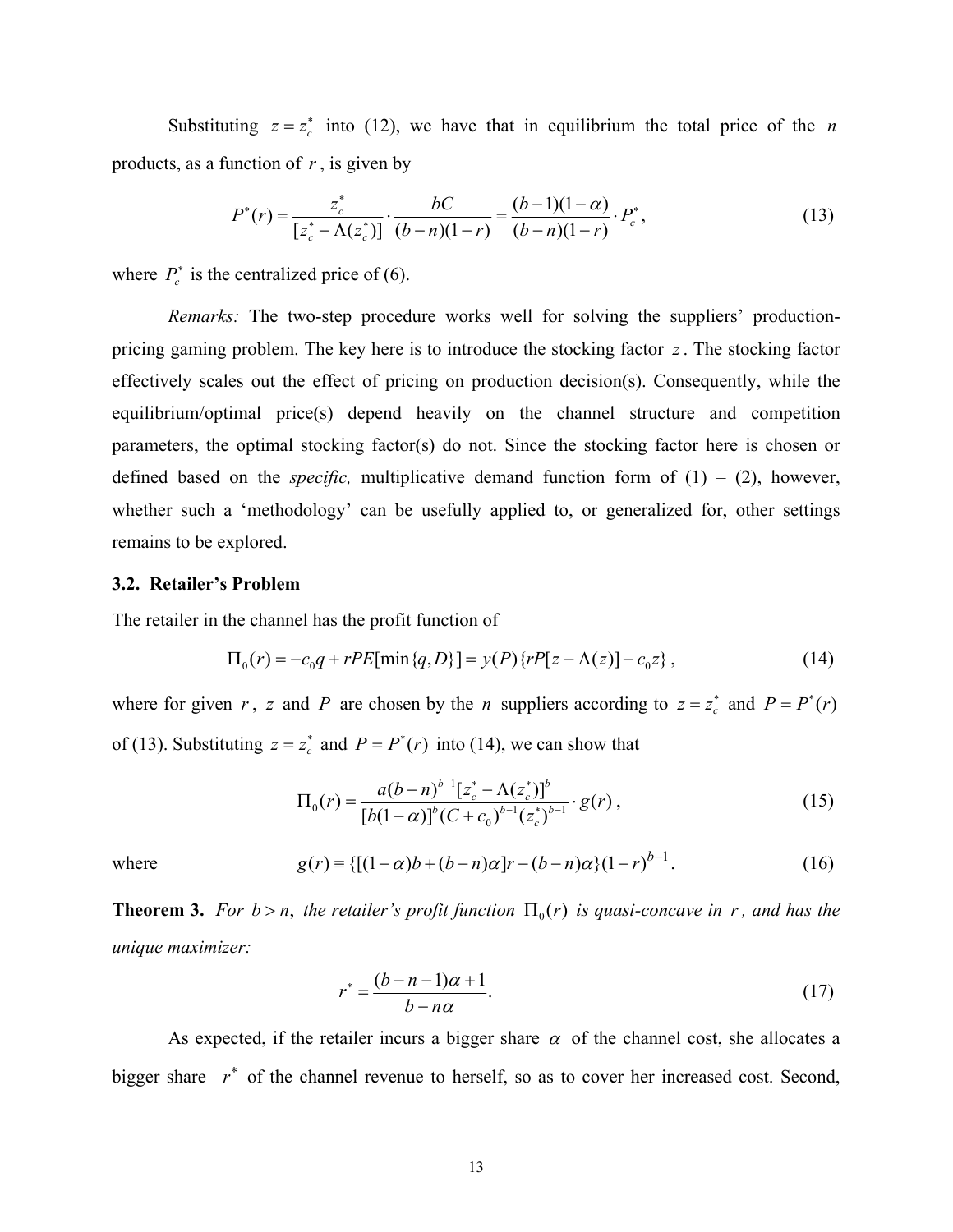when there are more suppliers involved in the channel (i.e., if *n* gets larger), the retailer leaves more share  $(1-r^*)$  of the revenue to suppliers, so as to damp the negative effect of more severe price competition of suppliers on channel revenue. The effect of price elasticity *b* on  $r^*$ , however, is more complicated: An increase in *b* leads to a lower optimal product price which results in a lower demand that are determined by self-interested suppliers. In such a situation, it is not immediately obvious as to how the retailer should optimally adjust the revenue share allocation  $r^*$  to influence suppliers' behavior. Indeed, as can be shown from (17),  $r^*$  can be either increasing in *b*, when  $n\alpha > 1$ , or decreasing in *b*, when  $n\alpha > 1$ .

Theorems 1-3 completely characterize the decentralized decisions in equilibrium when the suppliers make their decisions simultaneously. We next formulate and solve the problem when suppliers make decisions sequentially.

# **4. Decentralized Channel II – Sequential Decisions of Suppliers**

As before, the retailer offers the suppliers a revenue sharing contract stipulating that for each unit of their products sold, the retailer keeps  $r$  share of the sales revenue and remits the rest, i.e., 1− *r*, back to suppliers, and the suppliers then choose their individual production quantities and selling prices. Also as before, the suppliers make their decisions in two steps: step 1 - choosing their production quantities, and then step 2 – determining their prices. The difference here is that the suppliers make their decisions *sequentially* within each of the two steps: without loss of generality, supplier 1 goes first, supplier 2 second, …, and supplier *n* last.

#### **4.1. Suppliers' Sub-Gaming Problem**

Although the suppliers make their decisions sequentially, the key observation that in equilibrium all suppliers choose the same production quantity *q* or equivalently the same stocking factor *z* in the first stage still applies. (As a matter of fact, the sequencing among suppliers in the first stage when choosing their production quantities has no impact at all on the outcome of the game analyzed here or in Section 3.) Thus, we again solve the suppliers' two-stage sub-game following a backward induction procedure: For any given stocking factor *z*, find the equilibrium prices  $\{p_i^*(z)\}\$ , and then identify the equilibrium stocking factor  $z^*$ .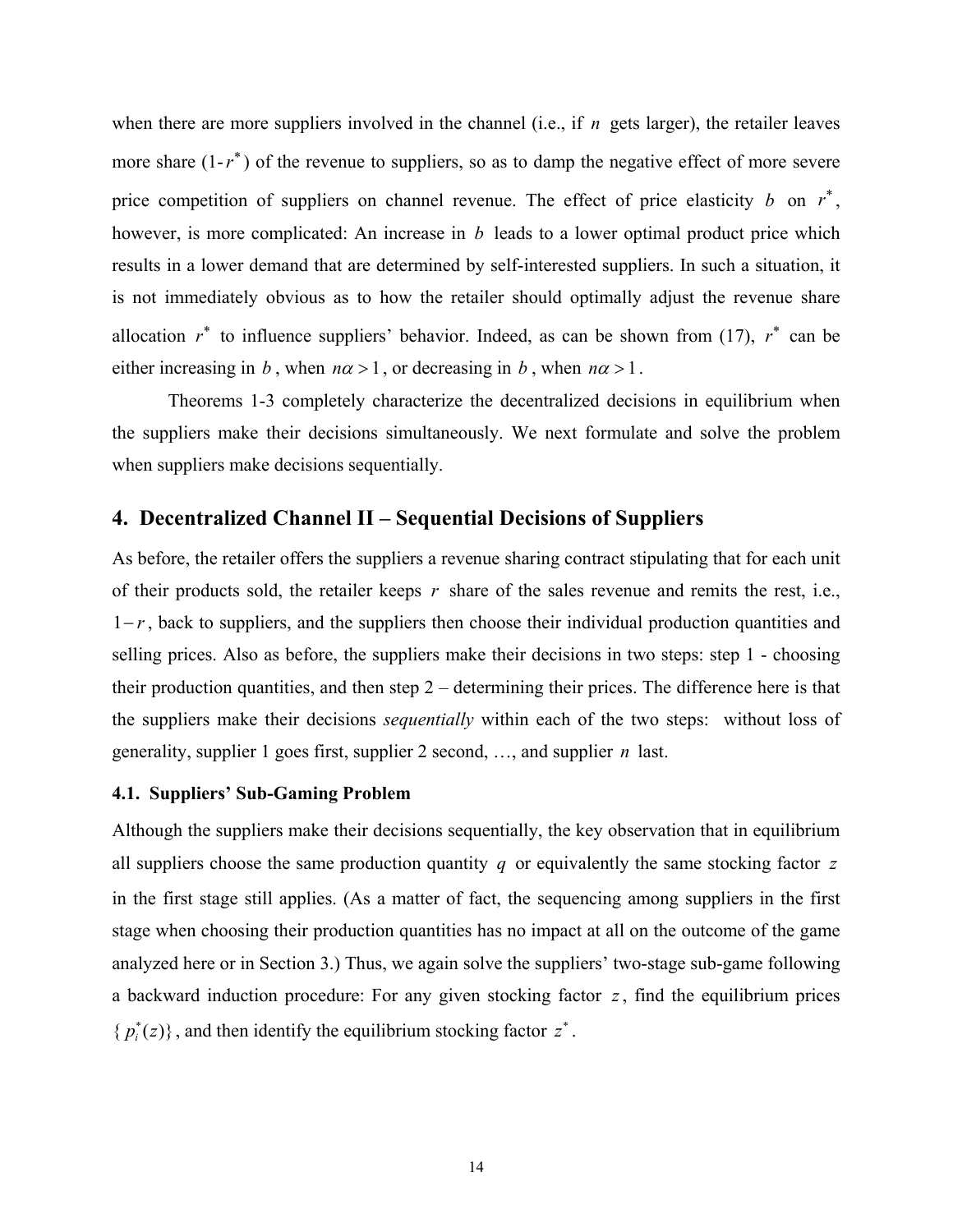# **4.1.1. The Equilibrium Prices**  $\{p_i^*(z)\}$

For given prices  $\{p_1, p_2, ..., p_{i-1}\}$  chosen by suppliers 1 through  $i-1$ , supplier *i* faces the problem of choosing his price  $p_i$ . In doing so, supplier *i* knows that suppliers  $i + 1$  through *n* will respond sequentially in choosing their prices  $\{p_{i+1}, p_{i+2},..., p_n\}$ . We introduce the following notation:  $P_{\{1,i-1\}} \equiv \sum_{j=1}^{i-1}$ *i*  $P_{\{1,i-1\}} \equiv \sum_{j=1}^{i-1} p_j$  and  $P_{\{i+1,n\}}(p_i) \equiv \sum_{j=i+1}^n p_j$ , where in  $P_{\{i+1,n\}}(p_i)$  we stress the fact that dynamically,  $\{p_{i+1}, p_{i+2},..., p_n\}$  depend on  $p_i$ , though they depend on  $\{p_1, p_2,..., p_{i-1}\}$  as well. Then, we can write the *n*-supplier's pricing problem as the following dynamic programming:

$$
\max_{p_i} \Pi_i(p_i | P_{\{1, i-1\}}, z) = -c_i z y [P_{\{1, i-1\}} + p_i + P_{\{i+1, n\}}(p_i)] + (1-r) p_i y [P_{\{1, i-1\}} + p_i + P_{\{i+1, n\}}(p_i)] E [\min\{z, \varepsilon\}] = y [P_{\{1, i-1\}} + p_i + P_{\{i+1, n\}}(p_i)] \{ (1-r) p_i [z - \Lambda(z)] - c_i z \},
$$
(18)

for  $i = 1, 2, ..., n$ .

**Lemma 3.** *For any prices*  $\{p_1, ..., p_{i-1}\}$  *chosen by suppliers 1 through i* −1, *supplier i 's profit function*  $\Pi_i(p_i | P_{\{1,i-1\}}, z)$  *is quasi-concave in its own price*  $p_i$  *and has the unique maximizer:* 

$$
p_i^*(P_{\{1,i-1\}},z) = \frac{(bc_i + C_{\{i+1,n\}})z}{(b-1)(1-r)[z-\Lambda(z)]} + \frac{P_{\{1,i-1\}}}{b-1}, \quad i=1,...,n,
$$
\n(19)

where,  $C_{\{i+1,n\}} \equiv \sum_{j=i+1}^{n} c_j$ .

From (19), we can find the equilibrium prices  $\{p_i^*(z)\}\$  through a series of substitutions: We first obtain  $p_1^*(z)$  directly from (19), since by definition  $P_{\{1,0\}} = 0$ ; substituting  $P_{\{1,1\}} = p_1^*(z)$ into (19), we then obtain  $p_2^*(z)$ ; substituting  $P_{\{1,2\}} = p_1^*(z) + p_2^*(z)$  into (19), we subsequently get  $p_3^*(z)$ ; and so forth, until we find  $p_n^*(z)$ . The outcome is described as the following Theorem:

**Theorem 4.** *If b* > 1, *then for any given z, the n suppliers' sequential pricing game has a unique equilibrium that is given by*

$$
p_i^*(z) = \left[ c_i + \left( \frac{b}{b-1} \right)^i \frac{C}{b} \right] \frac{z}{(1-r)[z-\Lambda(z)]}, \quad i = 1, ..., n. \tag{20}
$$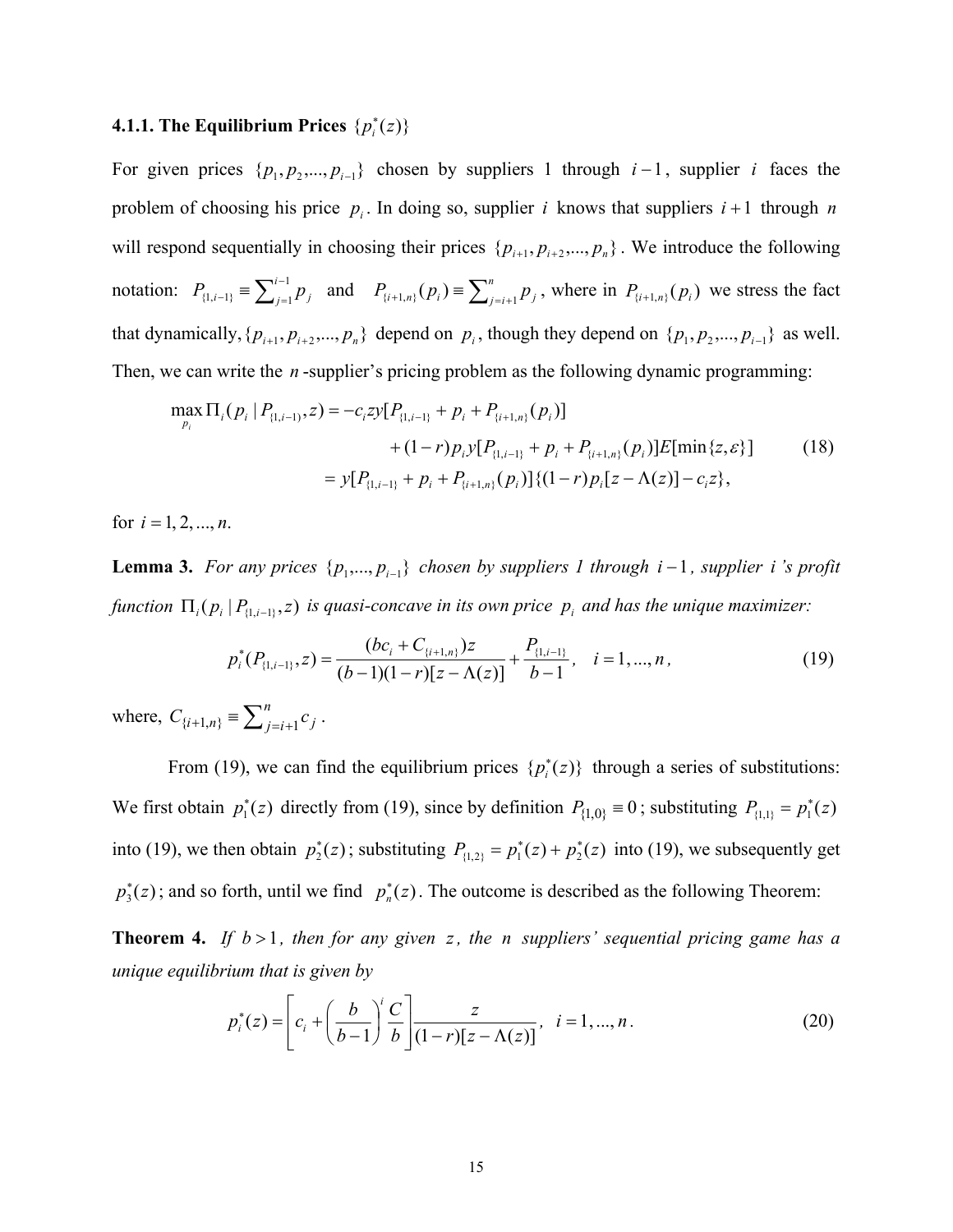It may not be a surprise to see from (20) that like in the simultaneous game setting, each supplier *i*'s price increases both in his own cost and in all other suppliers' cost, and decreases in his revenue share  $(1 - r)$ . In addition to cost parameters and revenue share, however, an individual supplier's price here also heavily depends on his position in the sequence of decisions: a supplier who makes decision later in the sequence tends to choose a higher price. For example, suppose two suppliers *i* and *j* have the same cost, i.e.,  $c_i = c_j$ . Then, in equilibrium supplier *j* chooses a higher price than supplier  $i$ , if and only if supplier  $j$  follows supplier  $i$  in their decision making, i.e., if and only if  $i < j$ . This implies that when  $c_i = c_j$ , supplier *j* makes a larger profit than supplier *i* , since in equilibrium they all produce the same quantity and sell the same quantity. As a matter of fact, we will show later in Proposition 1 that supplier *j* makes a larger profit than supplier *i*, *even if*  $c_i < c_j$ .

From (20), the total price of the *n* products is calculated as

$$
P^*(z) = \sum_{i=1}^n p_i^*(z) = \left(\frac{b}{b-1}\right)^n \frac{Cz}{(1-r)[z-\Lambda(z)]}.
$$
 (21)

While a later supplier in the decision sequence 'over-cuts' earlier suppliers' prices as discussed above, an earlier supplier does have the ability to proactively influence or control all later suppliers' prices, through an early commitment of his own. Intuitively, such a verticalcontrol-like relationship among the suppliers would lead to a lesser competitive environment, compared with under the simultaneous-decisions setting. Indeed, due to the lesser competitive relationship among suppliers, a sequential decisions channel always results in a lower product price than a simultaneous setting, as we will show later in Section 5. Also note that the simultaneous decision setting requires a minimum price elasticity of at least  $b > n$  to prevent an explosion of suppliers' competitive prices, while here the sequential setting only requires  $b > 1$ , which is essentially the same as when there is only one supplier in the channel.

## **4.1.2.** The Equilibrium Stocking Factor  $z^*$

Substituting (20) and (21) into supplier *i* 's profit function, we can show that

$$
\Pi_i(z) = y[P^*(z)]\{(1-r)p_i^*(z)[z-\Lambda(z)] - c_i z\} = a\frac{(b-1)^{bn-i}(1-r)^b}{b^{bn-i+1}C^{b-1}} \cdot \frac{[z-\Lambda(z)]^b}{z^{b-1}}.
$$
 (22)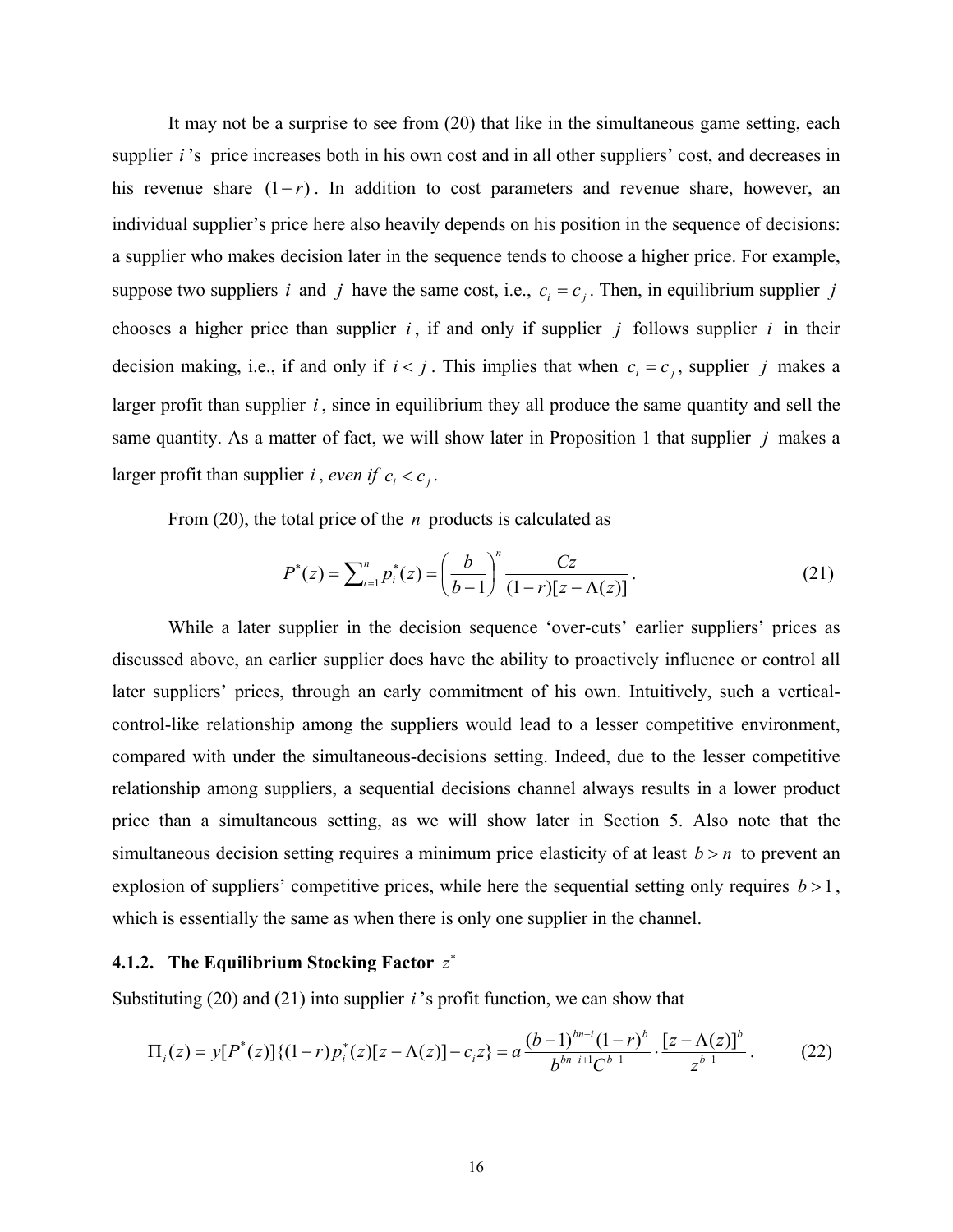**Lemma 4.** *If d*[ $xh(x)/dx = h(x) + xdh(x)/dx > 0$  *and*  $b > 1$ *, then each supplier i's profit function*  $\Pi_i(z)$ ,  $i = 1, ..., n$ , *is quasi-concave in z and reaches its maximum at*  $z = z_c^*$ *, the centralized stocking factor given by (7).*

 With Lemma 4 and following the same arguments as those for Theorem 2 for the simultaneous suppliers' decision model, we can reach the following conclusion:

**Theorem 5.** *For the n suppliers' sub-game of first choosing their individual production quantities and then sequentially choosing their prices, if*  $d[ xh(x)]/dx = h(x) + xdh(x)/dx > 0$ *and b* > 1*, for any value of z such that*  $A \le z \le z_c^*$ , *it forms a Nash equilibrium for all suppliers each to choose the stocking factor z and their corresponding prices*  $p_i^*(z)$  *of (20),*  $i = 1, ..., n$ *. When*  $z = z_c^*$ , the corresponding equilibrium is Pareto optimal.

Like in the simultaneous setting, the Pareto optimality of  $z = z_c^*$  is in a strict sense: each and very supplier is strictly better off when choosing  $z = z_c^*$ , and so we will again focus on this unique equilibrium point for the rest of the analyses.

### **4.2. Retailer's Decision**

Substituting  $P^*(z_c^*)$  of (21),  $C = (1 - \alpha)(C + c_0)$  and  $c_0 = \alpha(C + c_0)$  into retailer's profit function of (14), we can show that

$$
\Pi_0(r) = y[P^*(z_c^*)] \{ rP^*(z_c^*)[z_c^* - \Lambda(z_c^*)] - c_0 z_c^* \} = \frac{a(b-1)^{n(b-1)}[z_c^* - \Lambda(z_c^*)]^b}{(1-\alpha)^b (C + c_0)^{b-1} b^{bn} (z_c^*)^{b-1}} \cdot \hat{g}(r) ,\tag{23}
$$

where,  $\hat{g}(r) = \{[(1 - \alpha)b^{n} + \alpha(b-1)^{n}]r - \alpha(b-1)^{n}\}(1 - r)^{b-1}$ . (24)

**Theorem 6.** *The retailer's profit function*  $\Pi_0(r)$  *is quasi-concave in r, and has the unique maximizer:*

$$
r^* = \frac{(1-\alpha)b^{n-1} + \alpha(b-1)^n}{(1-\alpha)b^n + \alpha(b-1)^n}.
$$
 (25)

Similar to under the setting of simultaneous suppliers' decisions, here the retailer again is able to allocate optimally to herself a bigger share  $r^*$  of the sales revenue as she incurs a bigger share  $\alpha$  of the total channel cost and/or as the channel involves a larger number *n* of suppliers.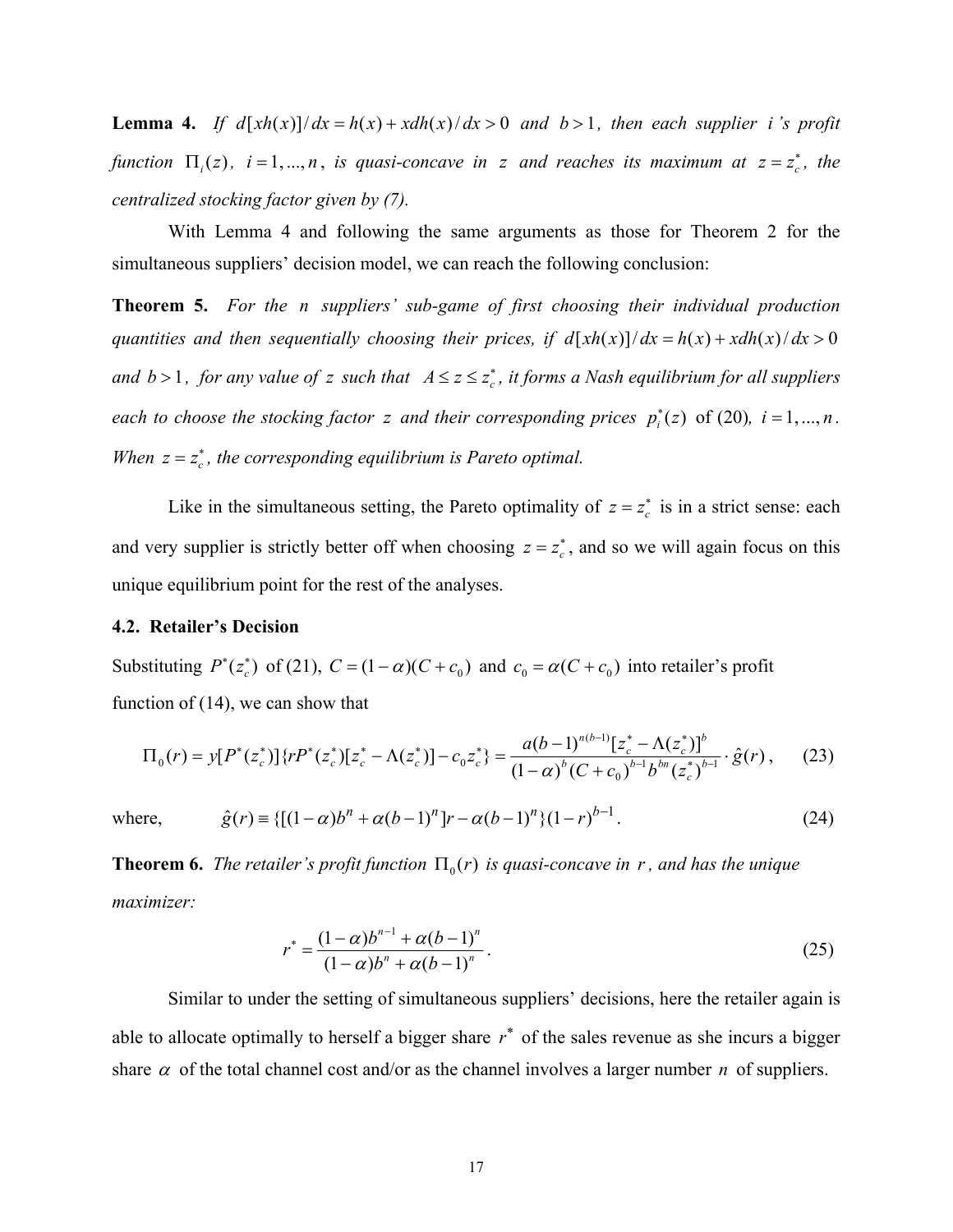### **5. Channel Performance and Managerial Implications**

 Sections 3 and 4 fully characterize how self-interested firms interact to arrive at their individual decisions in the two decentralized channels, i.e., the simultaneous-suppliers-decision channel and the sequential-suppliers-decision channel, respectively. In each case, these decisions collectively result in a specific channel performance or profit and a specific allocation of the channel profit among the firms. In this section, we study these performances.

For convenience, we will use subscripts *I* and *II* on notation to denote channel *I* (simultaneous-suppliers-decision) and channel *II* (sequential-suppliers-decisions), respectively. Second, without further specification, all results concerning channel *I* and channel *II* are valid for  $b > n \ge 1$  and for  $b > 1$ , respectively.

We first present the following Proposition that characterizes the relative performance of the *n* suppliers in each of the two channels.

#### **Proposition 1.**

1) *In a decentralized channel with simultaneous suppliers' decisions, all suppliers each earn the same amount of profit, even though they may incur different costs. That is, we have* 

$$
\frac{\Pi_{i+1,I}}{\Pi_{i,I}} = 1, \text{ for } i = 1, 2, ..., n-1.
$$
 (26)

2) *In a decentralized channel with sequential suppliers' decisions, supplier i* +1 *earns b*  $(b-1)$ *times of supplier i 's profit, irrespective of the difference in their individual costs. That is,* 

$$
\frac{\Pi_{i+1,II}}{\Pi_{i,II}} = \frac{b}{b-1} > 1, \text{ for } i = 1, 2, ..., n-1.
$$
 (27)

 The first interesting fact we observe here is that the relative profitability of different suppliers in both channels does not depend on their individual production costs. We know that a high-unit-cost suppler always incurs a bigger total production cost, since all suppliers produce the same quantity in equilibrium. On the other hand, we also know from (11) and (20) that everything else being equal, a high-cost supplier always chooses a higher price for his product. The ending result is that a high-cost supplier compensates his cost disadvantage by taking on a more aggressive pricing strategy.

 Part 2) of Proposition 1 implies that under the sequential game setting, the profitability of one supplier relative to that of others depends heavily on the 'position' a supplier takes in the overall decision sequence. In particular, a supplier who moves later in the sequence earns more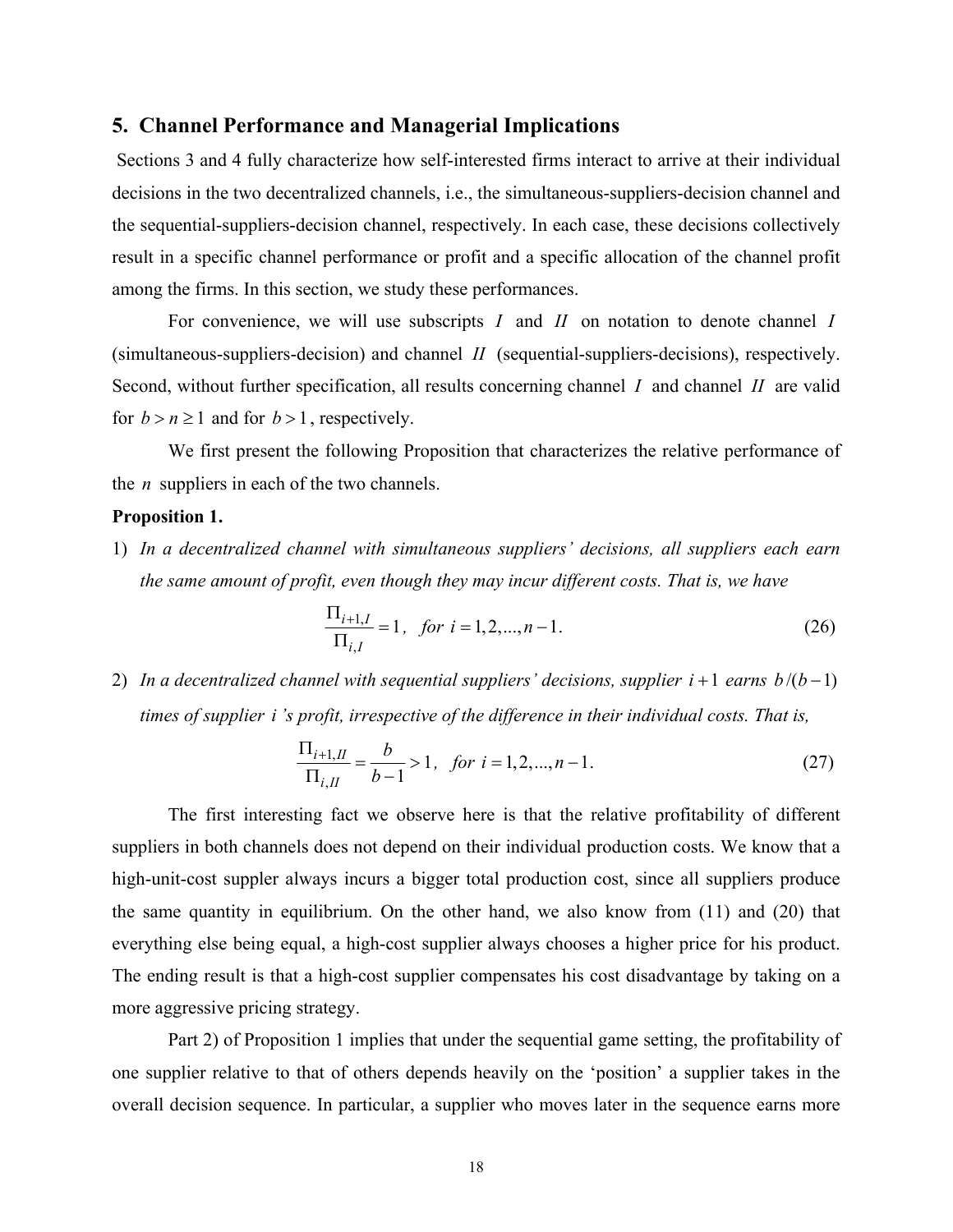than a supplier who moves earlier. In that sense, 'moving early' renders a supplier a disadvantage in payoff.

 Most of the results of Proposition 1 appear to be rather robust with respect to model settings and assumptions. For example, consider an alternative setting where the *n* suppliers move first, either simultaneously or sequentially, to set their individual wholesale prices charged to the retailer, and the retailer then chooses an order quantity together with a retail price for the final product and bears all the overstocking risk. Under such a setting, using the same demand function as in the current paper, Li and Wang (2005) show that all properties described in Proposition 1 hold fully. Considering the case where suppliers choose their wholesale prices simultaneously while assuming that demand is uncertain but price-insensitive (or with a constant retail price determined exogenously), Granot and Yin (2004c) show that part 1) of Proposition 1 hold.

 Return to the original model setting where retailer sets the revenue-share scheme and suppliers then choose their individual production quantities and retail prices. If we assume now that each supplier *i* has a unit salvage value, denoted by  $s_i$  with  $0 \le s_i \lt c_i$ , for overstocked items, we can show that all properties of Proposition 1 hold fully. Such a model generalization is of particular interest since it mimics a situation of imperfect complements: Consider two suppliers with  $s_1 > 0$  and  $s_2 = 0$ . Then, while the sales of product 2 are completely tired to the availability of product 1, product 1 can always be sold, perhaps less profitably, independent of the availability of product 2.

How about the impact of the choice of demand function  $y(P)$ ? Under the simultaneoussuppliers-decision setting, it can be easily verified that part 1) of Proposition 1 always holds, *regardless of the specific form of*  $y(P)$ *.* (Of course,  $y(P)$  needs to obey some desirable properties of a proper demand function, e.g., decreasing in *P* .) For sequential suppliers' decisions, on the other hand, part 2) of Proposition 1 seems to be quite sensitive to the choice of  $y(P)$ . For example, using a two-supplier system, one can verify that if we instead choose  $y(P) = a \cdot \exp(-bP)$  with  $a, b > 0$ , we get  $\Pi_{2,II}/\Pi_{1,II} = 1$ , and if  $y(P) = a - bP$  with  $a, b > 0$ , we have  $\Pi_{2,II}/\Pi_{1,II} = 1/2$ . This illustrates that under sequential decisions, the *relative profitability* of different suppliers actually depends heavily on the specific form of the demand function. In particular, moving early may render a supplier either an advantage or a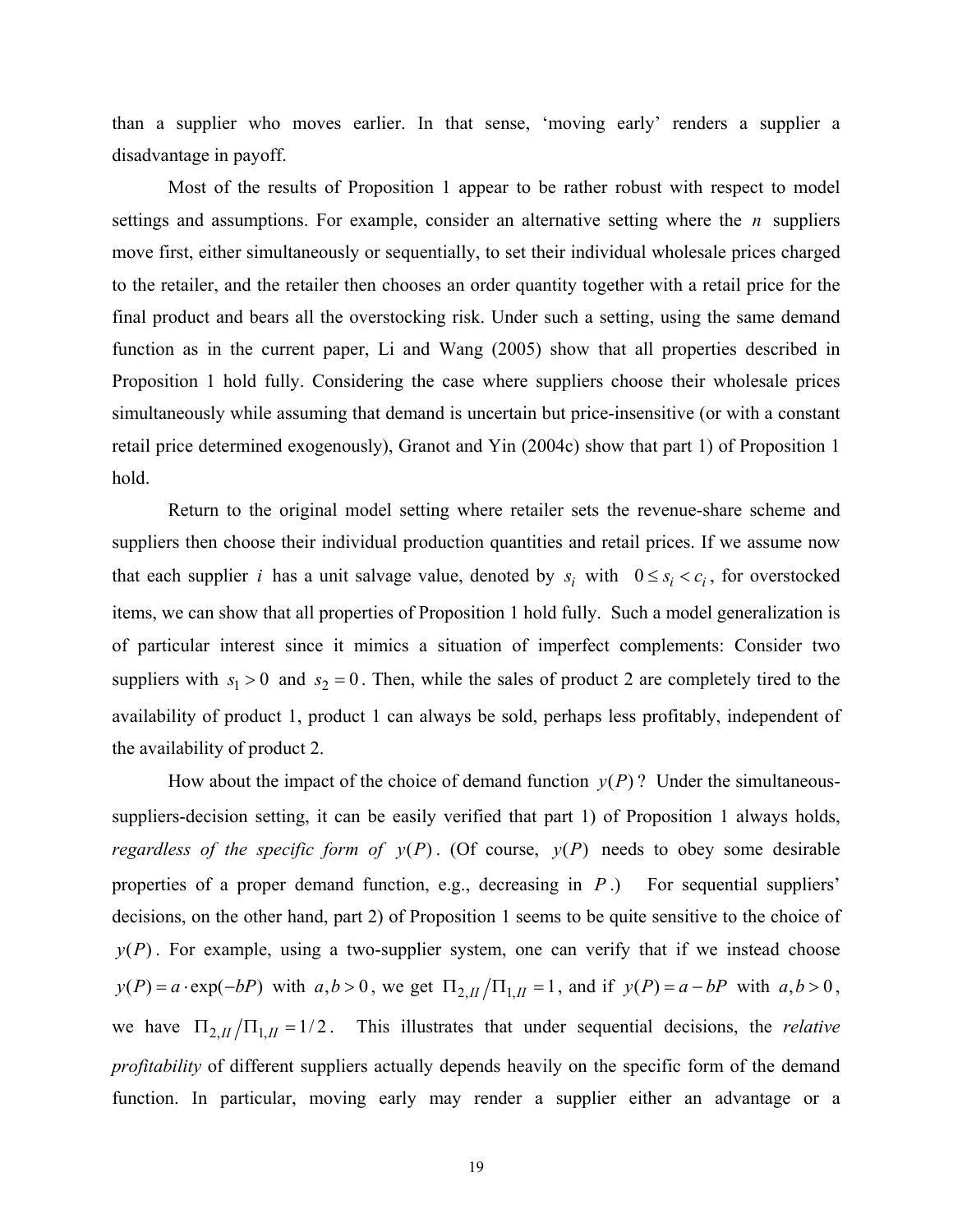disadvantage, depending on the shape of the demand function. That said, however, the property that the relative profitability of different suppliers does not depend on their individual costs appear to be rather robust even under the sequential-decisions setting: with limited efforts we have yet to find an example that violate this property. Finally, we point out that within the multiplicative demand function family of  $D(P) = y(P) \cdot \varepsilon$ , the choice of distribution function for  $\varepsilon$  does not play much of a role.

 For the rest of this section, in Subsection 5.1 we will characterize a few important properties, as to how system structure and parameters affect channel and individual firms' performance, that are common for both simultaneous and sequential suppliers-decisions channels. In Subsection 5.2, we then compare the two channels in terms of their performances.

#### **5.1. Effects of Channel Structure and Parameters on Performance**

We consider two different channel structures, one without the retailer and the other with the retailer. For each case, we benchmark the channel performance against that of a corresponding centralized channel. For the latter case, we also characterize how the total channel profit is distributed between the retailer and the suppliers. Notice, however, that Proposition 1 above regarding the relative profitability of suppliers applies to both cases, i.e., with or without a retailer in the channels.

### **5.1.1. Channel Performance without a Retailer**

Assume that the *n* suppliers sell their products to the market directly, without the involvement of a retailer. A corresponding centralized channel would be one with a zero retail cost, i.e.,  $c_0 = 0$ , and so  $\alpha = 0$ . Specializing on  $r = 0$  and  $\alpha = 0$  in (13) and (21), we obtain the equilibrium total price of the *n* products as

$$
P_I^* = \frac{b-1}{b-n} \cdot P_c^* \tag{28}
$$

$$
P_{II}^* = \left(\frac{b}{b-1}\right)^{n-1} \cdot P_c^* \tag{29}
$$

and

for the simultaneous-decisions channel and for the sequential-decisions channel, respectively, where,  $P_c^*$  is the corresponding centralized price of (6).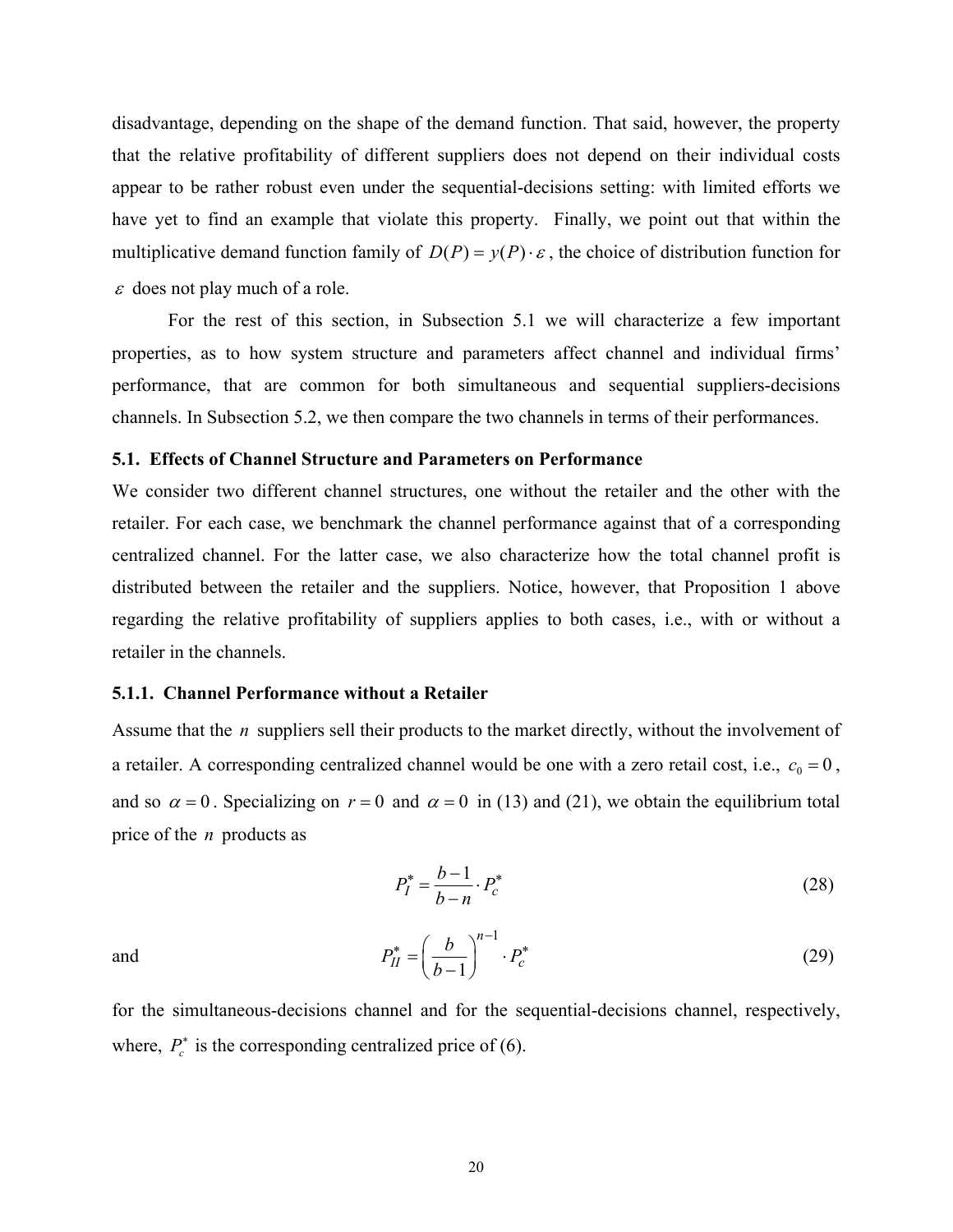Notice from (28) and (29) that  $P_I^*$ ,  $P_I^* > P_c^*$  as long as  $n \ge 2$ . That is, as long as the channel involves two or more suppliers, the product price in a decentralized channel is higher than the centralized product price, and, hence, the channel profit is lower than the centralized profit. This is nothing but due to the curse of price competition ramifying itself in the setting of complementary products: A price increase by any one supplier decreases the demand of *all* suppliers, and yet, in deciding on their individual prices, each supplier focuses on maximizing his *own* profit, resulting in a price that is too high from the channel's point of view. Such an outcome is in a predictable contrast with that under a substitutable products setting, where competition of multiple suppliers/retailers usually leads to too low products prices, e.g., Seade (1980), Choi (1991) and references therein.

Substituting each of the two prices of (28) and (29) together with  $z = z_c^*$  and  $c_0 = 0$  into (4), we can write the decentralized channel profits as  $\Pi_k^* = \mu_k(b,n) \cdot \Pi_c^*$ , for  $k = I, II$ , where  $\Pi_c^*$ is the centralized channel profit of (8), specializing on  $c_0 = 0$ , and

$$
\mu_I(b,n) = \frac{n(b-n)^{b-1}}{(b-1)^{b-1}}
$$
\n(30)

and

$$
\mu_{II}(b,n) = (b-1)[\left(\frac{b}{b-1}\right)^n - 1]\bigg/ \left(\frac{b}{b-1}\right)^{b(n-1)}
$$
(31)

for the simultaneous-decisions channel and for the sequential-decisions channel, respectively.  $\mu_I(b,n), \mu_{II}(b,n) < 1$ , and they each measure the performance of one of the two channels.

#### **Proposition 2.**

- *1)*  $\mu_I(b, n)$  and  $\mu_{II}(b, n)$  are each decreasing in n;
- *2)*  $\lim_{b \to \infty} \mu_I = \lim_{b \to \infty} \mu_{II} = n e^{-(n-1)}$ .

 Part 1) of the Proposition 2 implies that keeping the total production cost at a constant, more suppliers and, hence, more competition lead to lower channel efficiency or performance, which is as expected. Part 2) of Proposition 2 shows that when facing a product that is extremely price elastic, the two decentralized channels converges to each other, in terms of channel performance. We will use this result and those to be presented in Propositions 3 and 4 when we compare the two channels' performances in Subsection 5.2.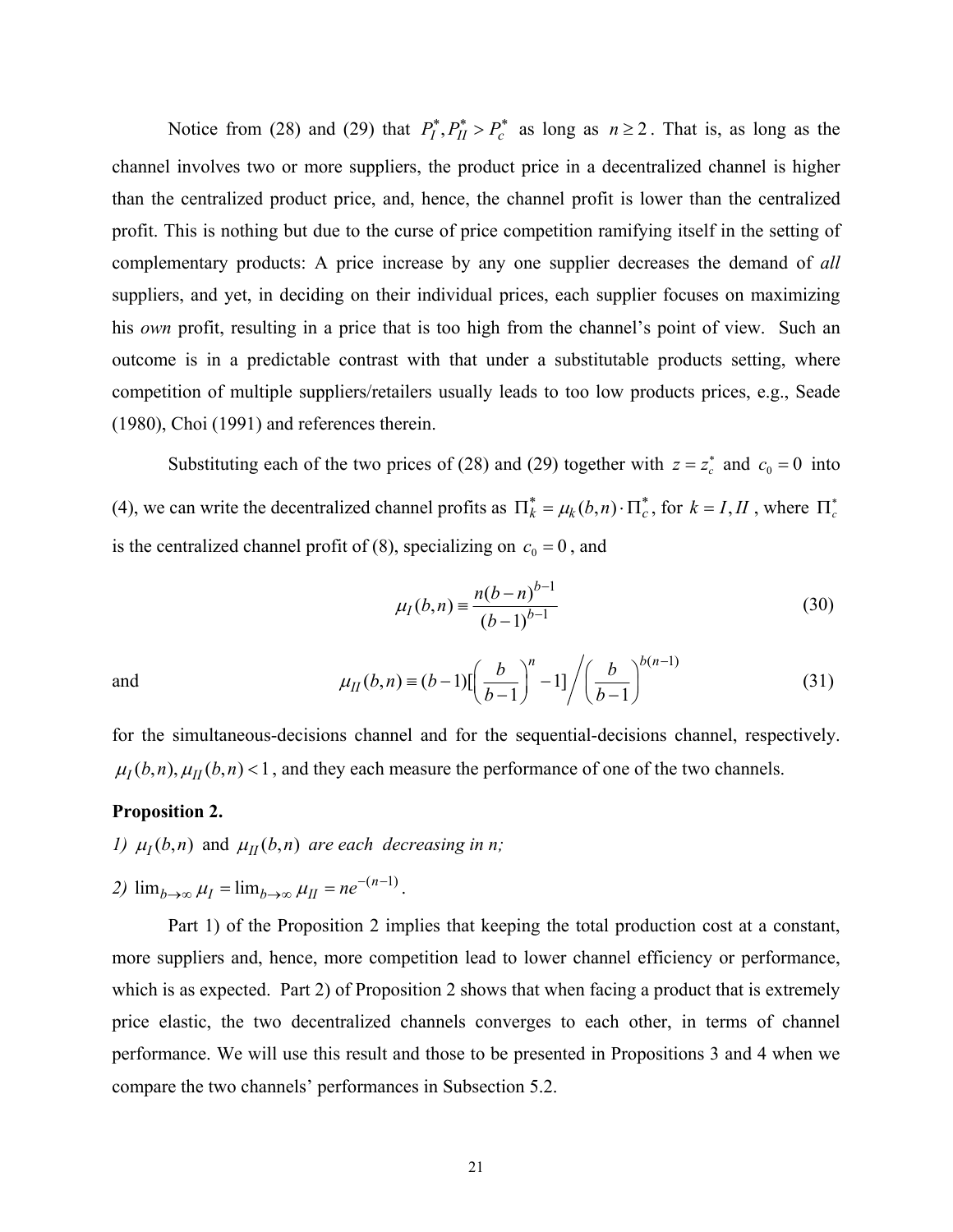Total channel profit is distributed among the suppliers according to the schemes specified by (26) for channel *I* and (27) for channel *II* , respectively. For a given total production cost of all suppliers, as the number of suppliers increases, the total channel profit in each channel decreases and, with a smaller total profit being distributed among more suppliers, the profit of each and every supplier decreases even more dramatically.

#### **5.1.2. Channel Performance with a Retailer**

When the channel involves a retailer, by substituting  $r^*$  of (17) and (25) into (13) and (21) respectively, we can show that the equilibrium product prices in the two channels are given by

$$
P_I^* = \frac{b - n\alpha}{b - n} \cdot P_c^* \tag{32}
$$

and 
$$
P_{II}^* = \left[ (1 - \alpha) \left( \frac{b}{b - 1} \right)^n + \alpha \right] \cdot P_c^*,
$$
 (33)

respectively, where,  $P_c^*$  is the corresponding centralized price.  $P_I^*$ ,  $P_{II}^* > P_c^*$  as long as  $\alpha < 1$ . Substituting each of the two prices of (32) and (33) together with  $z = z_c^*$  into the channel profit function of (4), we write the channel profits as  $\Pi_k^* = \gamma_k(b,n) \cdot \Pi_c^*$ , for  $k = I, II$ , where  $\Pi_c^*$  is the centralized channel profit given in (8) and

$$
\gamma_I(\alpha, b, n) = \frac{(b - n)^{b - 1}[b(n + 1 - n\alpha) - n]}{(b - n\alpha)^b}
$$
\n(34)

and 
$$
\gamma_{II}(\alpha, b, n) = \frac{(1-\alpha)b\left[\left(\frac{b}{b-1}\right)^n - 1\right] + 1}{\left[(1-\alpha)\left(\frac{b}{b-1}\right)^n + \alpha\right]^b}.
$$
 (35)

#### **Proposition 3.**

- *1)*  $\gamma_I$  and  $\gamma_{II}$  are each increasing in  $\alpha$ , and  $\lim_{\alpha \to 1} \gamma_I = \lim_{\alpha \to 1} \gamma_{II} = 1$ ;
- *2)*  $\gamma_I$  and  $\gamma_{II}$  are each decreasing in n;
- *3)*  $\lim_{b\to\infty} \gamma_I = \lim_{b\to\infty} \gamma_{II} = (n+1-n\alpha)e^{-n(1-\alpha)}$ , that is increasing in  $\alpha$  and decreasing in n.

Part 1) of the Proposition implies that the performance of each of the two decentralized channels improves as the retailer's portion of the total channel cost increases; and in the limiting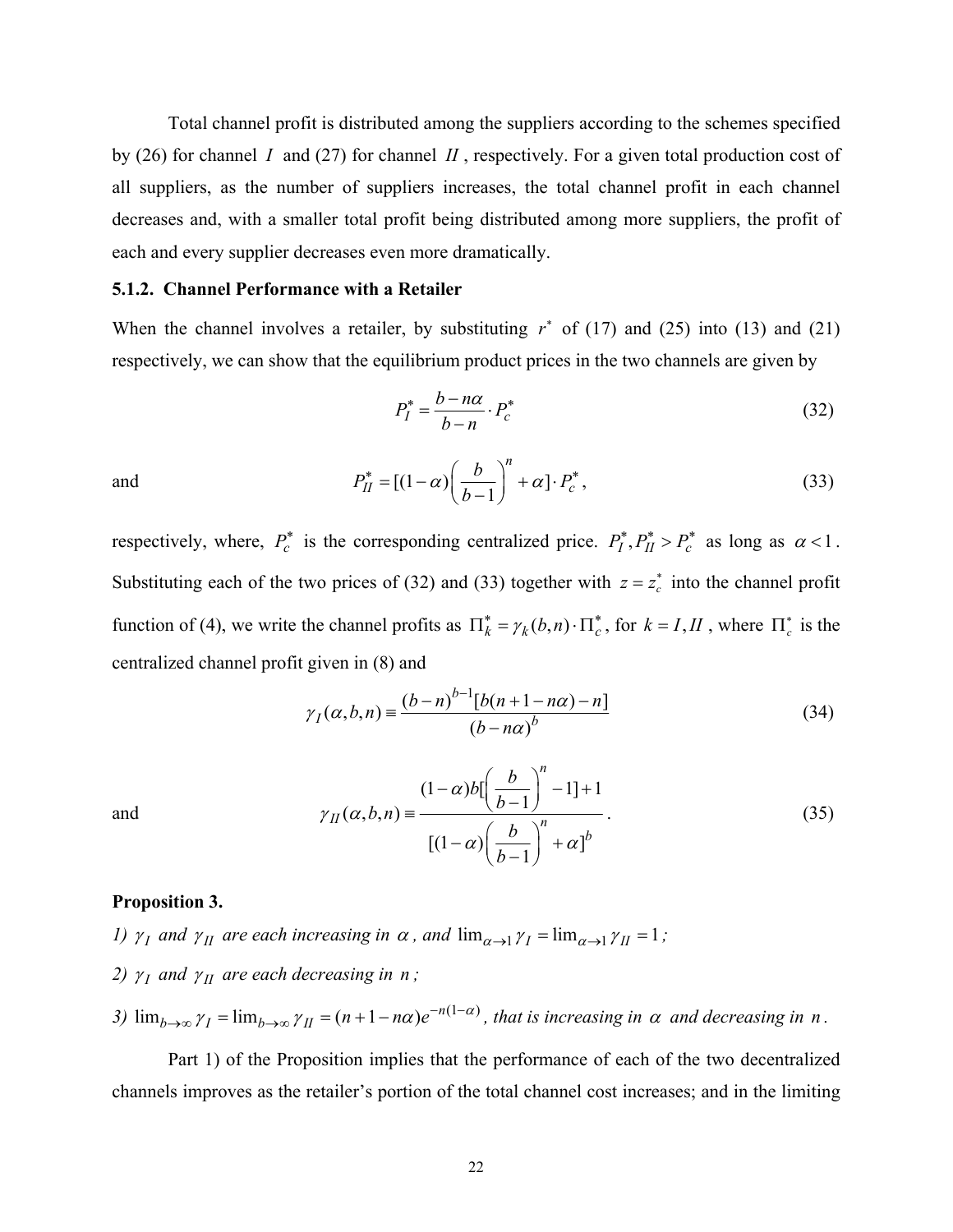case, as the retailer incurs almost all the channel cost, each decentralized channel performs almost as good as the centralized channel. Part 2) of Proposition 3 indicates that with the addition of a strategic, downstream retailer, the negative effect of suppliers-competition on channel performance persists. That is, more suppliers and, hence, more upstream competition lead to lower channel performance. The opposite, however, was found to hold in distribution channels of substitutable products: With a strategic upstream manufacturer, adding more downstream competing retailers improve channel performance; see Tyagi (1999).

We next study how the channel profit is distributed between the retailer and the suppliers and how individual firms' performances are affected by system parameters. Substituting  $r = r^*$ of (17) and  $P = P_I^*$  of (32) for channel *I*, and  $r = r^*$  of (25) and  $P = P_{II}^*$  of (33) for channel *II*, into the retailer's profit function of (14), we have

$$
\Pi_{0,I}^* = \frac{(b-n)^{b-1}}{(b-n\alpha)^{b-1}} \cdot \Pi_c^*,
$$
\n(36)

and 
$$
\Pi_{0,II}^* = \frac{1}{[(1-\alpha)\left(\frac{b}{b-1}\right)^n + \alpha]^{b-1}} \cdot \Pi_c^*.
$$
 (37)

Retailer's *shares* of the channel profit are calculated as

$$
\beta_I(\alpha, b, n) = \frac{\Pi_{0, I}^*}{\Pi_I^*} = \frac{b - n\alpha}{b - n + nb(1 - \alpha)},
$$
\n(38)

and 
$$
\beta_{II}(\alpha, b, n) = \frac{\Pi_{0, II}^*}{\Pi_{II}^*} = \frac{(1-\alpha)\left(\frac{b}{b-1}\right)^n + \alpha}{(1-\alpha)b\left(\frac{b}{b-1}\right)^n - 1 + 1}.
$$
 (39)

**Proposition 4.**

- *1)*  $\beta_I$  and  $\beta_{II}$  are each increasing in  $\alpha$ , converging to 1 as  $\alpha \rightarrow 1$ , and bounded below by  $1/(n+1)$ ;
- *2)*  $\beta_I$  and  $\beta_{II}$  are each decreasing in n;
- *3)*  $\lim_{h\to\infty} \beta_I = \lim_{h\to\infty} \beta_{II} = 1/[n(1-\alpha)+1].$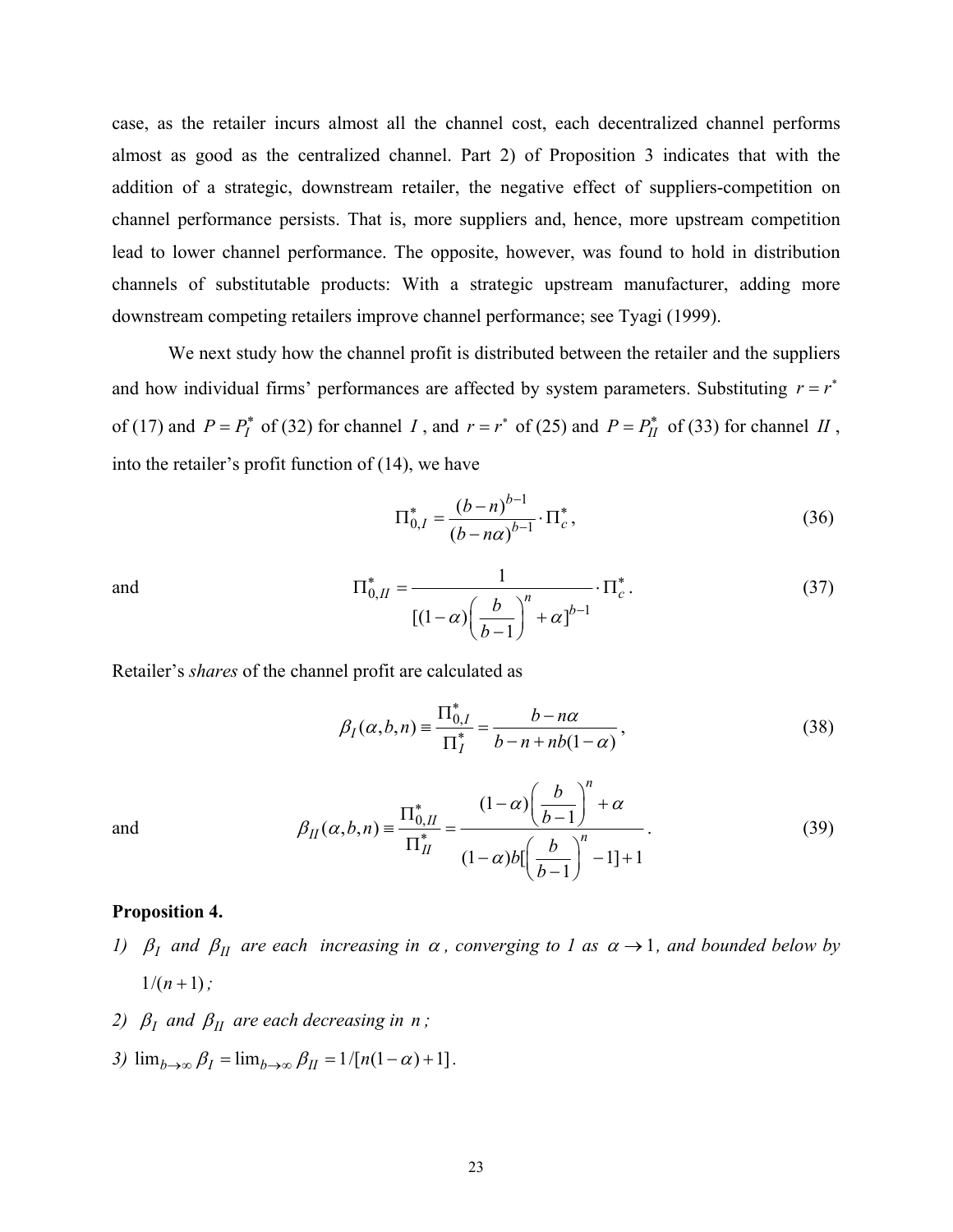The above Proposition shows that as the retailer incurs a bigger portion of the channel cost, she is able to extract a bigger share of the channel profit; when the retailer takes on almost all the channel cost, she is capable to capture almost the entire portion of the channel profit for herself. Second, as the number of suppliers *n* increases, the retailer is forced to sacrifice on her share of profit. The retailer, however, is always able to secure herself a share that is above the average share  $1/(n+1)$  of all firms involved in the channel, *even if* she is to incur a zero cost.

 From Propositions 3 and 4, we see that both the total channel profit and the retailer's share of it in each of the two channels increase with retailer's portion of channel cost, namely,  $\alpha$ . Consequently, the retailer's actual profits, i.e.,  $\Pi_{0,I}^*$  and  $\Pi_{0,II}^*$ , each increase as she takes on more of the channel cost. On the other hand, also from Propositions 3 and 4, the retailer's actual profits each decrease as more competing suppliers are involved in the channel. The latter observation is again in sharp contrast with distribution channels, where Tyagi (1999) shows that the profitability of the strategic upstream manufacturer improves as the number of competing downstream retailers increases.

 How about suppliers' profits? Propositions 3 and 4 do not provide an answer to how retailer's cost share  $\alpha$  or the number of suppliers *n* affect suppliers' profits. For example, as  $\alpha$ increases, while the size of the total channel profit pie gets bigger, a smaller share of it goes to suppliers. Indeed, these effects are more complicated and not monotone in nature: a few simple numerical examples illustrate that each supplier's profit or their total can be either increasing or decreasing in  $\alpha$  and in  $n$ , depending on the values of parameters.

#### **5.1.3. Summary of Key Findings**

For a quick comparison, we summarize our findings about the effects of channel structure and parameters on channel and individual firms' performances in a table format, see Table 1. In the Table, a notation of ' $\uparrow$ ' (' $\downarrow$ ') indicates an increase (decrease) of a parameter or quantity.

Included in Table 1 are also the effects of total channel cost  $(c_0 + C)$  and the allocation of the total production cost *C* among the suppliers, i.e., specific values of  $c_1, c_2, ..., c_n$ . These results, though not specifically stated in our earlier analyses, can be seen as follows: The centralized channel profit  $\prod_{c}^{*}$  of (8) decreases in  $(c_0 + C)$  and does not depend on the allocation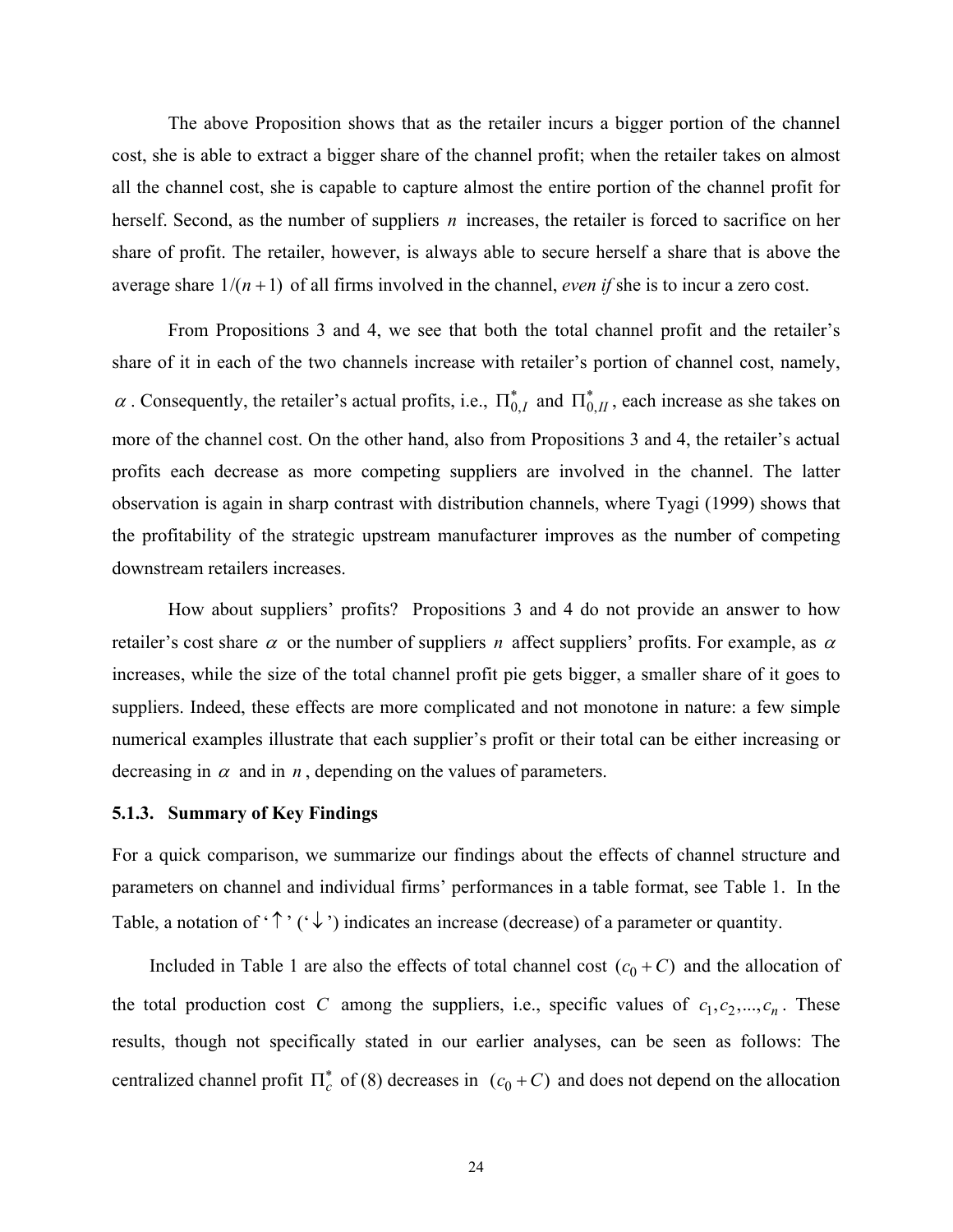of *C* among the suppliers; each of the channel profits  $\prod_{k=1}^{k}$  and individual firms' profits  $\prod_{i,k=1}^{k}$ , for  $k = I, II$  and  $i = 0,1,...,n$ , is an expression of the centralized profit  $\prod_{c}^{*}$  multiplied by a factor that does not depend on  $(c_0 + C)$  or the allocation of *C*.

| Channel<br>Structure | Profit of<br>Channel<br>Members | Channel<br>Cost<br>$(c_0+C)$ | Allocation of<br>$C$ among<br>Suppliers | Retailer's<br><b>Cost Share</b><br>$\alpha$ $\uparrow$ | Number of<br>Suppliers<br>$n \uparrow$ |
|----------------------|---------------------------------|------------------------------|-----------------------------------------|--------------------------------------------------------|----------------------------------------|
| Without<br>Retailer  | Channel                         |                              | No Effect                               | (N/A)                                                  |                                        |
|                      | Individual<br><b>Suppliers</b>  |                              | No Effect                               | (N/A)                                                  |                                        |
| With<br>Retailer     | Channel                         |                              | No Effect                               |                                                        |                                        |
|                      | Retailer                        |                              | No Effect                               |                                                        |                                        |
|                      | Individual<br><b>Suppliers</b>  |                              | No Effect                               |                                                        |                                        |

 **Table 1: Summary of Effects of Channel Structure and Parameters on Performances** 

#### **5.2. Performance Comparison of the Two Channels**

The analyses of Subsection 5.1 show that *qualitatively*, the two decentralized channels are identical in terms of how channel structure and parameters affect performances. In this Subsection, we focus on the differences of the two in terms of their performances. Intuitively, as we have discussed earlier, sequential decisions of suppliers render the channel a less competitive environment and, hence, a better channel performance, compared with simultaneous decisions. We will formally confirm such a result. In addition, we will also compare the performances of individual firms under the two environments and show that when switching suppliers' decision sequence from simultaneous to sequential, while the retailer is always better off, suppliers themselves may or may not.

We first note that a simultaneous-suppliers-decision channel, i.e., decentralized channel *I*, with or without the involvement of a retailer, requires  $b > n$  in order to have a finite product price together with a positive production quantity, so as to generate a positive profit for any party. On the other hand, a sequential-suppliers-decision channel, i.e., decentralized channel *II*, only requires  $b > 1$ . Thus, for any  $n \ge b > 1$ , channel *II* dominates channel *I* in absolute sense.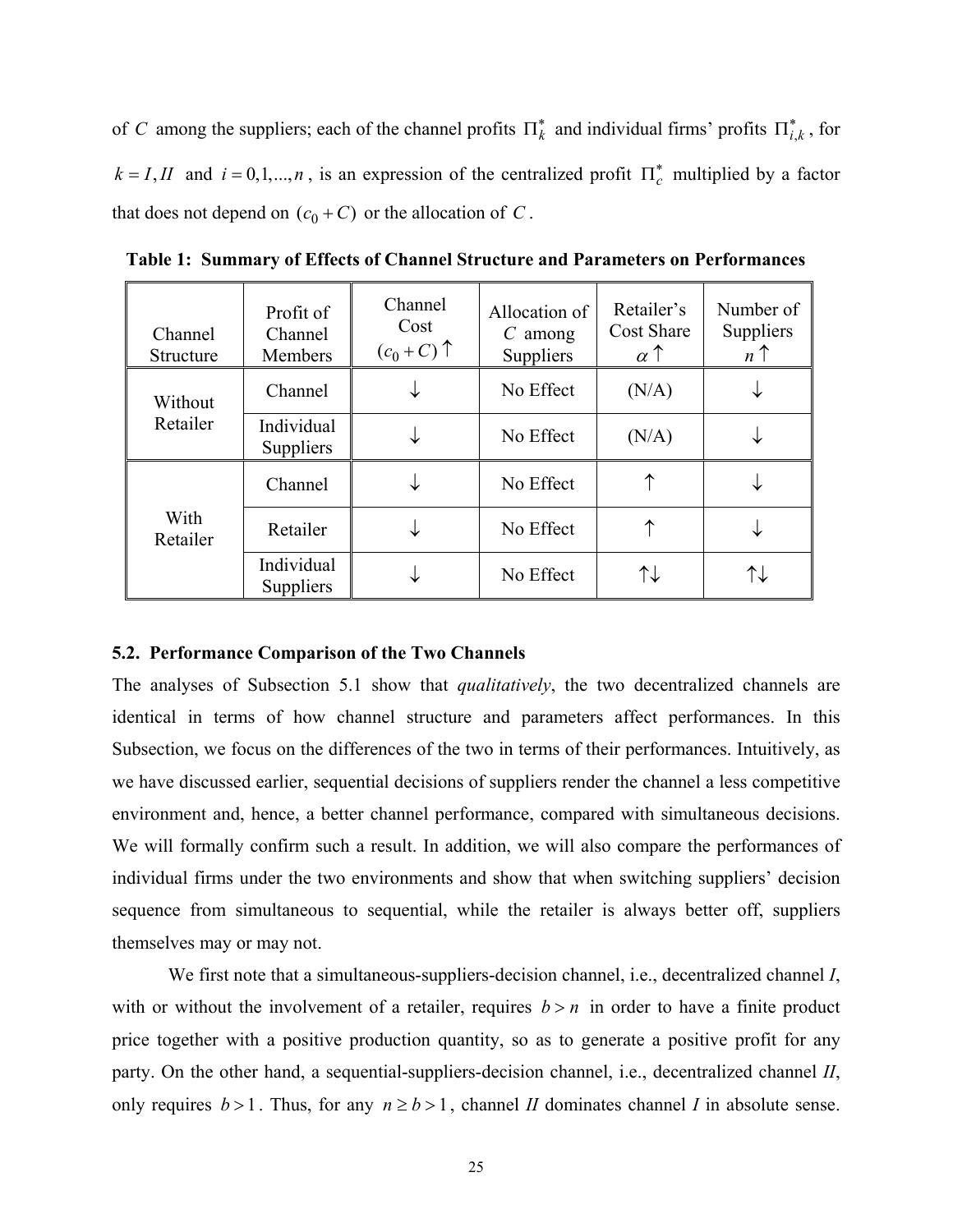(Note, since we don't know whether mixed-strategy equilibria exit for the suppliers' games, the comparison here is restricted to considering pure-strategy equilibria.)

As  $b \rightarrow \infty$ , the two channels converge to each other, which can be seen as follows: First, their total channel profits converge to each other, as seen from Part 2) of Proposition 2 for the case of without a retailer, and from Part 3) of Proposition 3 for the case with a retailer. Second, when relevant, the retailer's shares of the channel profits in the two channels converge to each other, as seen from Part 3) of Proposition 4. And, third, as  $b \rightarrow \infty$ , all suppliers in channel *II* each earn the same amount of profit as seen from  $(27)$ , as they always do in channel  $I$  – Part 1 of Proposition 1.

For the rest of this Subsection, we compare the two channels when  $\infty > b > n > 1$ . (When  $n = 1$ , the two systems are physically identical.)

### **5.2.1. Channels without a Retailer**

From (28) and (29), we have that

$$
\frac{P_I^*}{P_I^*} = \frac{(b-1)^n}{(b-n)b^{n-1}} \equiv J(b,n) \,. \tag{40}
$$

**Lemma 5.** *For any*  $\infty > b > n > 1$ ,  $J(b, n) > 1$ , which implies that without a retailer, the price of *decentralized channel I is higher than that of decentralized channel II, i.e.,*  $P_I^* > P_{II}^*$ .

Since we know that for  $n > 1$ , the prices of both decentralized channels are higher than the centralized price  $P_c^*$  and that the channel profit function is quasi-concave in price, Lemma 5 then leads to the conclusion that without a retailer, the channel profit of decentralized channel *II* is higher than that of decentralized channel *I*. This again reflects the fact that sequential decisions render a less competitive environment and, hence, a better channel performance.

 In the following we compare individual suppliers' profits of the two channels. In channel *I* , we know from Proposition 1 that the channel profit of (30) is evenly distributed among the *n* suppliers, that is, each earning the same profit of

$$
\Pi_{il}^* = \frac{(b-n)^{b-l}}{(b-l)^{b-l}} \cdot \Pi_c^*, \text{ for } i = 1, ..., n.
$$
 (41)

In channel *II*, the channel profit of (31) is distributed among the *n* suppliers according to Equation (27), from which we can show that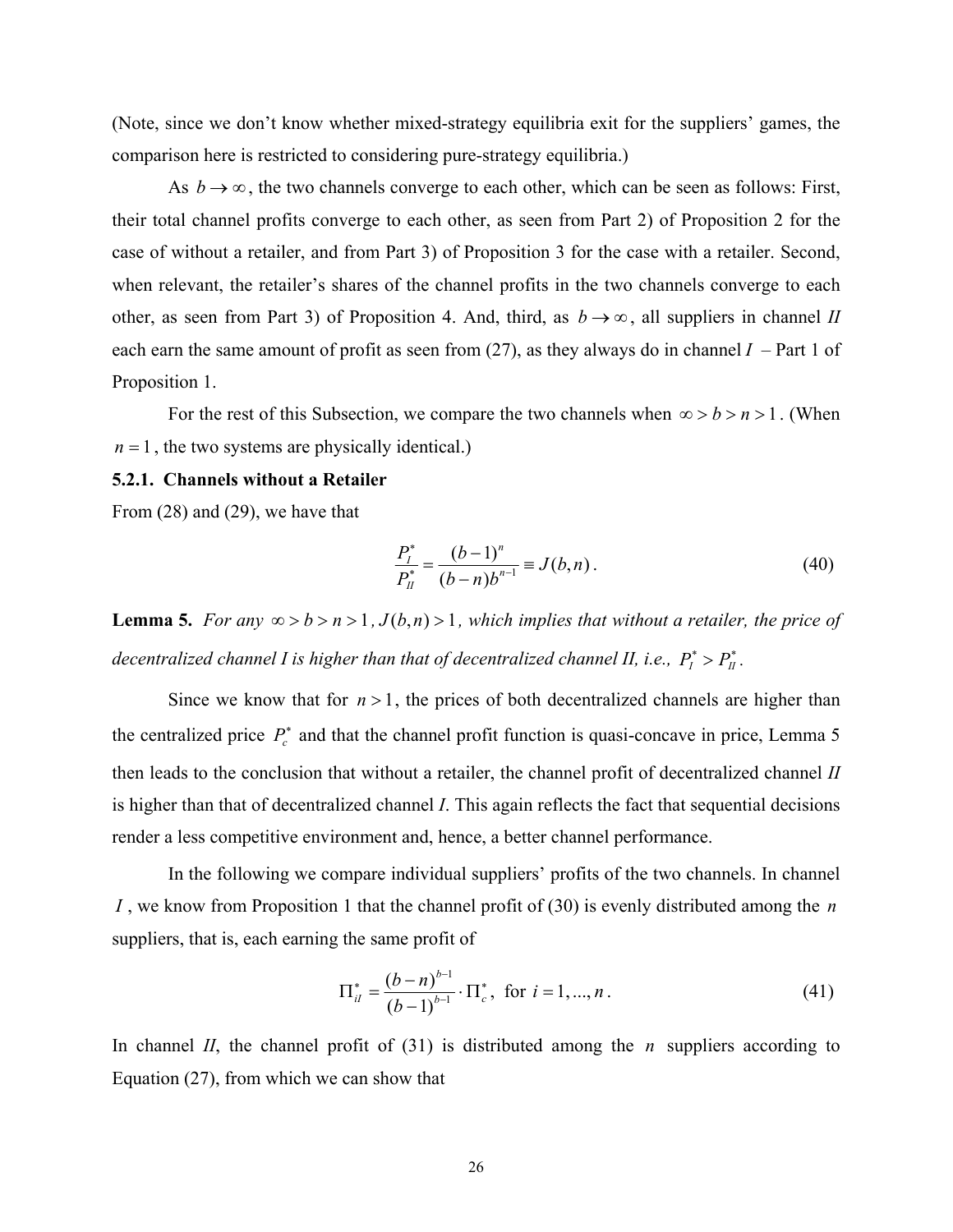$$
\Pi_{iII}^* = \left(\frac{b}{b-1}\right)^{-b(n-1)} \left(\frac{b}{b-1}\right)^{i-1} \cdot \Pi_c^*, \text{ for } i = 1, ..., n. \tag{42}
$$

**Proposition 5.** Without a retailer, for  $\infty > b > n > 1$ , each and every supplier earns a higher *profit in channel II than in channel I, i.e.,*  $\prod_{i=1}^{n}$  >  $\prod_{i=1}^{n}$  *for i* = 1,..., *n*.

Thus, without a retailer, the less competitive environment of sequential decisions benefits every member in the channel.

### **5.2.2. Channels with a Retailer**

From (32) and (33) we have that

$$
\frac{P_I^*}{P_{II}^*} = \frac{(b - n\alpha)(b - 1)^n}{(b - n)[(1 - \alpha)b^n + \alpha(b - 1)^n]} \equiv K(\alpha, b, n).
$$
\n(43)

**Lemma 6.** *For any*  $\infty > b > n > 1$  *and*  $1 > a \ge 0$ ,  $K(\alpha, b, n) > 1$ , *which implies that with a retailer, the product price in channel I is always higher than that in channel II, i.e.,*  $P_I^* > P_{II}^*$ *.* The above Lemma implies that with a retailer, the channel profit of channel *II* is still always higher than that of channel *I*.

 We next investigate the difference of retailer's profits in the two channels. From (36) and (37) we can show that the ratio of the retailer's profits in the two channels can be expressed as

$$
\frac{\Pi_{0I}^*}{\Pi_{0I}^*} = [K(\alpha, b, n)]^{b-1} > 1,
$$

where  $K(\alpha, b, n)$  is defined in (43), and the inequality follows from Lemma 6. Thus, we have that the retailer in channel *II* earns a higher profit than in channel *I*. Such a result is not surprising: With a less competitive environment and, hence, a more efficient channel being created when switching suppliers' decision from simultaneous to sequential, the 'powerful' retailer surely takes advantage of the situation and acts strategically to improve her own profit.

The fact that the channel profit and the retailer's profit improve simultaneously leaves it in doubt whether suppliers can improve *their* individual benefits, when switching their decision sequence from simultaneous to sequential. Indeed, it turns out that one channel cannot always dominate the other from any supplier's point of view. Rather, it depends on system parameters. Let  $R(i) = \prod_{i=1}^{k} / \prod_{i=1}^{k}$ , for  $i = 1, ..., n$ , be the ratio of supplier *i*'s profits in the two channels.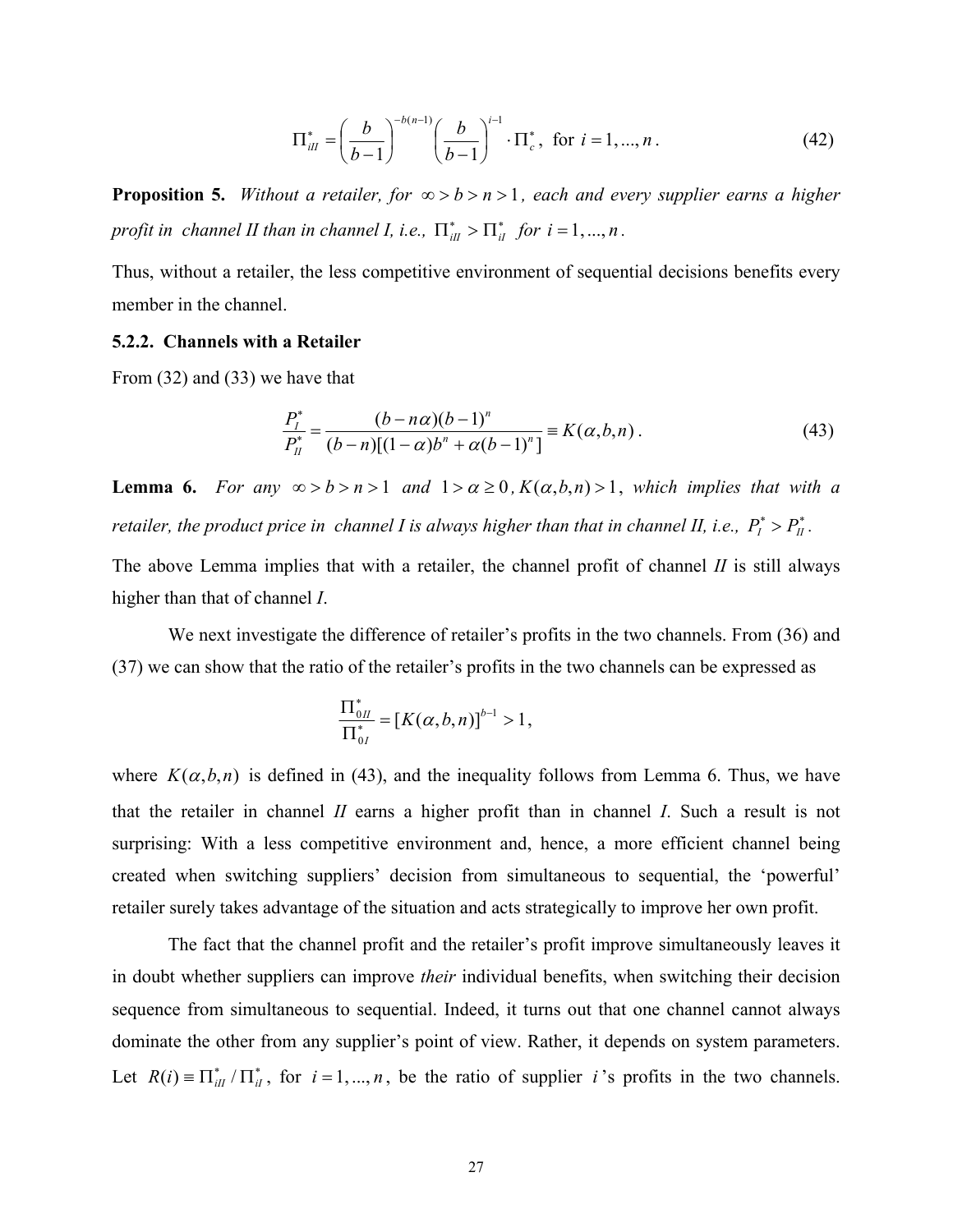Obviously,  $R(i)$  is increasing in *i*, i.e.,  $R(1) < R(2) < ... < R(n)$ . Simple numerical examples show that when switching from channel  $I$  to channel  $II$ , supplier 1 (the least profitable one among all the *n* suppliers in channel *II* ) can be better off under some parameter combinations, i.e., one can have  $R(1) > 1$ . On the other hand, even supplier *n* can be worse off under some other parameter combinations, i.e., one can also have  $R(n)$  < 1. Our numerical studies suggest that  $R(i)$  is increasing in *n* and is decreasing in  $\alpha$ , which are rather intuitive. Table 2 summarizes the results:

| Without          | Channel                 |     |
|------------------|-------------------------|-----|
| Retailer         | Individual<br>Suppliers |     |
|                  | Channel                 |     |
| With<br>Retailer | Retailer                |     |
|                  | Individual<br>Suppliers | N.L |

 **Table 2: Performance Changes when Switching from Channel** *I* **to Channel** *II*

# **6. Concluding Remarks**

In this paper we studied decentralized production-pricing decisions of complementary products and their implications to supply chain performance. Many of the qualitative properties and insights obtained here for complementary products 'naturally' mirror, and are just the opposite of, those for substitutable products that are well known in the literature. For example, decentralized decisions and competition lead to higher product prices and lower production quantities in our complementary products setting, while they would generally result in lower prices and higher quantities in a substitutable products setting. Some other properties obtained in this paper, however, are rather unique. For example, suppliers' relative profitability does not depend on their individual costs.

 The closed-form solutions and performance measures derived in the paper are elegant, and greatly enhance our understanding of system behaviors. In obtaining these analytical solutions and insights, however, we have made several major model assumptions. In the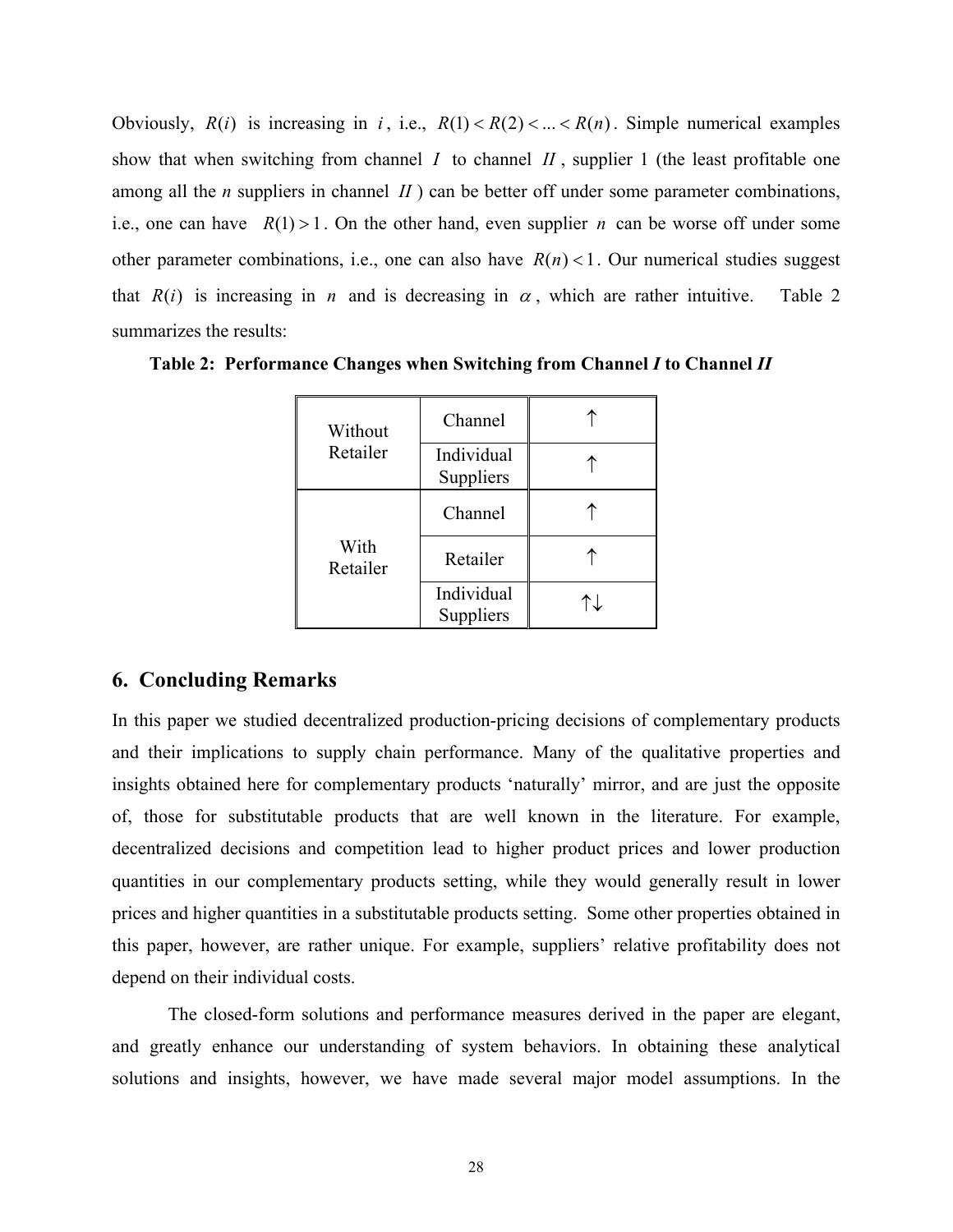following, we discuss further the applicability and limitations of these assumptions and comment on to what degree our model solution and insights may hold if one were to relax these assumptions. In doing so, we also point out a few future research directions.

 The assumption of *perfect* complementarity of products in our model approximates best assembly systems, where a final product like a car is assembled from a set of unique components. The degree of complementarity of products in many other settings, however, varies and is in general not perfect. For example, mascarpone cream and savoiardi biscuit, mentioned in the Introduction, are not always sold and consumed together or not in some constant proportion. That is, they each have their individual demands, in addition to their joint demand. For these situations, we believe that some of our general model insights should still hold. For example, competition should always lead to too high product prices and to lower demand or production quantities. Some other more specific insights, like individual suppliers' costs having no effect on individual profits, may disappear.

 The exact type of consignment-sales contract with revenue-sharing adopted in our model is used both by online retailers (e.g., Amazon.com) and by traditional retailers (c.f., Bolen 1978); see Wang et al. (2004) for discussions on the pros and cons of such a contract from the administrative point of view. Within the domain of consignment-sales, this contract can be shown to be equivalent to one where the retailer moves first to determine the retail price as a markup percentage of suppliers' wholesale prices and suppliers then choose their individual wholesale prices charged to the retailer. Li and Wang (2005) recently consider a setting where suppliers move first to announce their individual wholesale prices and the retailer then chooses an order quantity and a retail price. Under such a setting, they show that while some properties, like those described in Proposition 1, still hold, others, like the effect of retailer's cost share on performance, are violated. There are also many other types of contracts, which, when applied to our model setting, will lead to different equilibrium outcomes. For example, within the consignment-sales setting, the retailer may move first to determine the retail price as a net profit margin above suppliers' wholesale price and her own cost. It would be interesting to explore how the insights gained based on the consignment contract with revenue-sharing will change when different contracts are considered.

 In this research, we analyze and compare two *given* channel structures regarding suppliers' decision sequence: they are simultaneous or sequential. We show that when switching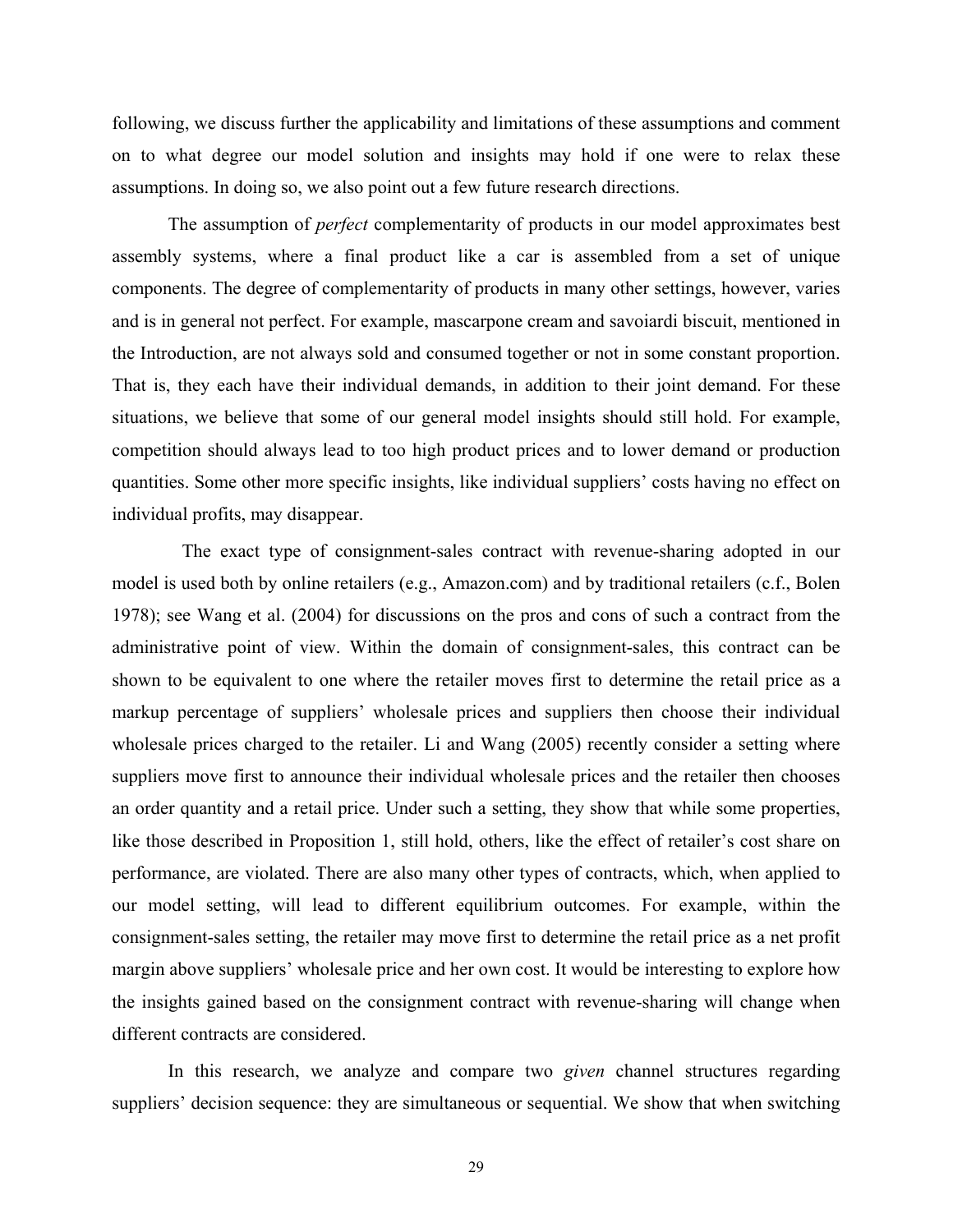from the simultaneous decision structure to the sequential decision structure, the retailer and the channel are always better off, while individual suppliers can be either better off or worse off. Furthermore, even if all suppliers are better off, their individual gains can be different. In practice, recognizing the benefits of sequential decisions to the channel and to the retailer, a channel manager or the retailer should strive to push towards such a channel structure, through central or negotiation power or through contractual arrangements, depending on the specific situations. These findings, as interesting and relevant to practice as they are, also lend us a fundamentally important and interesting new question, which is: how do firms resolve their conflicts of interest so as to reach an equilibrium point in terms of channel structure? From a theoretical point of view, answering such a question amounts to formulating and solving a gaming problem that includes suppliers' decision sequencing as part of firms' (suppliers and retailer) overall decisions. Economists, e.g., Gal-Or (1985), has sensed such a fundamental problem as well. To the best of our knowledge, however, a usable modeling framework or solution concept has yet to be built.

In order to obtain the closed-form solutions in this paper, we adopted the specific isoprice-elastic and multiplicative demand function. Wang et al. (2004) show that for other demand function forms, like the linear and *additive* model, the solution would be almost intractable, even for their simpler setting with one supplier. On the other hand, they also show, through extensive numerical examples, the properties and insights generated based on the iso-price-elastic and multiplicative model do hold strongly for general demand models. It needs to be explored whether this observation also holds in our multi-supplier settings studied in this paper.

 Finally, the retailer in our model theoretically is able to improve her profit by setting a different revenue share  $r_i$  for each supplier. It would be interesting to see how our current model solutions and properties would be affected or whether new insights can be generated when using different  $r_i$ 's in the contract. Unfortunately, this seems to result in a model that is analytically intractable, even for the simplest case with two suppliers.

## **References**

- 1. Allon, G. and A. Federgruen (2003), "Competition in Service Industries", working paper, Graduate School of Business, Columbia University.
- 2. Barlow, R.E. and F. Proschan (1965), *Mathematical Theory of Reliability*, John Wiley & Sons, New York.
- 3. Bernstein, F. and G. A. DeCroix (2004a), "Decentralized Pricing and Capacity Decisions in a Multi-Tier System with Modular Assembly", *Management Science*, 50, 1293-1308.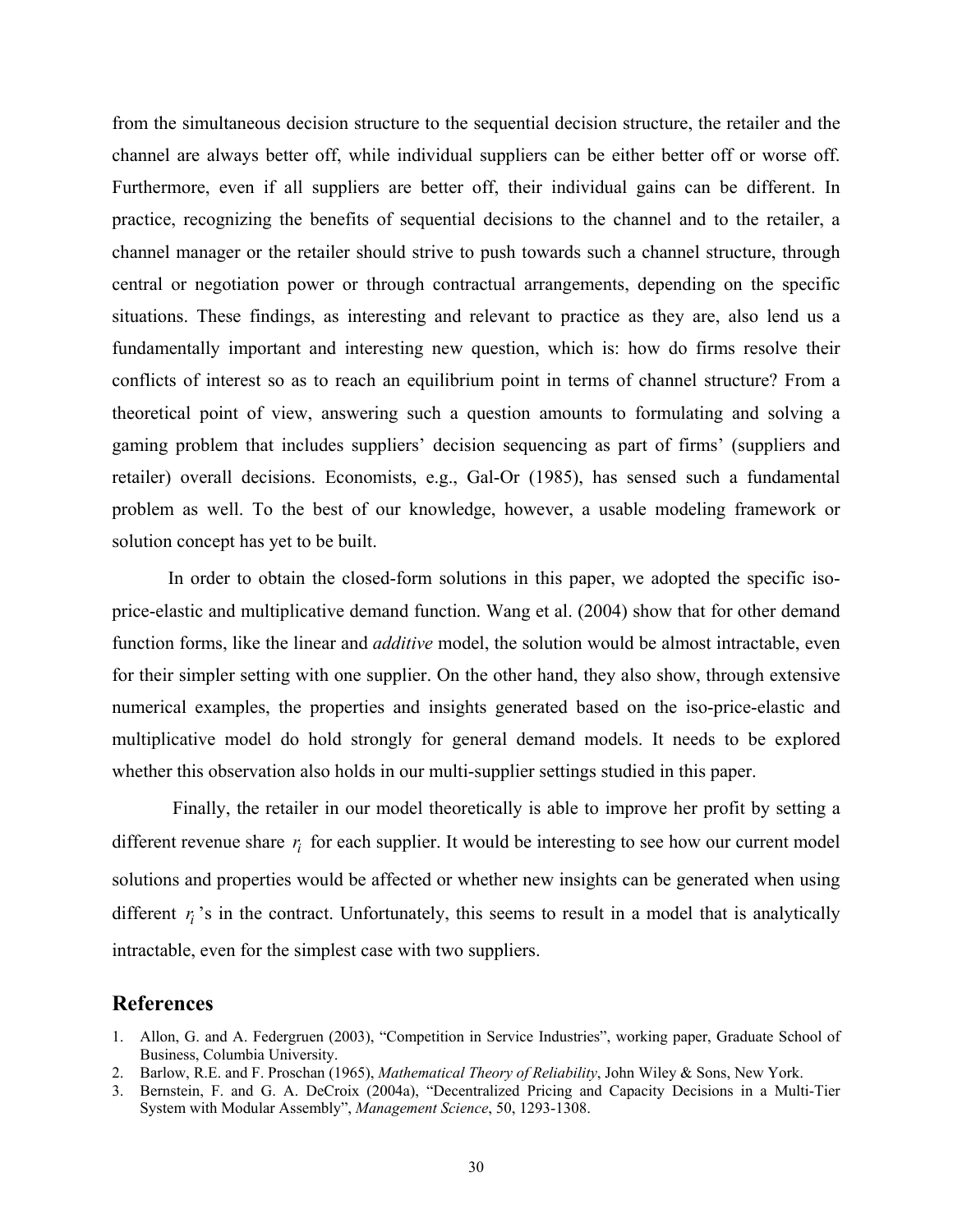- 4. Bernstein, F. and G. A. DeCroix (2004b), "Inventory Policies in a Decentralized Assembly System", working paper, The Fuqua School of Business, Duke University.
- 5. Bernstein, F. and A. Federgruen (2003), "Pricing and Replenishment Strategies in a Distribution System with Competing Retailers," *Operations Research*, 51(3), 409-426.
- 6. Bernstein, F. and A. Federgruen (2004), "A General Equilibrium Model for Industries with Price and Service Competition," *Operations Research*, 52(6) 868-886.
- 7. Bernstein, F. and A. Federgruen (2005), "Decentralized Supply Chains with Competing Retailers under Demand Uncertainty", *Management Science*, 51(1), 18-29.
- 8. Bolen, W.H. (1978), *Contemporary Retailing*, Prentice-Hall, Inc. Englewood Cliffs, New Jersey.
- 9. Carr, S.C. and U.S. Karmarkar (2005), "Competition in Multiechelon Assembly Supply Chains," *Management Science*, 51(1), 45-59.
- 10. Chen, X. and D. Simchi-Levi (2004a), "Coordinating Inventory Control and Pricing Strategies with Random Demand and Fixed Ordering Cost: The Infinite Horizon Case", *Mathematics of Operations Research*, 29, 698- 723.
- 11. Chen, X. and D. Simchi-Levi (2004b), "Coordinating Inventory Control and Pricing Strategies with Random Demand and Fixed Ordering Cost: The Infinite Horizon Case", *Operations Research,* 52, 887-896.
- 12. Choi, S.C. (1991) "Price Competition in a Channel Structure with a Common Retailer", *Marketing Science*, 10(4), 271-296.
- 13. Emmons, H. and S. Gilbert (1998), "The Role of Returns Policies in Pricing and Inventory Decisions for Catalogue Goods", *Management Science*, 44(6), 276-283.
- 14. Federgruen, A. and A. Heching (1999), "Combined Pricing and Inventory Control Under Uncertainty", *Operations Research*, 47(3), 454-475.
- 15. Gal-Or, E. (1985), "First Mover and Second Mover Advantages", *International Economic Review*, 26(3), 649- 653.
- 16. Gast, M. (2002), "Economic Reality Check: Price Elasticity and the Music Businesses", available at http://www.oreillynet.com/pub/wlg/2496.
- 17. Gerchak, Y. and Y. Wang (2004), "Revenue-Sharing vs. Wholesale-Price Contracts in Assembly Systems with Random Demand", *Production and Operations Management*, 13(1), 23-33.
- 18. Granot, D. and S. Yin (2003), "On the Effectiveness of Returns Policies in the Price-Dependent Newsvendor Model", working paper, Sauder School of Business, University of British Columbia, Vancouver, Canada.
- 19. Granot, D. and S. Yin (2004a), "On Sequential Commitment in the Price-Dependent Newsvendor Model I: The Traditional Case", working paper, Sauder School of Business, University of British Columbia, Vancouver, Canada.
- 20. Granot, D. and S. Yin (2004b), "Price and Order Postponement in a Decentralized Newsvendor Model with Price-Dependent Demand", working paper, Sauder School of Business, University of British Columbia, Vancouver, Canada.
- 21. Granot, D. and S. Yin (2004c), "Competition and Cooperation in a Multi-Manufacturer Single-Retailer Supply Chain with Complementary Products", working paper, Sauder School of Business, University of British Columbia, Vancouver, Canada.
- 22. Gurnani, H. and Y. Gerchak (1998) "Coordination in Decentralized Assembly Systems with Uncertain Component Yields", Dept. of Management Sciences, University of Waterloo.
- 23. Gwartney, J. and R. Stroup (1997), *Economics: Private and Public Choice*, 8<sup>th</sup> edition, Dryden, New York.
- 24. Karlin, S. and C.R. Carr (1962) "Prices and Optimal Inventory policy", in *Studies in Applied Probability and Management Science*, KJ. Arrow, S. Karlin and H. Scarf (Eds.), Stanford University Press, Stanford, CA, 159- 172.
- 25. Lariviere, M.A. (2004) "A Note on Probability Distributions with Increasing Generalized Failure Rates", *Operations Research*, forthcoming.
- 26. Lariviere, M.A. and E.L. Porteus (2001) "Selling to the Newsvendor: An Analysis of Price-Only Contracts", *Manufacturing and Service Operations Management*, 3 (4), 293-305.
- 27. Li, J. and Y. Wang (2005) "Channel Structure and Performance for Complementary Products with Price-Sensitive Demand", working paper, Weatherhead School of Management, Case Western Reserve University.
- 28. Mills, E.S. (1959) "Uncertainty and Price Theory", *Quarterly Journal of Economics*, 73, 116-130.
- 29. Mills, E.S. (1962), *Price, Output and Inventory Policy*, John Wiley, New York.
- 30. Petruzzi, N. and M. Dada (1999) "Pricing and the Newsvendor Problem: A Review with Extensions", *Operations Research*, 47, 184-194.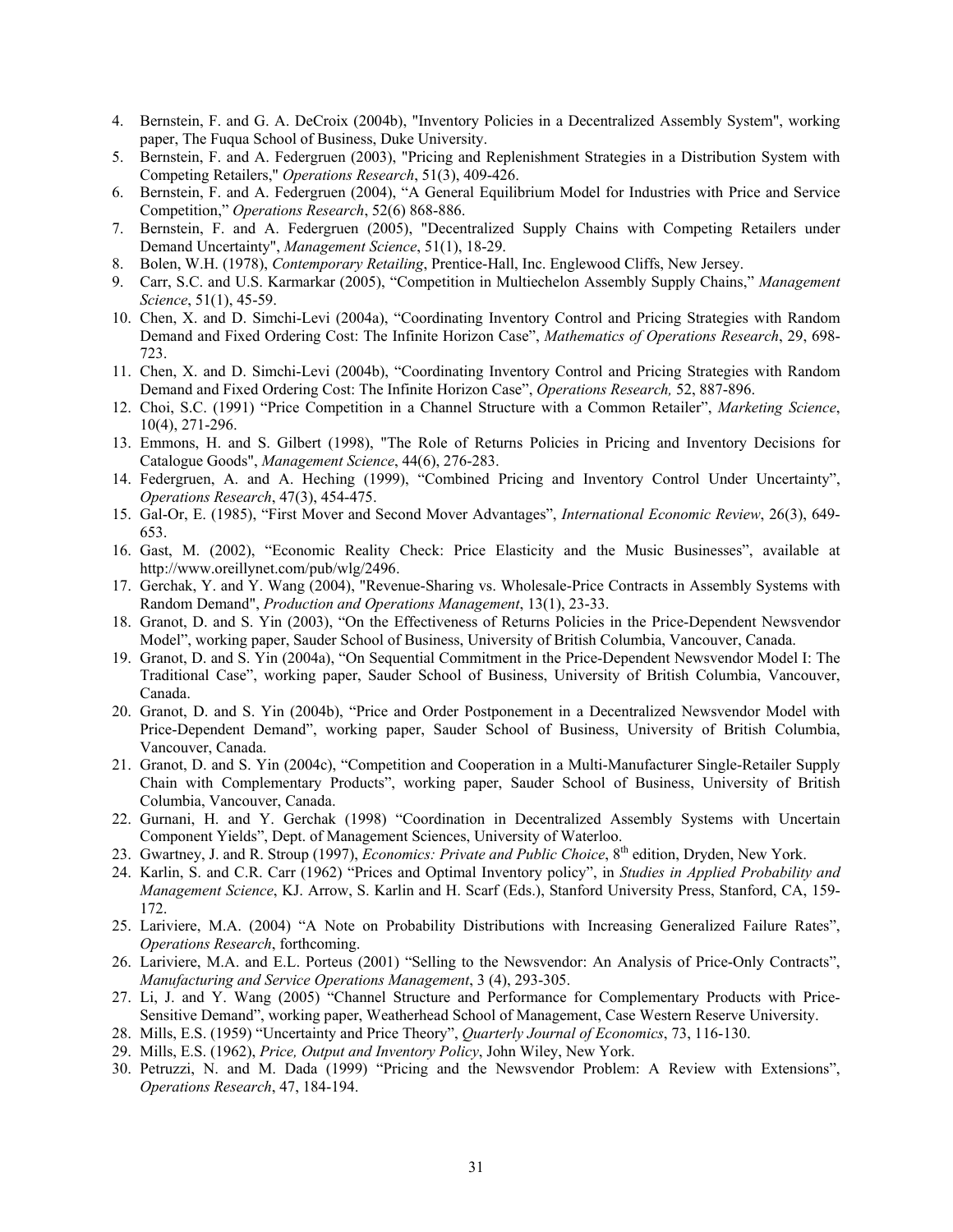- 31. Ray, S., S. Li and Y. Song (2004), "Tailored Supply Chain Decision-Making under Price-Sensitive Stochastic Demand and Delivery Uncertainty", working paper, Faculty of Management, McGill University, Canada.
- 32. Seade, J. (1980), "On the Effects of Entry", *Econometrica*, 48, 479-489.
- 33. Taylor, T.A. (2003), "Sale Timing in a Supply Chain: When to Sell to the Retailer", Working paper, Columbia University, New York, NY.
- 34. Tomlin, B. (2003) "Capacity Investments in Supply Chains: Sharing the Gain Rather Than Sharing the Pain", *Manufacturing & Service Operations Management*, 5(4), 317-333.
- 35. Tyagi, R.K. (1999), "On the Effect of Downstream Entry", *Management Science*, 45(1), 59-73.
- 36. Wang, Y. and Y. Gerchak (2003), "Capacity Games in Assembly Systems with Uncertain Demand", *Manufacturing & Service Operation Management*, 5(3), 252-267.
- 37. Wang, Y., L. Jiang and Z. Shen (2004) "Channel Performance under Consignment Contract with Revenue Sharing", *Management Science*, 50(1), 34-47.
- 38. Whitin, T.M. (1955) "Inventory Control and Price Theory", *Management Science*, 2, 61-68.
- 39. Yano, C.A. and S. M. Gilbert (2004) "Coordinated Pricing and Production / Procurement Decisions: A Review", in *Managing Business Interfaces: Marketing, Engineering, and Manufacturing Perspectives*, edited by Chakravarty and Eliashberg, Kluwer Academic Publishers.\
- 40. Zhang, F. (2004) "Competition, Cooperation and Information Sharing in a Two-echelon Assembly System", working paper, Graduate School of Management of University of California at Irvine.

### **Appendix Mathematical Proofs**

**Proof of Lemma 1.** It follows from (9) that

$$
\frac{\partial \Pi_i(p_i \mid P_{-i}, z)}{\partial p_i} = a(p_i + P_{-i})^{-(b+1)} \{bc_i z - p_i(b-1)(1-r)[z-\Lambda(z)] + P_{-i}(1-r)[z-\Lambda(z)]\}.
$$

Since  $a(p_i + P_{-i})^{-(b+1)} > 0$  $a(p_i + P_{-i})^{-(b+1)} > 0$ , solving the first-order condition for  $p_i$  we get (10). Furthermore,

$$
\frac{\partial \Pi_i(p_i \mid P_{-i}, z)}{\partial p_i} > 0 \quad \text{for all} \quad p_i < p_i^*(P_{-i}, z) \quad \text{and} \quad \frac{\partial \Pi_i(p_i \mid P_{-i}, z)}{\partial p_i} < 0 \quad \text{for all} \quad p_i > p_i^*(P_{-i}, z) \quad \text{So}
$$

 $\Pi_i(p_i | P_{-1}, z)$  is quasi-concave and, hence,  $p_i^*(P_{-i}, z)$  is the unique maximizer.

**Proof of Lemma 2.** Using the chain rule, it follows from (9) that

$$
\frac{d\Pi_{i}[p_{i}^{*}(z)|P_{-i}^{*}(z),z]}{dz} = \frac{\partial\Pi_{i}[p_{i}^{*}(z)|P_{-i}^{*}(z),z]}{\partial z} + \frac{\partial\Pi_{i}[p_{i}^{*}(z)|P_{-i}^{*}(z),z]}{\partial P_{-i}}\frac{dP_{-i}^{*}(z)}{dz} \n+ \frac{\partial\Pi_{i}[p_{i}^{*}(z)|P_{-i}^{*}(z),z]}{\partial p_{i}}\frac{dp_{i}^{*}(z)}{dz} \n= a[p_{i}^{*}(z) + P_{-i}^{*}(z)]^{-b}\{(1-r)p_{i}^{*}(z)[1-F(z)]-c_{i}\} \n- ab[p_{i}^{*}(z) + P_{-i}^{*}(z)]^{-(b+1)}\{(1-r)p_{i}^{*}(z)[z-\Lambda(z)]-c_{i}z\}\frac{dP_{-i}^{*}(z)}{dz},
$$

where in deriving the second equation we have used the fact that  $\partial \Pi_i[p_i^*(z)|P_{-i}^*(z),z]/\partial p_i = 0$  $\sum_{i} [p_i^*(z) | P_{-i}^*(z), z] / \partial p_i$ due to the optimality of  $p_i^*(z)$ .

From (11) and (12), we have 
$$
P_{-i}^*(z) = P^*(z) - p_i^*(z) = \frac{(n-1)c_i + (b-1)C_{-i}}{(b-n)(1-r)} \cdot \frac{z}{z - \Lambda(z)},
$$
  
and 
$$
\frac{dP_{-i}^*(z)}{dz} = \frac{(n-1)c_i + (b-1)C_{-i}}{(b-n)(1-r)} \cdot \frac{zF(z) - \Lambda(z)}{[z - \Lambda(z)]^2}.
$$
 Substituting  $p_i^*(z)$  from (11), and  $P_{-i}^*(z)$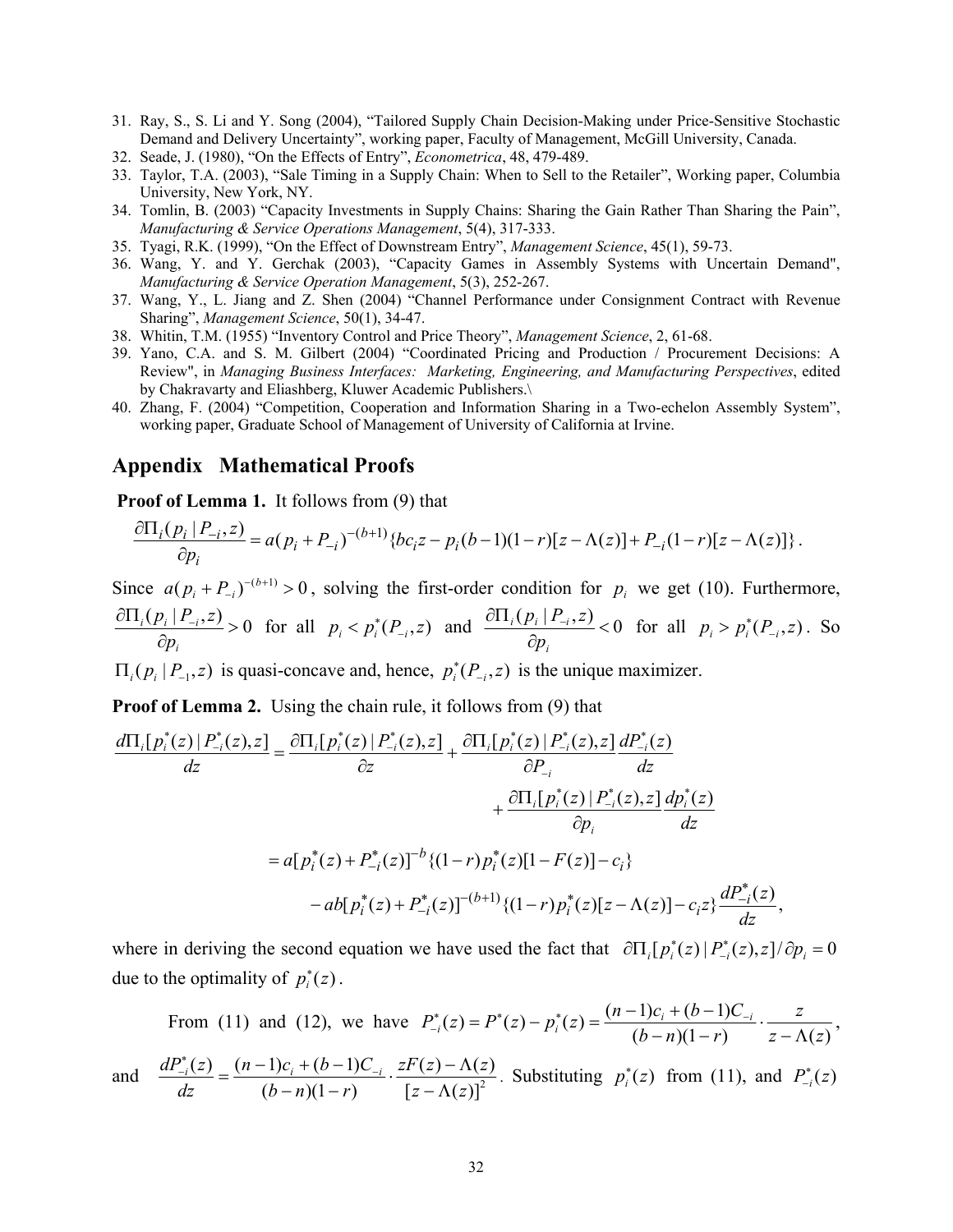and  $dP_{-i}^*(z)/dz$  from the above into the last expression of  $d\Pi_i[p_i^*(z)|P_{-i}^*(z),z]/dz$ , we have, after some algebra, that  $\frac{d\Pi_i[p_i^*(z)|P_{-i}^*(z),z]}{dz} = \frac{a[p_i^*(z)+P_{-i}^*(z)]^{-b}C}{(b-n)[z-\Lambda(z)]} \cdot [z-bzF(z)+(b-1)\Lambda(z)]$  $(b-n)[z-\Lambda(z)]$  $a[p_i^*(z) + P_{-i}^*(z)]^{-b}C$ *dz*  $d\Pi_i[p_i^*(z)|P_{-i}^*(z),z]$   $d[p_i^*(z)+P_{-i}^*(z)]^{-b}$  $\frac{i[P_i(2)]T_{-i}(2),2]}{dz} = \frac{a[P_i(2)+T_{-i}(2)]}{(b-n)[z-\Lambda(z)]} \cdot [z-bzF(z)+(b-1)\Lambda]$  $\Pi_i[p_i^*(z) | P_{-i}^*(z), z] = \frac{a[p_i^*(z) + P_{-i}^*(z)]}{a}$ \*  $\left( -\right)$  -1  $\approx$   $\left[ \infty \right]$ − ∗ . Since the first factor in the above expression is positive for any  $A \leq z \leq B$ , the first-order condition amounts to solving  $G(z) = z - bzF(z) + (b-1)\Lambda(z) = 0$  for *z*, which leads to  $z^* = z_c^*$ , as in (7), for supplier *i*. Now,  $G'(z) = [1 - F(z)][1 - bzh(z)]$  and  $G''(z) = -h(z)G'(z) - b[1 - F(z)][h(z) + zh'(z)].$  So, if  $h(z) + zh'(z) > 0$ , then  $G''(z) < 0$  at  $G'(z) = 0$ , which implies that  $G(z)$  is either quasi-concave or monotonically decreasing. In conjunction with the facts that  $G(z)$  is continuous,  $G(A) = A > 0$  and  $G(B) = -(b-1)\mu < 0$ , we have that  $G(z) > 0$  for  $z < z_c^*$  and  $G(z) < 0$  for  $z > z_c^*$ . Thus,  $d\Pi_i[p_i^*(z) | P_{-i}^*(z), z]/dz > 0$  for  $z < z_c^*$  and  $d\Pi_i[p_i^*(z) | P_{-i}^*(z), z]/dz < 0$  for  $z > z_c^*$ . That is,  $\Pi_i[p_i^*(z) | P_{-i}^*(z), z]$  $\Pi_i[p_i^*(z) | P_{-i}^*(z), z]$  is quasi-concave

and reaches its maximum at  $z = z_c^*$ .

The above argument applies to any supplier *i* 's individual decision on *z*. Thus, each and every supplier's individual preference on *z* is the same, namely,  $z^* = z_c^*$ . This completes the proof of Lemma 2.

**Proof of Theorem 3.** Since the first factor in (15) is a constant, maximizing  $\Pi_0(r)$  is equivalent to maximizing  $g(r)$ . It follows from (16) that  $g'(r) = b(1 - r)^{b-2}[(b-n-1)\alpha + 1 - (b-n\alpha)r]$ . Now,  $g'(r) = 0$  if  $r = r^* \equiv [(b - n - 1)\alpha + 1]/(b - n\alpha)$ ,  $g'(r) > 0$  for all  $0 \le r < r^*$  and  $g'(r) < 0$ for  $r^* < r \le 1$ . Thus,  $\Pi_0(r)$  is quasi-concave and has the unique maximizer  $r^*$ .

**Proof of Lemma 3.** The proof is by induction. First, consider the case of  $i = n$ . Notice that by definition,  $P_{\{n+1,n\}}(p_{n+1}) = 0$ ,  $C_{\{n+1,n\}} = 0$  and  $P_{\{1,n-1\}} = P_{-n}$ . With  $i = n$ , the problem of (18) is exactly the same as that of (9), and, hence, by Lemma 1, the conclusions of Lemma 3 hold for this case.

Second, we consider the case of  $i = n - 1$ . Substituting  $P_{\{n,n\}}(p_{n-1}) = p_n^*(P_{\{1,n-1\}}, z)$  of (19) into (18), we can show that the profit function of supplier *n* −1 is given by

$$
\Pi_{n-1}(p_{n-1} | P_{\{1,n-2\}}, z) = a \left( \frac{b}{b-1} \right)^{-b} \left( \frac{c_n z}{(1-r)[z-\Lambda(z)]} + P_{\{1,n-1\}} \right)^{-b} \left\{ (1-r)p_{n-1}[z-\Lambda(z)] - c_{n-1} z \right\}.
$$

We have, after some algebra, that

$$
\frac{\partial \Pi_{n-1}(p_{n-1} | P_{\{1,n-2\}}, z)}{\partial p_{n-1}} = a \left(\frac{b}{b-1}\right)^{-b} \left(\frac{c_n z}{(1-r)[z-\Lambda(z)]} + P_{\{1,n-1\}}\right)^{-b-1} \times \left\{(bc_{n-1} + c_n)z + (1-r)[z-\Lambda(z)]P_{\{1,n-2\}} - (b-1)(1-r)[z-\Lambda(z)]p_{n-1}\right\}.
$$

It then follows that  $\Pi_{n-1}( p_{n-1} | P_{n-2}, z)$  is quasi-concave in  $p_{n-1}$  and reaches its maximum at  $(b-1)(1 - r)[z - \Lambda(z)]$   $b-1$  $(P_{\{1,n-2\}},z) = \frac{(bc_{n-1}+C_{\{n,n\}})z}{(bc_{n-1}+C_{\{n,n\}})z} + \frac{P_{\{1,n-2\}}}{(bc_{n-1}+C_{\{n,n\}})}$  $_1(P_{\{1,n-2\}},z) = \frac{(\mathcal{O}\mathcal{L}_{n-1} + \mathcal{O}_{\{n,n\}})z}{(b-1)(1-r)[z-\Lambda(z)]} + \frac{1-\{1, n\}}{b-1}$  $+ C_{n-1} + C_{n,n}$   $\bigg) = \frac{(bc_{n-1} + C_{n,n})z}{(b_{n-1})(1-z)^2} + \frac{P_{\{1,n-1\}}}{(b_{n-1})(1-z)^2}$ ∗  $\frac{1}{(b-1)(1-r)[z-\Lambda(z)]}$  +  $\frac{b}{(b-1)(1-r)[z-\Lambda(z)]}$ *P*  $b-1(1-r)[z-\Lambda(z)]$  $p_{n-1}^*(P_{\{1,n-2\}},z) = \frac{(bc_{n-1}+C_{\{n,n\}})z}{(b-1)(1-z)^{n-1}z} + \frac{P_{\{1,n-2\}}}{(b-1)z}$ , which is (19) specializing on  $i = n-1$ . Thus, Lemma 3 holds for  $i = n - 1$ .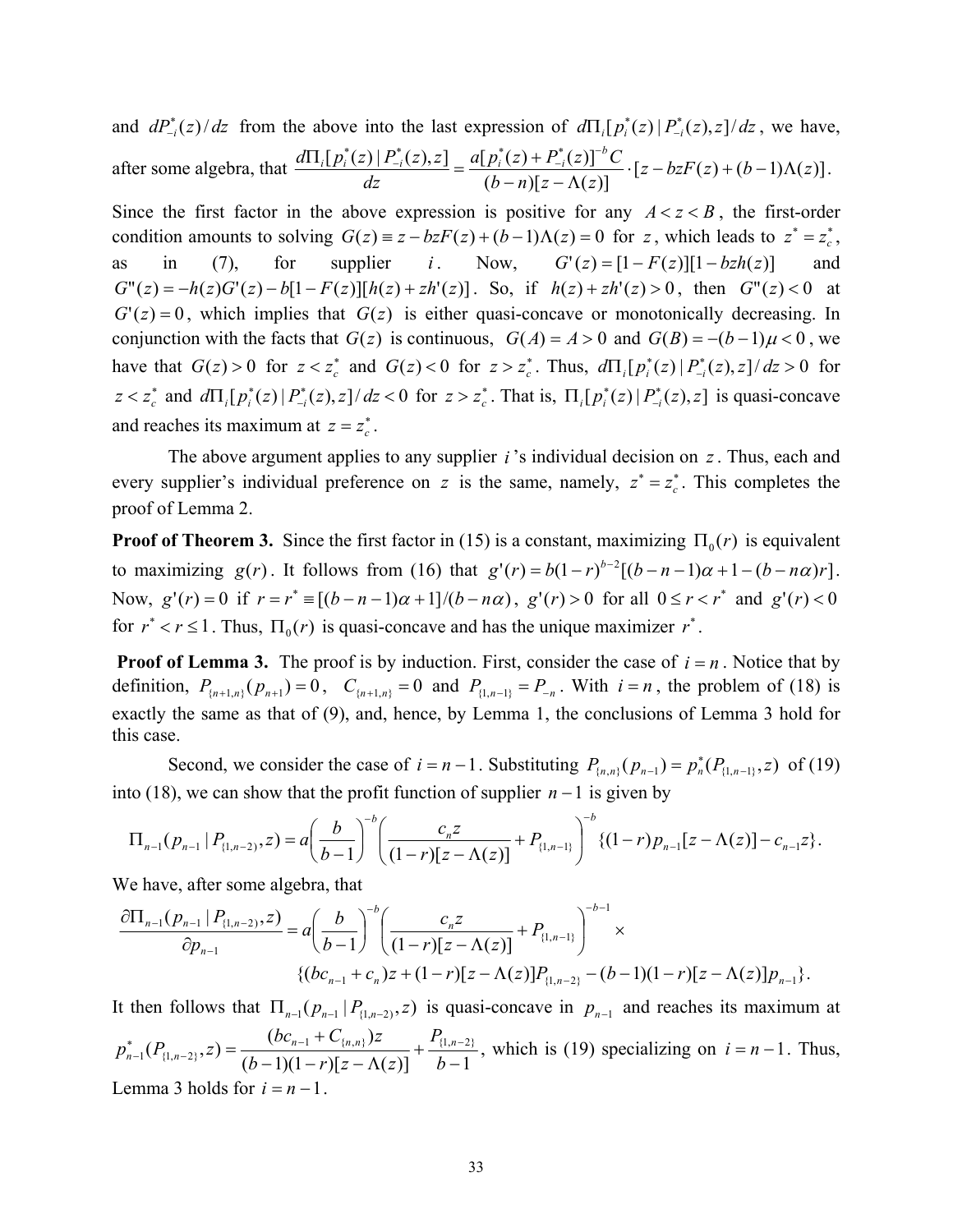To complete the induction, we now assume that Lemma 3 holds for any arbitrary  $i = k$ and then show that it holds for  $i = k - 1$  as well. From the assumption that (19) holds for  $i = k, k + 1, \dots, n$ , we can show after a series of substitution that

$$
P_{\{k,n\}}(p_{k-1}) = \left(\frac{b}{b-1}\right)^{n-k+1} \frac{C_{\{k,n\}}z}{(1-r)[z-\Lambda(z)]} + \frac{b^{n-k+1}-(b-1)^{n-k+1}}{(b-1)^{n-k+1}}P_{\{1,k-1\}}.
$$

Substituting the above expression into (18), we get

$$
\Pi_{k-1}(p_{k-1} | P_{\{1,k-2\}}, z) = y[P_{\{1,k-1\}} + P_{\{k,n\}}(p_{k-1})] \{(1-r)p_{k-1}[z-\Lambda(z)] - c_{k-1}z\}
$$
\n
$$
= a\left(\frac{b}{b-1}\right)^{-b(n-k+1)} \left(\frac{C_{\{k,n\}}z}{(1-r)[z-\Lambda(z)]} + P_{\{1,k-1\}}\right)^{-b} \{(1-r)p_{k-1}[z-\Lambda(z)] - c_{k-1}z\}.
$$

It follows that

$$
\frac{\partial\Pi_{k-1}(p_{k-1}\,|\,P_{\{1,k-2\}},z)}{\partial p_{k-1}} = a\left(\frac{b}{b-1}\right)^{-b(n-k+1)} \left(\frac{C_{\{k,n\}}z}{(1-r)[z-\Lambda(z)]} + P_{\{1,k-1\}}\right)^{-b-1} \times \n\{(bc_{k-1}+C_{\{k,n\}})z + (1-r)[z-\Lambda(z)]P_{\{1,k-2\}} - (b-1)(1-r)[z-\Lambda(z)]p_{k-1}\}.
$$

Thus, we see again that  $\Pi_{k-1}(p_{k-1} | P_{\{1,k-2\}}, z)$  is quasi-concave in  $p_{k-1}$  and reaches its maximum

at  $(b-1)(1 - r)[z - \Lambda(z)]$   $b-1$  $(P_{\{1\ k-2\}},z) = \frac{(bc_{k-1}+C_{\{k,n\}})z}{(b\cdot c_{k-1}+C_{\{k,n\}})z} + \frac{P_{\{1,k-2\}}}{(b\cdot c_{k-1}+C_{\{k,n\}})}$  $_1(P_{\{1,k-2\}},z) = \frac{(\mathcal{O}\mathcal{L}_{k-1} + \mathcal{O}_{\{k,n\}})z}{(b-1)(1-r)[z-\Lambda(z)]} + \frac{1}{b-1}$  $+ C_{k-1} + C_{k,n}$ )z<br>-2, z) =  $\frac{(bc_{k-1} + C_{k,n})z}{(k-1)(1-z)^{k-1}z} + \frac{P_{\{1,k-1\}}}{(k-1)(1-z)^{k-1}}$ ∗  $\frac{1}{(b-1)(1-r)[z-\Lambda(z)]}$  +  $\frac{b}{(b-1)(1-r)[z-\Lambda(z)]}$ *P*  $b-1(1-r)[z-\Lambda(z)]$  $bc_{k-1} + C_{\{k,n\}}$ )z  $p_{k-1}^*(P_{\{1,k-2\}},z) = \frac{(b\epsilon_{k-1} + \epsilon_{\{k,n\}})z}{(k-1)(1-z)(1-z)} + \frac{I_{\{1,k-2\}}}{k-1}$ , which is (19) specializing on  $i = k-1$ . We

thus complete the induction proof of Lemma 3.

**Proof of Lemma 4.** It follows from (22) that  $\frac{d\Pi_i(z)}{dz} = a \frac{(b-1)^{bn-i}(1-r)^b[z-\Lambda(z)]^{b-1}}{b^{bn-i+1}C^{b-1}z^{b+1}} \cdot G(z)$ 1 *G z*  $b^{bn-i+1}C^{b-1}z$  $a \frac{(b-1)^{bn-i}(1-r)^b[z-\Lambda(z)]}{h^{bn-i+1}c^{b-1}b^{n+1}}$ *dz*  $d\Pi_i(z)$  $bn-i+1$   $\neg b-1$   $\neg b$  $\frac{\prod_i(z)}{dz} = a \frac{(b-1)^{bn-i}(1-r)^b [z-\Lambda(z)]^{b-1}}{b^{bn-i+1}C^{b-1}z^{b+1}}$ 

with  $G(z) = z - bzF(z) + (b-1)\Lambda(z)$ . The first factor of this expression is positive, and the rest of the proof follows the exact arguments as those in the proof of Lemma 2.

**Proof of Theorem 6.** Working on the profit function of (23), one can develop a proof by following the same procedure as that for Theorem 3.

**Proof of Proposition 1.** It follows from (9) that  $\frac{\prod_{i+1}}{n} = \frac{(1-r)p_{i+1}[z-\Lambda(z)]-c_{i+1}}{(1-r)p_{i+1}[z-\Lambda(z)]-c_{i+1}}$  $(1 - r)p_i[z - \Lambda(z)]$  $\frac{i+1}{i} = \frac{(1-r)p_{i+1}[2 - \Lambda(2)] - c_i}{r}$  $(i - r)p_i[2 - \Lambda(2)] - c_i$  $r)p_{i+1}[z-\Lambda(z)]-c_{i+1}z$  $\frac{\Pi_{i+1}}{\Pi_i} = \frac{(1-r)p_{i+1}[z-\Lambda(z)] - c_{i+1}z}{(1-r)p_i[z-\Lambda(z)] - c_i z}$ , which

applies to both the simultaneous suppliers' decision channel and the sequential suppliers decision channel. Now, for Part 1), substituting the equilibrium prices (11) into the above expression, we can show after some algebra that  $\Pi_{i+1} / \Pi_{i} = 1$ ; and for Part 2), substituting the equilibrium prices of (20), we get  $\Pi_{i+1, I} / \Pi_{i, I} = b / (b-1)$ .

**Proof of Proposition 2.** Part 1). It follows from (30) that 
$$
\frac{\partial \mu_I(b,n)}{\partial n} = -\frac{b(b-n)^{b-2}(n-1)}{(b-1)^{b-1}} < 0,
$$
and from (31) that 
$$
\frac{\partial \mu_{II}(b,n)}{\partial n} = -(b-1)^2 \left[ \left( \frac{b}{b-1} \right)^{n-1} - 1 \right] \log \left( \frac{b}{b-1} \right) / \left( \frac{b}{b-1} \right)^{b(n-1)-1} < 0.
$$
 Thus, 
$$
\mu_I(b,n) \text{ and } \mu_{II}(b,n) \text{ are each decreasing in } n.
$$

Part 2). It is straight forward to show that  $\lim_{b\to\infty} \mu_I(b,n) = ne^{-(n-1)}$ . For  $\mu_{II}(b,n)$ , the limit of its numerator can be derived as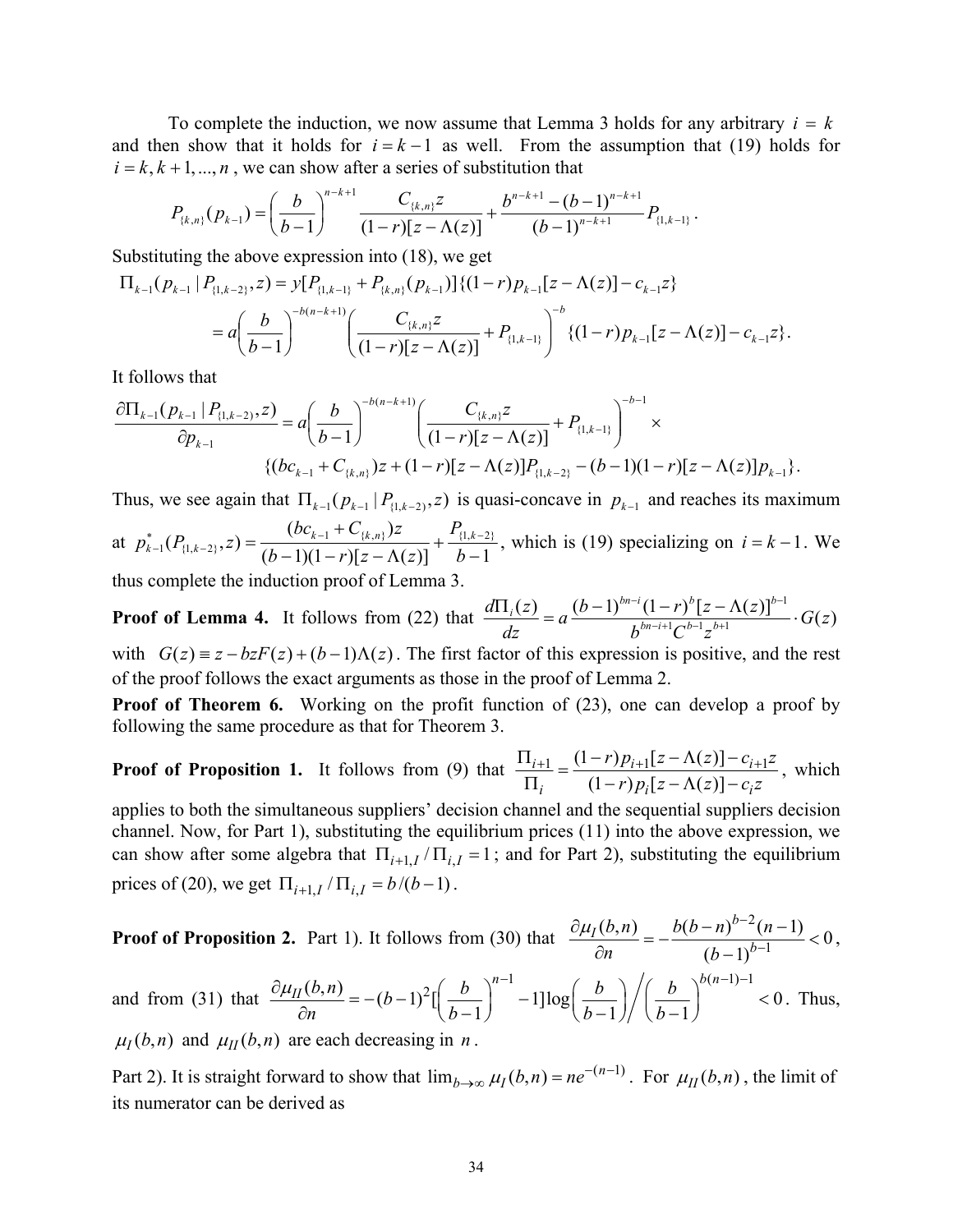$$
\lim_{b \to \infty} (b-1) [\left(\frac{b}{b-1}\right)^n - 1] = \lim_{b \to \infty} [\left(\frac{b}{b-1}\right)^n - 1] \Big/ \left(\frac{1}{b-1}\right) = \lim_{b \to \infty} n \left(\frac{b}{b-1}\right)^{n-1} = n
$$
, and that of  
its denominator is

its denominator is,

$$
\lim_{b\to\infty}\left(\frac{b}{b-1}\right)^{b(n-1)}=e^{\lim_{b\to\infty}b(n-1)\log\left(\frac{b}{b-1}\right)}=e^{\lim_{b\to\infty}(n-1)\log\left(\frac{b}{b-1}\right)\left/\left(\frac{1}{b}\right)}=e^{\lim_{b\to\infty}(n-1)\left(\frac{b}{b-1}\right)}=e^{n-1}.
$$

Thus, 
$$
\lim_{b \to \infty} \mu_{II}(b, n) = \frac{n}{e^{n-1}} = ne^{-(n-1)}
$$
.

**Proof of Proposition 3.** Part 1): It follows from (34) and (35) that

$$
\frac{\partial \gamma_I(\alpha, b, n)}{\partial \alpha} = \frac{(b - n)^{b - 1} n^2 b (1 - \alpha)(b - 1)}{(b - n\alpha)^{b + 1}} > 0
$$

and 
$$
\frac{\partial \gamma_{II}(\alpha, b, n)}{\partial \alpha} = \frac{(1 - \alpha)b(b - 1)[\left(\frac{b}{b - 1}\right)^{n} - 1]^2}{[(1 - \alpha)\left(\frac{b}{b - 1}\right)^{n} + \alpha]^{b + 1}} > 0.
$$

So,  $\gamma_I(\alpha, b, n)$  and  $\gamma_{II}(\alpha, b, n)$  are each increasing in  $\alpha$ . That  $\gamma_I(\alpha, b, n) = \gamma_{II}(\alpha, b, n) = 1$  as  $\alpha \rightarrow 1$  can each be verified directly by plugging in  $\alpha = 1$ .

Part 2): We have 
$$
\frac{\partial \gamma_I(\alpha, b, n)}{\partial n} = -\frac{(b - n)^{b - 2}nb^2(1 - \alpha)[b(1 - \alpha) + \alpha]}{(b - n\alpha)^{b + 1}} < 0
$$
 and

$$
\frac{\partial \gamma_{II}(\alpha, b, n)}{\partial n} = -\frac{(1-\alpha)^2 b(b-1) \left(\frac{b}{b-1}\right)^n \left[\left(\frac{b}{b-1}\right)^n - 1\right]^2 \log\left(\frac{b}{b-1}\right)}{\left[(1-\alpha)\left(\frac{b}{b-1}\right)^n + \alpha\right]^{b+1}} < 0.
$$
 So, they are each

decreasing in *n* .

Part 3): For  $\gamma_I(\alpha, b, n)$ , we have

$$
\lim_{b \to \infty} \gamma_I(\alpha, b, n) = \lim_{b \to \infty} e^{b \log[(b - n)/(b - n\alpha)]} \cdot \lim_{b \to \infty} [b(n + 1 - n\alpha) - n]/(b - n)
$$

$$
= e^{-n(1 - \alpha)} \cdot (n + 1 - n\alpha),
$$

For  $\gamma_{II}(\alpha, b, n)$ , the limit of its numerator can be derived as

$$
\lim_{b \to \infty} \left\{ (1 - \alpha) b \left[ \left( \frac{b}{b - 1} \right)^n - 1 \right] + 1 \right\} = \lim_{b \to \infty} (1 - \alpha) b \left[ \left( \frac{b}{b - 1} \right)^n - 1 \right] + 1
$$
  
= 
$$
\lim_{b \to \infty} (1 - \alpha) \left[ \left( \frac{b}{b - 1} \right)^n - 1 \right] / \left( \frac{1}{b} \right) + 1 = \lim_{b \to \infty} (1 - \alpha) n \left( \frac{b}{b - 1} \right)^{n+1} + 1 = (1 - \alpha) n + 1,
$$

and that of its denominator is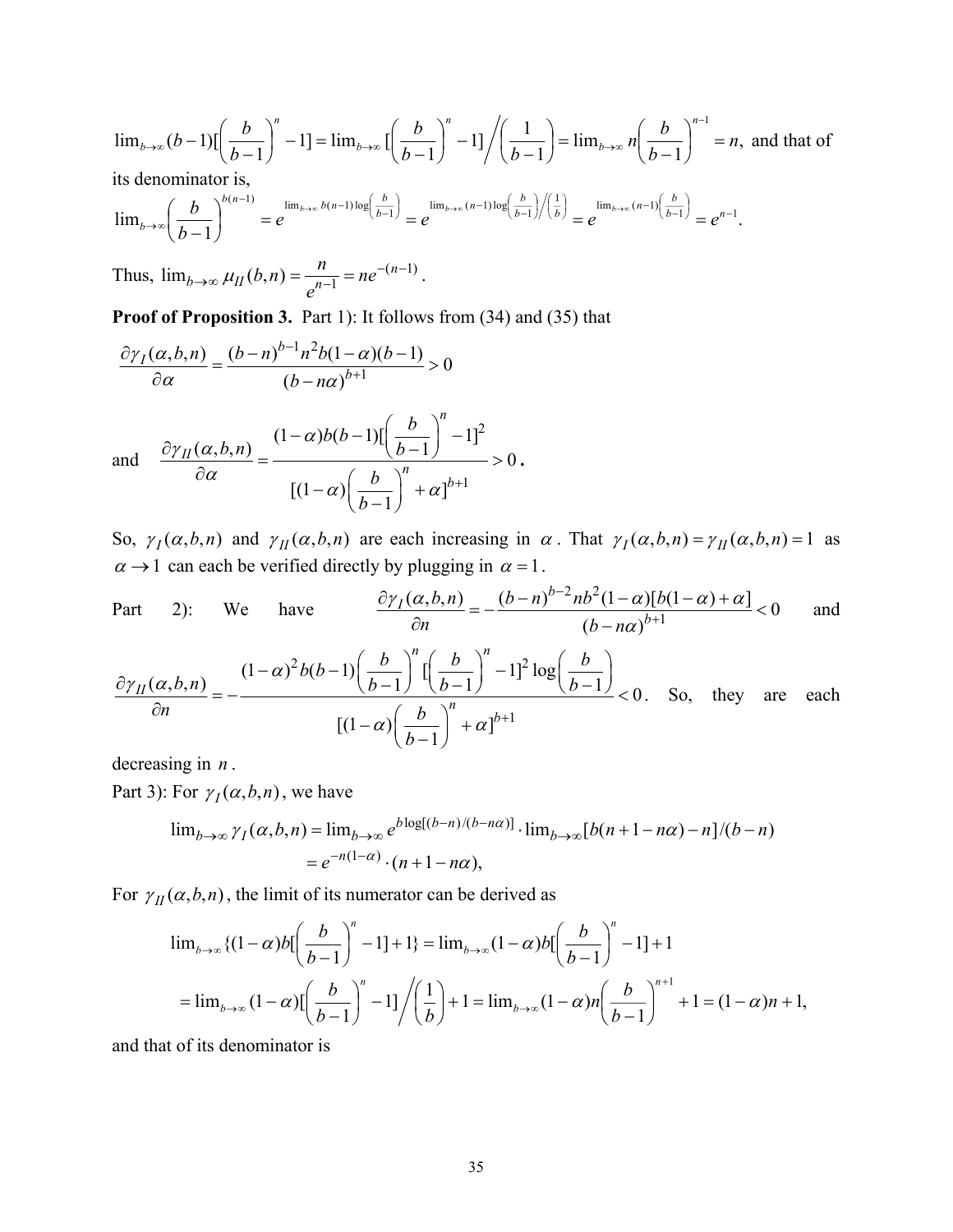$$
\lim_{b\to\infty} \left[ (1-\alpha) \left( \frac{b}{b-1} \right)^n + \alpha \right]^b = e^{\lim_{b\to\infty} \log \left[ (1-\alpha) \left( \frac{b}{b-1} \right)^n + \alpha \right] \bigg/ \left( \frac{1}{b} \right)}
$$
  
=  $e^{\lim_{b\to\infty} (1-\alpha)n \left( \frac{b}{b-1} \right)^{n+1} \bigg/ \left[ (1-\alpha) \left( \frac{b}{b-1} \right)^n + \alpha \right]} = e^{(1-\alpha)n/[(1-\alpha)+\alpha]} = e^{(1-\alpha)n}.$ 

Thus,  $\lim_{b \to \infty} \gamma_H(\alpha, b, n) = \frac{(1 - \alpha)n + 1}{(1 - \alpha)n} = [(1 - \alpha)n + 1]e^{-(1 - \alpha)n}$ *e* α α  $\gamma_{II}(\alpha, b, n) = \frac{(1-\alpha)n+1}{(1-\alpha)n} = [(1-\alpha)n+1]e^{-(1-\alpha)n}$ . The fact that this limit, namely,

 $(n+1-n\alpha)e^{-n(1-\alpha)}$ , is increasing in  $\alpha$  follows directly from Part 1) and that it is decreasing in *n* follows from Part 2).

**Proof of Proposition 4.** Part 1): It follows from (38) and (39) that

$$
\frac{\partial \beta_I(\alpha, b, n)}{\partial \alpha} = \frac{n(b-1)(b-n)}{[b-n+nb(1-\alpha)]^2} > 0
$$

and  $\frac{\partial p_H}{\partial \alpha} = (b-1)[\left(\frac{b}{b-1}\right) -1] / \left\{ (1-\alpha)b[\left(\frac{b}{b-1}\right) -1] +1 \right\}^2 > 0$  $\frac{dI}{dt} = (b-1)[\left(\frac{b}{b-1}\right)^n - 1] / \{(1-\alpha)b[\left(\frac{b}{b-1}\right)^n\}]$  $(b-1)$  <sup>1</sup>/<sup>((1)</sup>  $\omega$ /<sup>2</sup>)  $\theta$  $\frac{\beta_H}{\beta_H} = (b-1)\left[\frac{b}{c-1}\right]^n - 1\frac{1}{2}(1-\alpha)$  $\frac{\partial \beta_{II}}{\partial \alpha} = (b-1) \left[ \left( \frac{b}{b-1} \right)^n - 1 \right] / \left\{ (1-\alpha)b \left[ \left( \frac{b}{b-1} \right)^n - 1 \right] + 1 \right\}^2 > 0$ , so  $\beta_I$  and  $\beta_{II}$  are each

increasing in  $\alpha$ . That they each converge to 1 can be verified by substituting  $\alpha = 1$  into (38) and (39). For the lower bound, we have that

$$
\beta_I(\alpha, b, n) > \beta_I(\alpha = 0, b, n) > \lim_{b \to \infty} \beta_I(\alpha = 0, b, n) = \lim_{b \to \infty} \frac{b}{b(n+1) - n} = \frac{1}{n+1}
$$

where, the first ">" follows from the fact that  $\beta_I$  is increasing in  $\alpha$ , and the second ">" follows from the fact that  $\beta_I (\alpha = 0, b, n)$  is decreasing in *b*. Similarly, we can show that  $\beta_{II} > 1/(n+1)$ . Part 2): We have that

$$
\frac{\partial \beta_I(\alpha, b, n)}{\partial n} = -\frac{b(b-1)(1-\alpha)}{\left[b-n+nb(1-\alpha)\right]^2} < 0 \quad \text{and} \quad \frac{\partial \beta_{II}}{\partial n} = -\frac{(1-\alpha)(b-1)\left(\frac{b}{b-1}\right)^n \log \frac{b}{b-1}}{\left\{(1-\alpha)b\left[\left(\frac{b}{b-1}\right)^n-1\right]+1\right\}^2} < 0.
$$

Part 3): All the results here can be verified directly from (38) and (39).

**Proof of Lemma 5.** From (40), it can be verified that  $J(b, n = 1) = 1$ . Furthermore, we can show that  $J(b, n+1) - J(b, n) = \frac{n(b-1)}{(1 - b)(1 - b)^n} > 0$  $(b, n+1) - J(b, n) = \frac{n(b-1)^n}{(b-n-1)(b-n)b^n} >$  $(b - n - 1)(b - n)b$  $J(b, n+1) - J(b, n) = \frac{n(b-1)^n}{(b-1)(b-1)^n} > 0$ , and so  $J(b, n)$  is strictly increasing in *n*. We thus prove that  $J(b,n) > 1$  for any  $b > n > 1$ .

**Proof of Proposition 5.** Since supplier 1 earns the least profit in channel II and all suppliers each earn the same profit in channel I, we only need to show that  $\Pi_{1II}^* > \Pi_{iI}^*$ . Or, from (41) and

(42), we need to show that 
$$
R(b,n) = \frac{\prod_{j=1}^{k} b - n}{\prod_{j=1}^{k}} [J(b,n)]^{b} > 1
$$
 for  $b > n > 1$ , where  $J(b,n)$  is

defined in (40). To this end, since it can be easily verified that  $\lim_{b\to\infty} R(b,n) = 1$ , then we only need to show that  $R(b,n)$  is decreasing in *b*, or  $\partial R(b,n)/\partial b < 0$ . It follows after some algebra